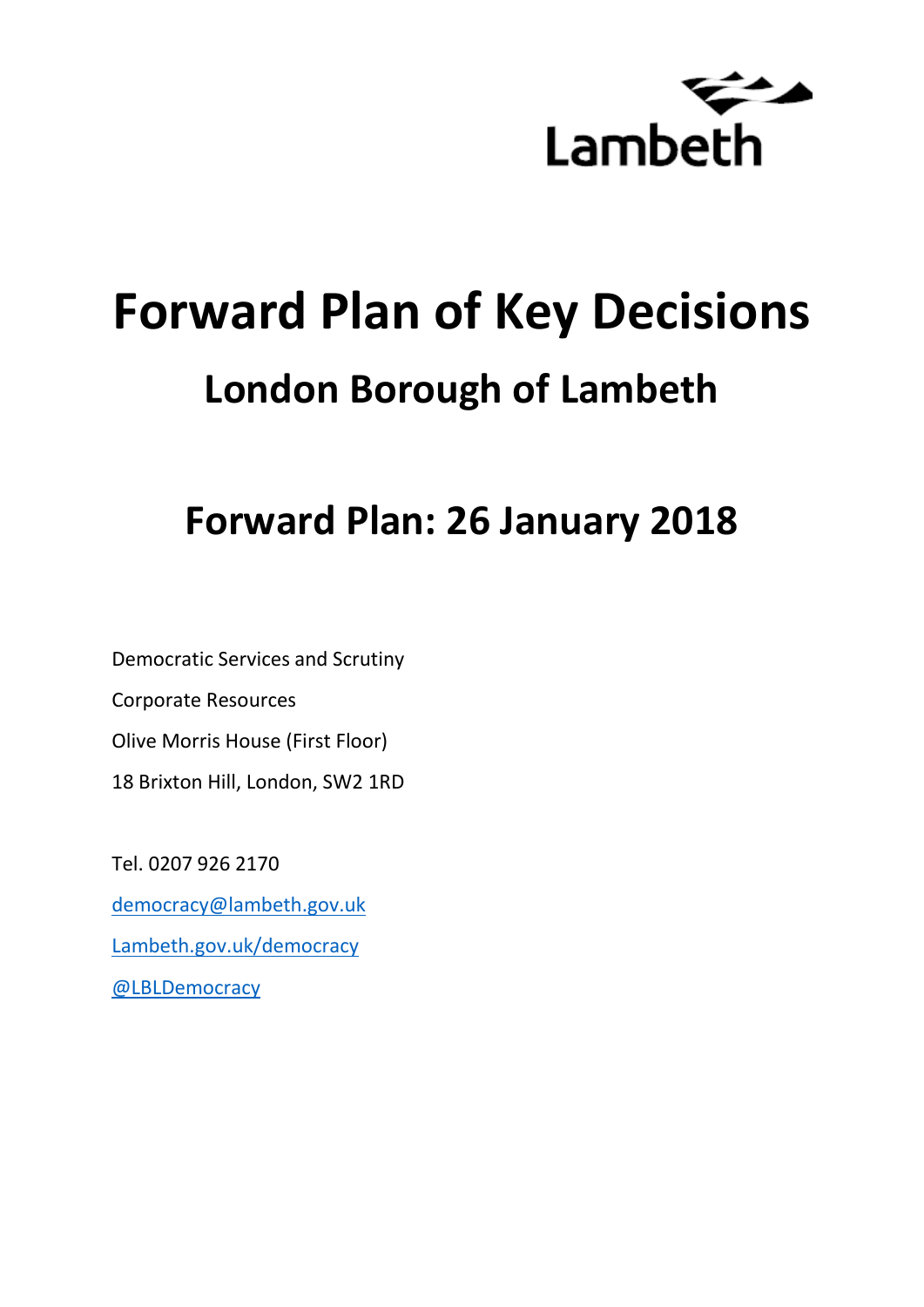# **Notice of forthcoming Key Decisions**

Local authorities are required by law to give 28 days' notice of any key decisions to be made. The Forward Plan sets out information about the key decisions that Cabinet, individual Cabinet Members, Health and Wellbeing Board and the Better Places Joint Committee intend to make in forthcoming months. It ensures public notice of all key decisions is provided at least 28 days' in advance of the decision date.

The Forward Plan contains information about each forthcoming key decision and is published to the Council website every week, usually on a Friday.

#### **What is a Key Decision?**

The Lambeth Council Constitution defines a key decision as an executive decision that:

- 1) Requires an amendment to the Community Plan Outcomes Framework or requires a recommendation to Full Council to amend the Budget and Policy Framework.
- 2) Results in the local authority incurring expenditure, raising income or the making of savings in excess of £500,000.
- 3) Has a significant impact on:
	- a) communities living or working in an area comprising two or more wards in Lambeth;
	- b) the wellbeing of the community or the quality of service provided to a significant number of people living or working in an area; or,
	- c) Communities of interest.

The majority of key decisions are taken by the Cabinet or individual Cabinet Members (the Executive). Each Key Decision will be communicated via a comprehensive report which must be published at least five clear days before the decision is taken. Published reports can be accessed through [Decisions Online.](http://moderngov.lambeth.gov.uk/mgDelegatedDecisions.aspx?bcr=1&DM=0&DS=2&K=0&DR=&V=0) Cabinet reports will also be available in [Cabinet agenda](https://moderngov.lambeth.gov.uk/ieListMeetings.aspx?CommitteeId=225)  [packs,](https://moderngov.lambeth.gov.uk/ieListMeetings.aspx?CommitteeId=225) which are published five clear days before the meeting.

The Executive cannot consider key decisions that have not been included on the Forward Plan. However, the Council Constitution sets out procedures that can be used if a decision that has not been advertised on the Forward Plan must be taken immediately. Urgency procedures can only be used in exceptional circumstances. For further information on Access to Information procedure rules please see Part 3, Section 2 of the [Council](http://moderngov.lambeth.gov.uk/ieListMeetings.aspx?CId=738&info=1&MD=Constitution)  [Constitution](http://moderngov.lambeth.gov.uk/ieListMeetings.aspx?CId=738&info=1&MD=Constitution) or contact Democratic Services.

# **What information is included on the Forward Plan?**

The Forward Plan gives information about:

- key decisions that are likely to be considered in forthcoming months
- the earliest date a key decision can be taken
- who will make a decision
- what consultation will be undertaken
- whether the forthcoming report is likely to include exempt or confidential information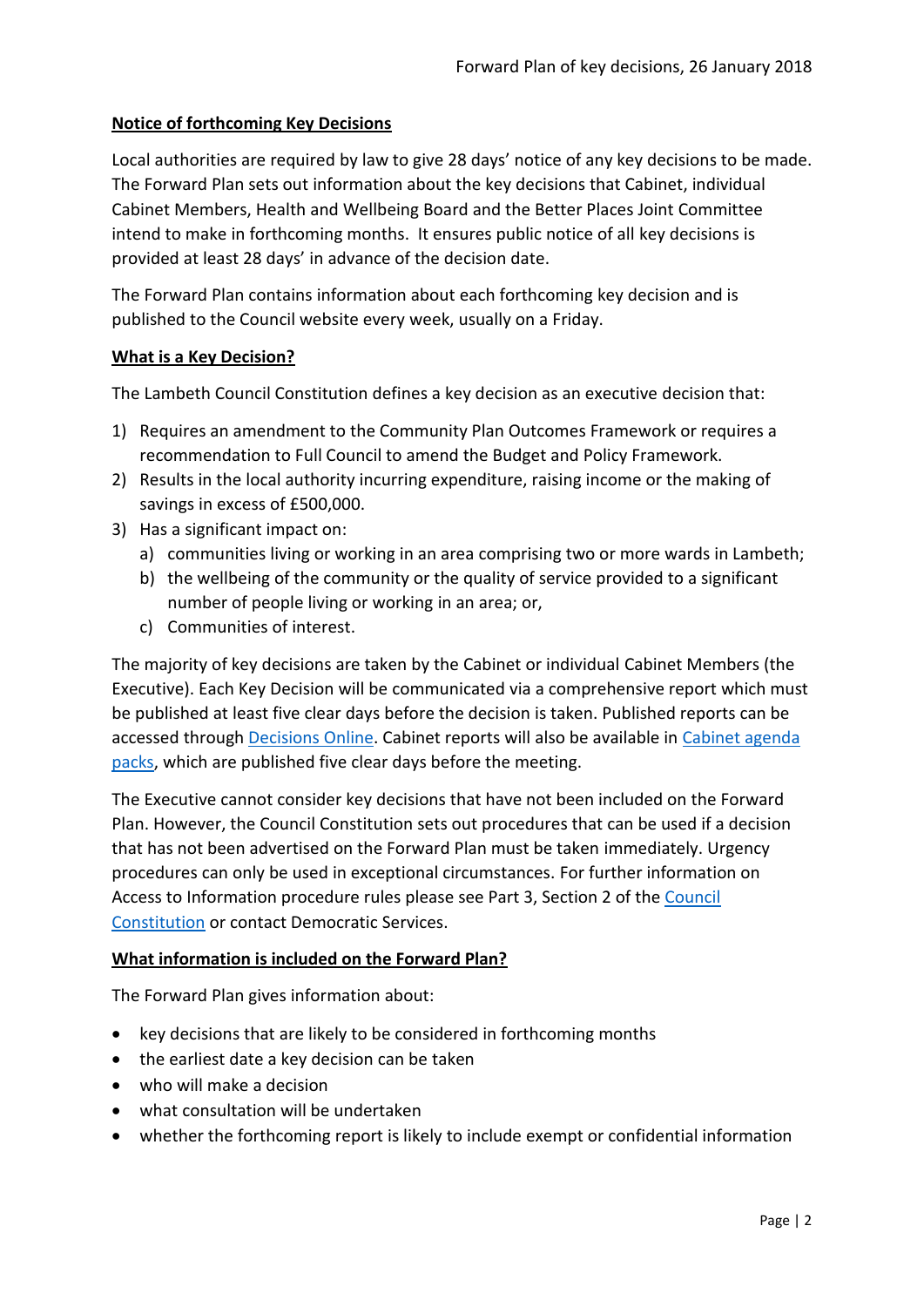- A list of background documents to be submitted to the decision maker for consideration in relation to the forthcoming decision
- who you can contact for further information

#### **Public representations and further information**

Each Forward Plan entry gives the name of the relevant officer to contact about that particular decision. Where possible, a contact name, e-mail address and telephone number are provided.

Members of the public can make representations about forthcoming decisions by:

- Contacting the Lead Officer responsible for the report
- Contacting the decision maker or relevant Cabinet Member (details can be found on the [council website\)](http://moderngov.lambeth.gov.uk/mgMemberIndex.aspx?bcr=1)
- Contacting Democratic Services

Any document listed in the Forward Plan can be requested via the Lead Officer or by contacting Democratic Services. The reader is encouraged to access any such documents electronically, however copies or extracts may be made available at the following address on request: Olive Morris House, 18 Brixton Hill, SW2 1RD.

When making representations, members of the public may submit to the decision maker any further documents relevant to the decision.

All decision dates given in the Forward Plan are subject to change. Therefore please ensure that you *always consult the latest version of the Forward Plan* for the most up to date information. Any further queries can be directed to Democratic Services.

#### **Notice of decisions likely to contain confidential or exempt information**

Local authorities are required to specify 28 days in advance of a Cabinet meeting all the reports that are likely to contain confidential or exempt information. Should this be the case, a private 'Part 2' report will be produced to accompany the main report, but will not be published. The public and press may also be asked to leave the Cabinet meeting for part of the proceedings. Any person is able to make representations if he or she believes the decision should instead be made in the open part of the meeting.

If you wish to make any such representation please contact Democratic Services. All representations will be documented in the relevant agenda a minimum of five clear days before the Cabinet meeting takes place. This will also include any response to the representations and a statement of the reasons why the meeting is be held in private.

For further information about exempt or confidential information please see the Access to Information Procedure Notes in Part 3, Section 2 of the [Council Constitution](http://www.lambeth.gov.uk/sites/default/files/ec-Council-Constitution-2014-15-approved-with-changes-November-2014.pdf) or contact Democratic Services.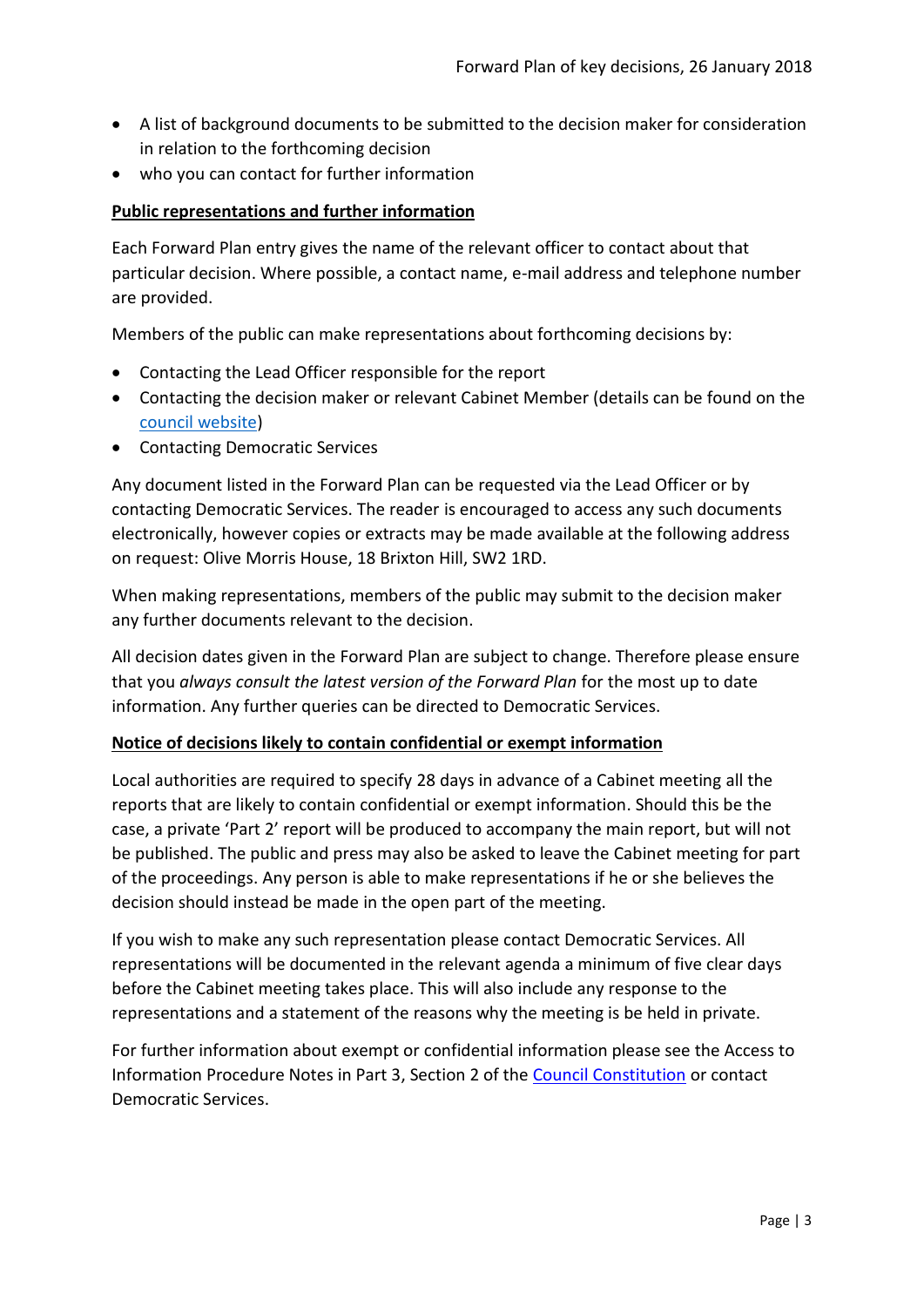| <b>Contents</b>                                                                                           |    |
|-----------------------------------------------------------------------------------------------------------|----|
| Adoption of Homes for Lambeth Assured Lifetime Tenancies                                                  | 8  |
| Adoption of Homes for Lambeth Leases and Shared Ownership Leases                                          | 9  |
| Adoption of Homes for Lambeth Business Plan                                                               | 10 |
| HRA Rent and Budget Setting 2018/19                                                                       | 11 |
| Budget Report 2018/19                                                                                     | 12 |
| Lambeth Employment and Skills Supplementary Planning Document                                             | 13 |
| Accessibility of Council Digital Services Scrutiny Commission                                             | 14 |
| Living Well Network Alliance                                                                              | 15 |
| South Lambeth Estate - Compulsory Purchase Order                                                          | 16 |
| Knights Walk Estate - Compulsory Purchase Order                                                           | 17 |
| Westbury Estate - Compulsory Purchase Order                                                               | 18 |
| July Finance Planning Report 2018 to 2021                                                                 | 19 |
| Neighbourhood Services Fees and Charges                                                                   | 20 |
| Legal Services Framework                                                                                  | 21 |
| Insurance London Consortium - Insurance Contracts                                                         | 22 |
| Leasehold Building Insurance Contract                                                                     | 23 |
| Server, Storage and Associated Services Contract                                                          | 24 |
| Extension of insurance legal services framework to deal with litigated compensation<br>claims and redress | 25 |
| Oracle data archiving                                                                                     | 26 |
| Loughborough Children's Centre, LEAP Programme Leasehold disposal                                         | 27 |
| Capital investment for Lambeth's ICT Services five-year strategy                                          | 28 |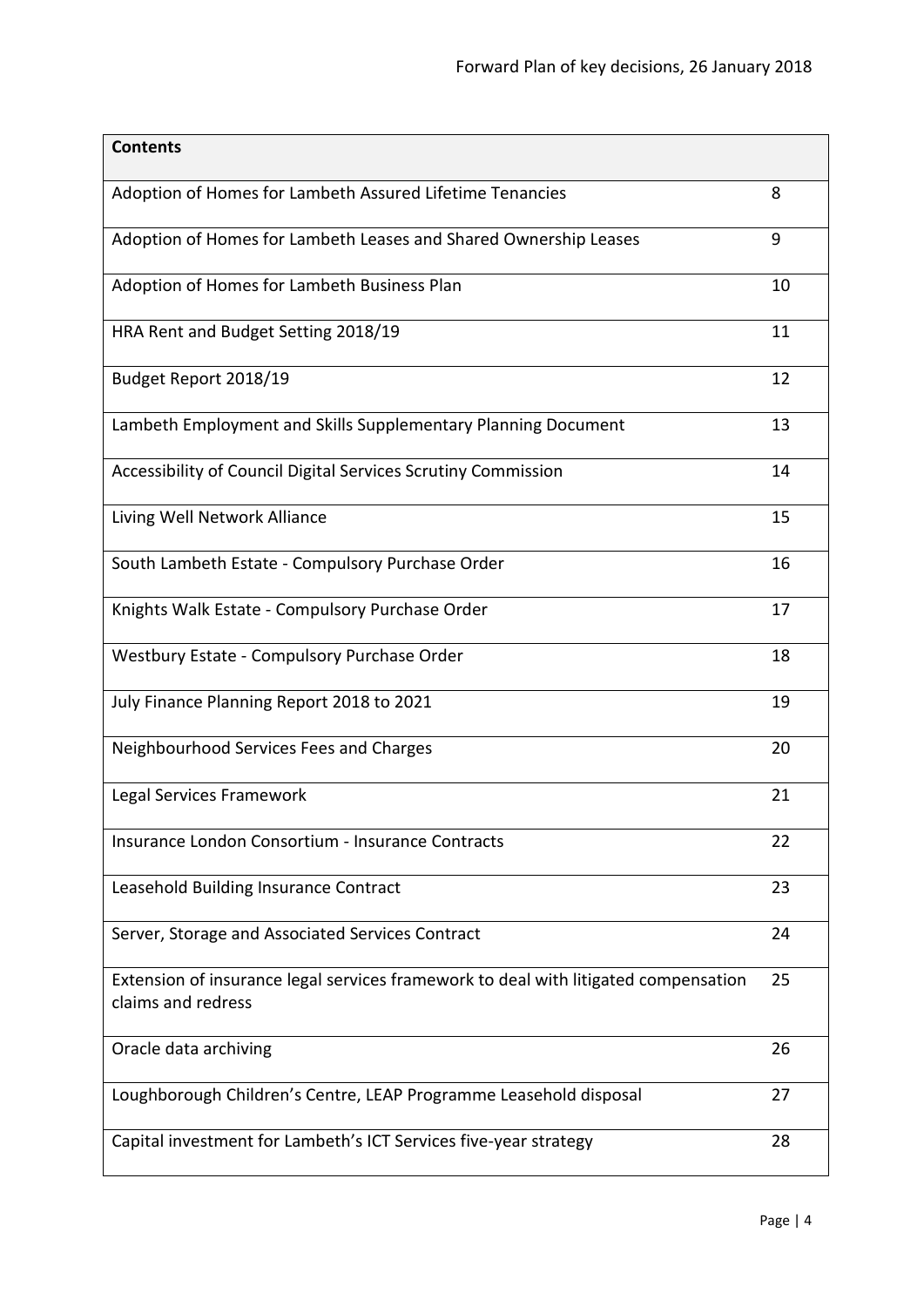| Development Options Appraisal - Fenwick Estate                                                                                                                | 29 |
|---------------------------------------------------------------------------------------------------------------------------------------------------------------|----|
| One Oracle Contract Extension                                                                                                                                 | 30 |
| Delivery of Budget                                                                                                                                            | 31 |
| The Nine Elms Vauxhall Development Business Case                                                                                                              | 32 |
| Proposal regarding the site at the former Clapham Old Library                                                                                                 | 33 |
| <b>Upper Norwood Joint Library</b>                                                                                                                            | 34 |
| Temporary Accommodation - Modular Construction on Council Owned Hostel Sites                                                                                  | 35 |
| Procurement of Independent Advisers for the Estate Regeneration Programme                                                                                     | 36 |
| Development Managment Team for Central Hill                                                                                                                   | 37 |
| Disposal of Land at Lollard Street - Former Ethelred Youth Centre Site                                                                                        | 38 |
| Carmelita Centre and Orsett Street Lead Consultant Architect                                                                                                  | 39 |
| Contract extensions and variations for care and support services within Extra Care<br>Housing                                                                 | 40 |
| Care and Support at Bankhouse - a Newly Developed Extra Care Scheme                                                                                           | 41 |
| Tenancy Support Service - Single Homeless Project                                                                                                             | 42 |
| Independent and Living Carers Partnership (ILCP) Contract Extension                                                                                           | 43 |
| Latch House offender service                                                                                                                                  | 44 |
| <b>Tenancy Support Service</b>                                                                                                                                | 45 |
| Vulnerable Adults' Pathway                                                                                                                                    | 46 |
| Contract extension for commissioned Adult Mental Health services: including<br>floating support, supported accommodation and Living Well Partnership services | 47 |
| Phase 1 of the Lambeth Early Action Partnership (LEAP) Capital Works Programme.                                                                               | 48 |
| Works to Jubilee Primary School as part of the LEAP programme                                                                                                 | 49 |
| Works to St Stephens C or E Primary School as part of the LEAP programme.                                                                                     | 50 |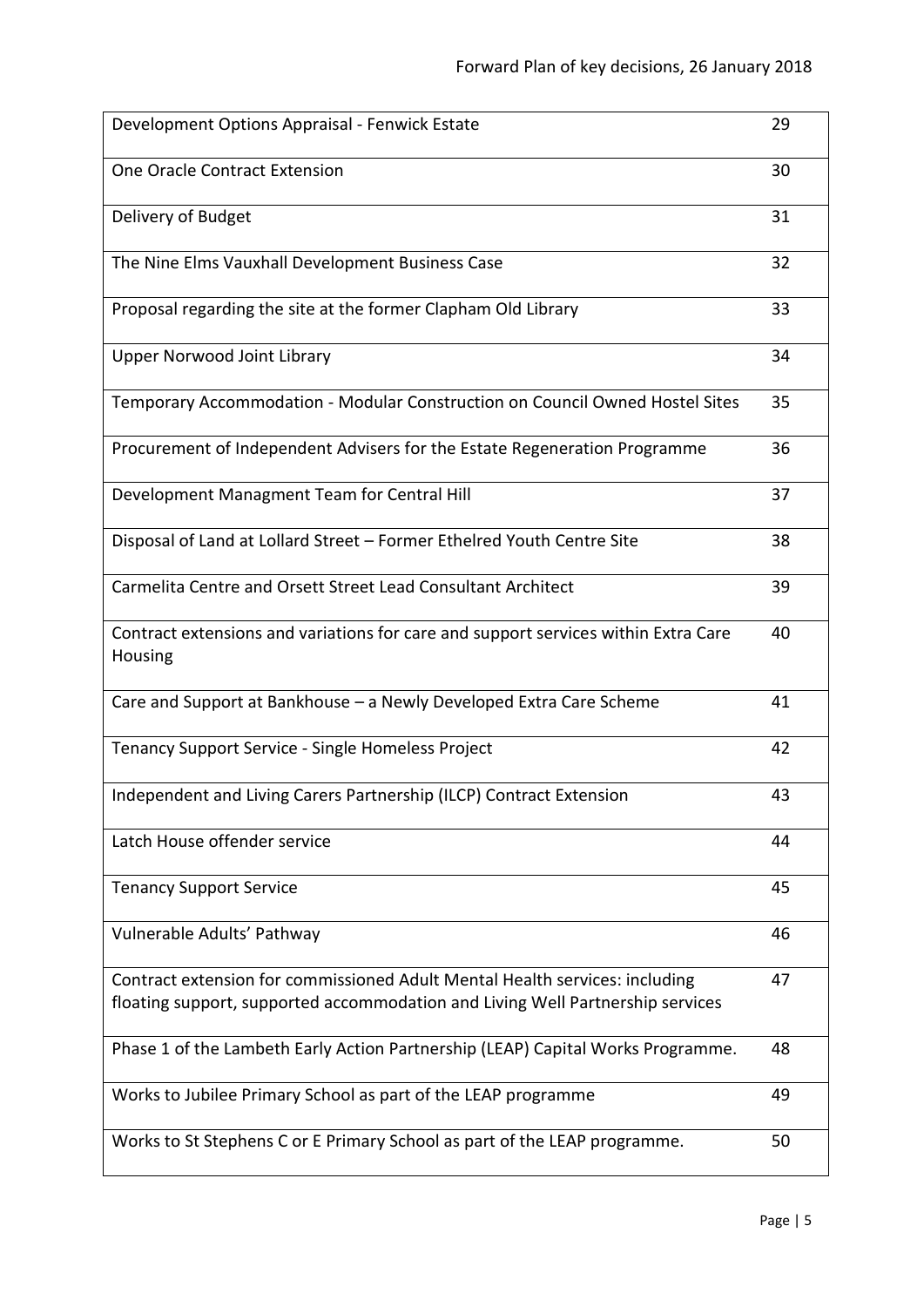| <b>Commercial Waste Options</b>                                                                                                                         | 51 |
|---------------------------------------------------------------------------------------------------------------------------------------------------------|----|
| Appointment of a contractor to deliver cycle parking in Lambeth                                                                                         | 52 |
| Asbestos Surveys and Removals                                                                                                                           | 53 |
| Floating car clubs                                                                                                                                      | 54 |
| Hubert Grove Footbridge Refurbishment/Repair Works 2017-19                                                                                              | 55 |
| Commencement of formal consultation on the proposed transfer of Lambeth HRA<br>properties in the London Boroughs of Bromley, Croydon, Merton and Sutton | 56 |
| Regenter Myatts Field North Settlement Agreement                                                                                                        | 57 |
| <b>Consultancy Services for Lambeth</b>                                                                                                                 | 58 |
| Civil Enforcement Systems Procurement                                                                                                                   | 59 |
| Mental Health Accommodation and Community Support contract.                                                                                             | 60 |
| Extension to pilot level 3 specialist weight management service for children                                                                            | 61 |
| <b>Gateway Mental Health Support Service</b>                                                                                                            | 62 |
| Extension and Variation of s75 partnership agreement with NHS Lambeth CCG                                                                               | 63 |
| Service to prevent and reduce offending                                                                                                                 | 64 |
| Welfare, Employment and Skills - S106 Budget Commitment 2017-20                                                                                         | 65 |
| Recommended CIL Allocation for the Stockwell, Vassall, Larkhall Co-operative Local<br>Investment Plan (CLIP)                                            | 66 |
| Transforming Waterloo - The Waterloo City Hub                                                                                                           | 67 |
| Redevelopment of 114 - 118 Lower Marsh                                                                                                                  | 68 |
| Conversion of Brixton Recreation Centre storage space to work space                                                                                     | 69 |
| Oval and Prince's Co-operative Local Investment Plan                                                                                                    | 70 |
| Gipsy Hill, Knight's Hill and Thurlow Park Co-operative Local Investment Plan (CLIP)<br>2018 to 2022                                                    | 71 |
| Future Use of International House                                                                                                                       | 72 |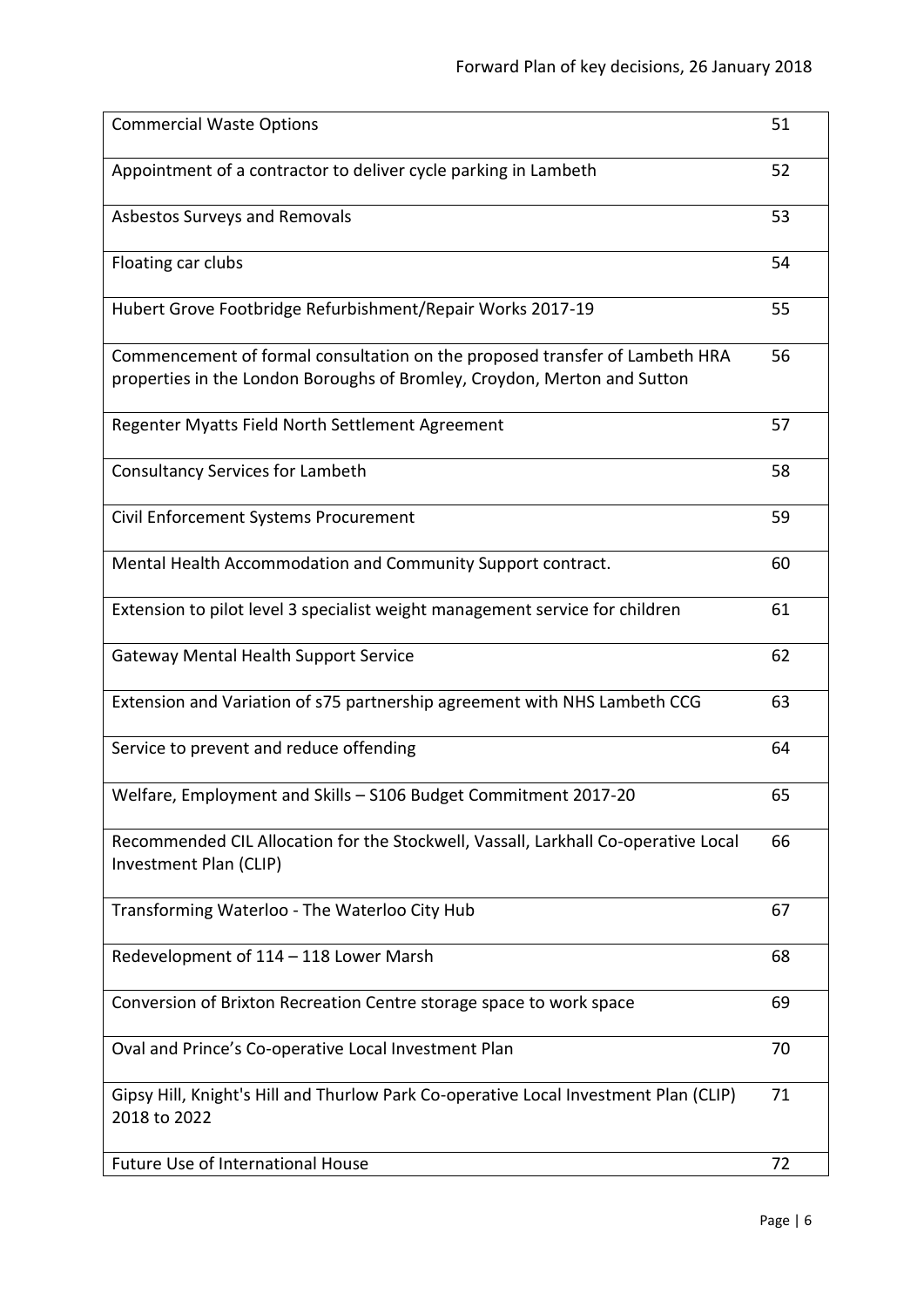| Article 4 Direction for change of use from office to residential - Central Activities<br>Zone | 73 |
|-----------------------------------------------------------------------------------------------|----|
| Former Canterbury Arms Public House, Canterbury Crescent, Brixton                             | 74 |
| Keybridge House, Phase II Land, affordable housing subsidy                                    | 75 |
| Norwood High Street site acquisition                                                          | 76 |
| <b>Contract for Mortuary Provision</b>                                                        | 77 |
| Advertising / Sponsorship Trial                                                               | 78 |
| Contract Award - Carnegie Building                                                            | 79 |
| London Eye S106 Agreement                                                                     | 80 |
| Vauxhall Park Development                                                                     | 81 |
| Establishing an integrated gateway for homeless 16-21 year-olds                               | 82 |
| Supported housing for young people aged 16-21                                                 | 83 |
| Schools Broadband 1st Sept 2017 - 31st August 2020                                            | 84 |
| Construction of a SEND resource base at Archbishop Sumner Primary School                      | 85 |
| Woodmansterne Secondary Enabling Works and Minor Modifications to the Primary<br>School.      | 86 |
| Telferscot SEN Resource Base works                                                            | 87 |
| Adoption Support to include financial plan/or settlement for breach of<br>confidentiality     | 88 |
| School admissions policy and arrangements for 2019/20 entry                                   | 89 |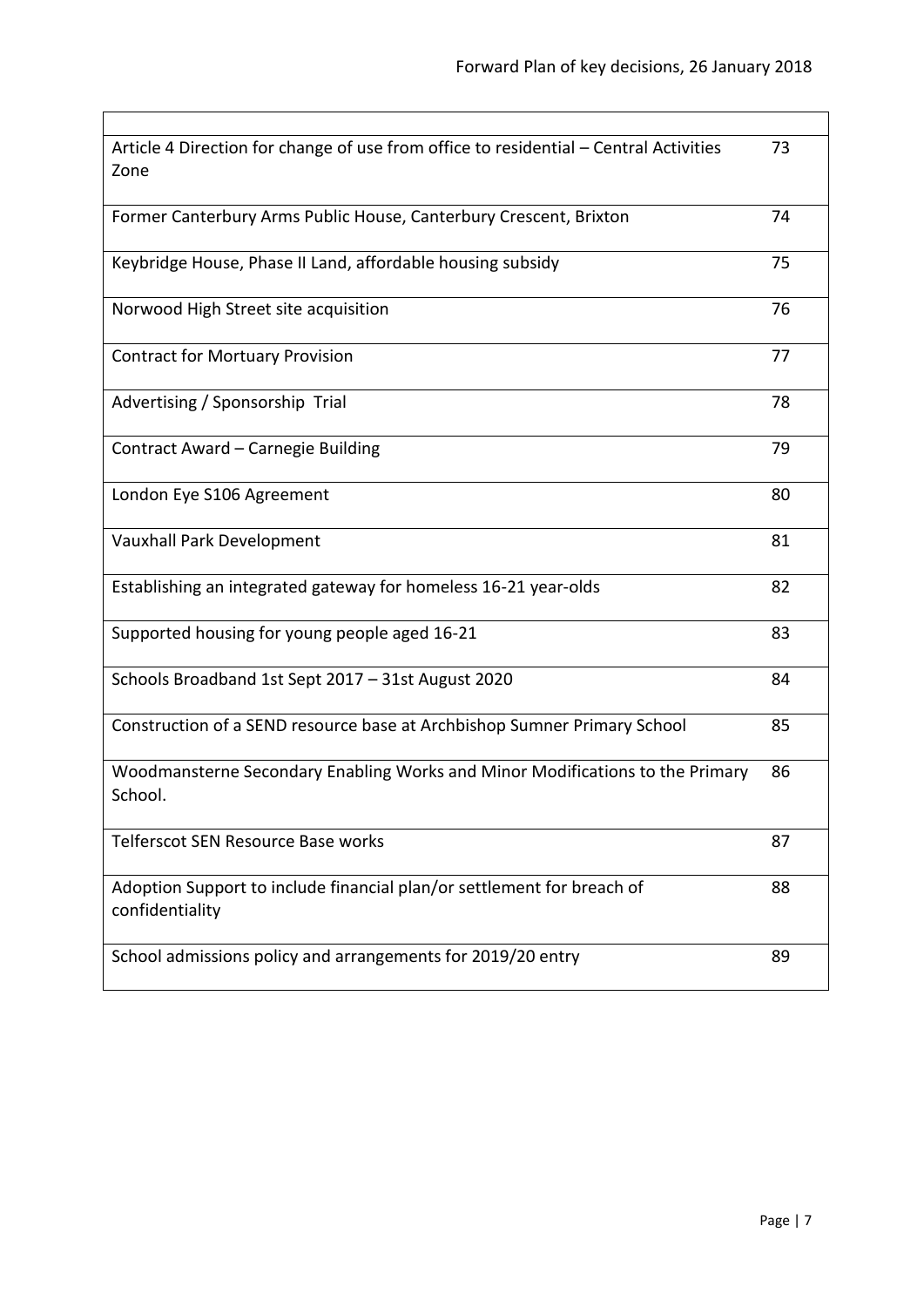<span id="page-7-0"></span>

| Decision: Adoption of Homes for Lambeth Assured Lifetime Tenancies                                                         |                               |  |
|----------------------------------------------------------------------------------------------------------------------------|-------------------------------|--|
| This report presents the proposed future Assured Lifetime Tenancies, which Homes for<br>Lambeth will be required to adopt. |                               |  |
| Ward(s) affected: All Wards; Prince's                                                                                      |                               |  |
| Exempt or confidential information:                                                                                        | <b>Consultation details:</b>  |  |
|                                                                                                                            |                               |  |
| Decision to be taken by:<br>Cabinet                                                                                        | Decision date:<br>22 Jan 2018 |  |
|                                                                                                                            |                               |  |
| Background documents:                                                                                                      |                               |  |
| Cabinet report - Key Guarantees - 23/03/2017 Cabinet                                                                       |                               |  |
| Cabinet Report - Incorporating and Mobilising Homes for Lambeth - 15/05/2017 Cabinet                                       |                               |  |
| For further information about this key decision, please contact:                                                           |                               |  |
| Jed Young, Assistant Director Housing Regeneration                                                                         |                               |  |
| JYoung1@lambeth.gov.uk                                                                                                     |                               |  |
| Tel: 0207 926 3463                                                                                                         |                               |  |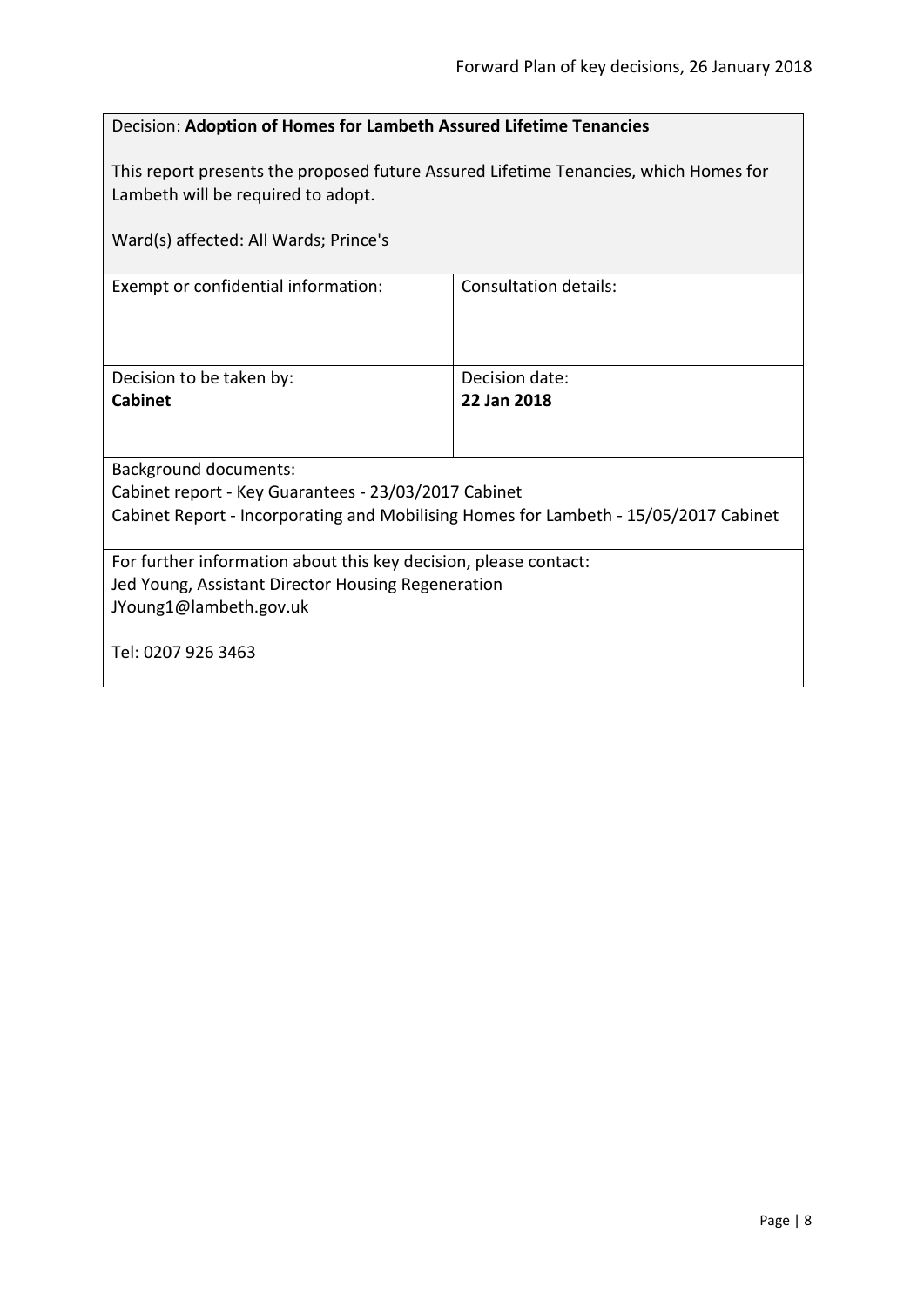<span id="page-8-0"></span>

| Decision: Adoption of Homes for Lambeth Leases and Shared Ownership Leases         |                       |  |
|------------------------------------------------------------------------------------|-----------------------|--|
|                                                                                    |                       |  |
| This report presents the proposed future Leases and Shared Ownership Leases, which |                       |  |
| Homes for Lambeth will be required to adopt.                                       |                       |  |
|                                                                                    |                       |  |
|                                                                                    |                       |  |
| Ward(s) affected: All Wards; Tulse Hill                                            |                       |  |
|                                                                                    | Consultation details: |  |
| Exempt or confidential information:                                                |                       |  |
|                                                                                    |                       |  |
|                                                                                    |                       |  |
|                                                                                    |                       |  |
| Decision to be taken by:                                                           | Decision date:        |  |
| <b>Cabinet</b>                                                                     | 22 Jan 2018           |  |
|                                                                                    |                       |  |
|                                                                                    |                       |  |
| <b>Background documents:</b>                                                       |                       |  |
| Cabinet report - Key Guarantees 23/03/2017                                         |                       |  |
| Cabinet Report - Incorporating and Mobilising Homes for Lambeth 15/05/2017         |                       |  |
|                                                                                    |                       |  |
| For further information about this key decision, please contact:                   |                       |  |
| Jed Young, Assistant Director Housing Regeneration                                 |                       |  |
| JYoung1@lambeth.gov.uk                                                             |                       |  |
|                                                                                    |                       |  |
| Tel: 0207 926 3463                                                                 |                       |  |
|                                                                                    |                       |  |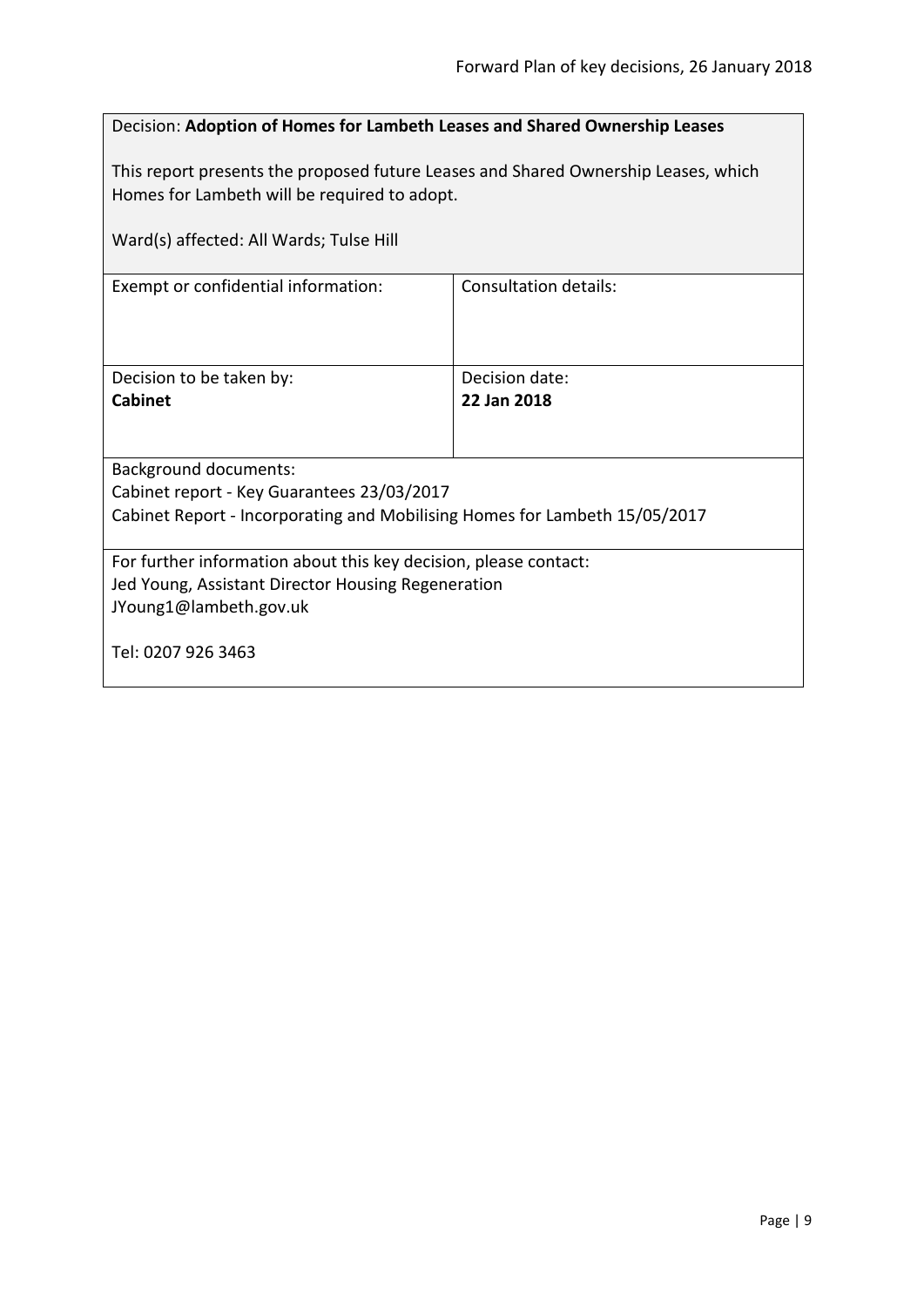<span id="page-9-0"></span>

| Decision: Adoption of Homes for Lambeth Business Plan                                                                                                                                                |                               |  |
|------------------------------------------------------------------------------------------------------------------------------------------------------------------------------------------------------|-------------------------------|--|
| This report will present for adoption the Homes for Lambeth Business Plan for the next 12 to 18<br>months.<br>Ward(s) affected: All Wards                                                            |                               |  |
|                                                                                                                                                                                                      |                               |  |
| Exempt or confidential information:<br>Part exempt<br>Information relating to the financial or<br>business affairs of any particular person<br>(including the authority holding that<br>information) | <b>Consultation details:</b>  |  |
| Decision to be taken by:<br><b>Cabinet</b>                                                                                                                                                           | Decision date:<br>22 Jan 2018 |  |
|                                                                                                                                                                                                      |                               |  |
| <b>Background documents:</b><br><b>HFL BUILD Limited Articles</b><br><b>HFL GROUP Limited Articles</b><br><b>HFL HOMES Limited Articles</b><br><b>HFL LIVING Limited Articles</b>                    |                               |  |
| For further information about this key decision, please contact:<br>Jed Young, Assistant Director Housing Regeneration<br>JYoung1@lambeth.gov.uk<br>Tel: 0207 926 3463                               |                               |  |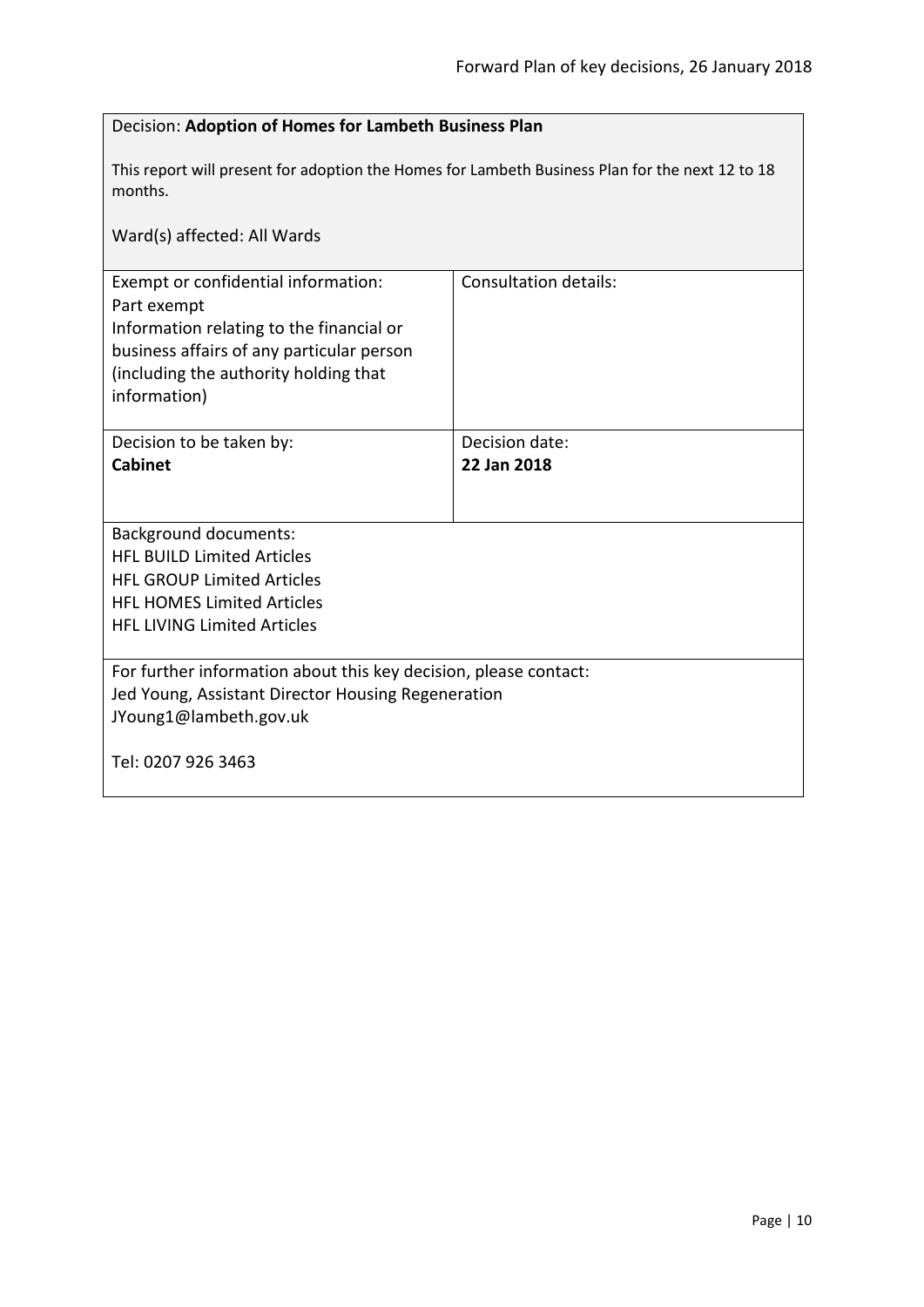<span id="page-10-0"></span>

| Decision: HRA Rent and Budget Setting 2018/19                                                         |                              |  |
|-------------------------------------------------------------------------------------------------------|------------------------------|--|
| To agree the Housing Revenue Account (HRA) and budget, and to agree the rents and service<br>charges. |                              |  |
| Ward(s) affected: All Wards                                                                           |                              |  |
| Exempt or confidential information:                                                                   | <b>Consultation details:</b> |  |
|                                                                                                       |                              |  |
| Decision to be taken by:                                                                              | Decision date:               |  |
| <b>Cabinet</b>                                                                                        | 22 Jan 2018                  |  |
|                                                                                                       |                              |  |
| <b>Background documents:</b>                                                                          |                              |  |
| DCLG Implementing self-financing for council housing 2011                                             |                              |  |
| For further information about this key decision, please contact:                                      |                              |  |
| Andrew Ramsden, Assistant Director of Finance                                                         |                              |  |
| ARamsden@lambeth.gov.uk                                                                               |                              |  |
| Tel: 020 7926 9946                                                                                    |                              |  |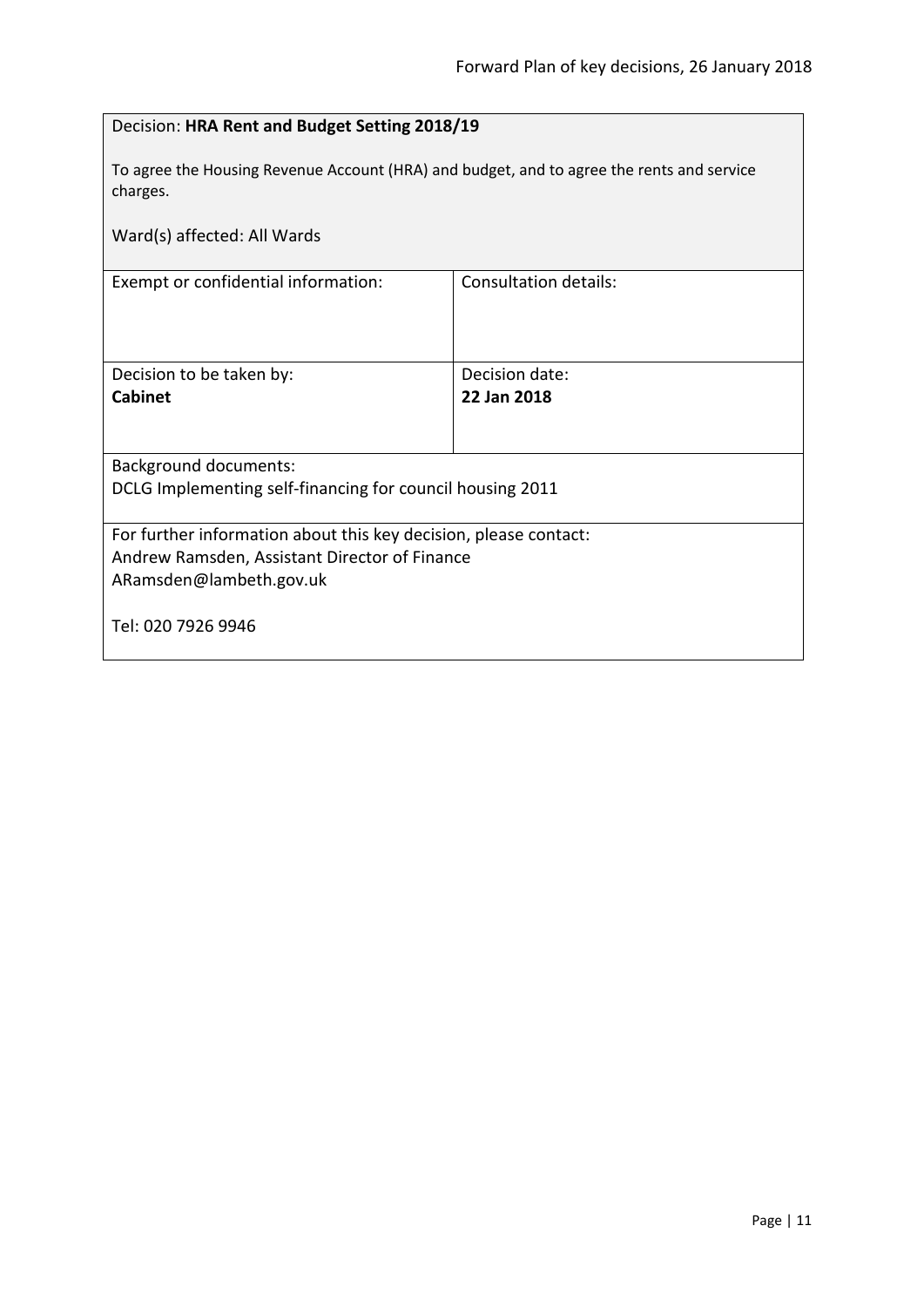#### <span id="page-11-0"></span>Decision: **Budget Report 2018/19**

The report sets the budget of the council for 2018/19 and outlines the Medium Term Financial Strategy to 2020/21. This will also capture the Capital Investment Programme for the same period. A number of strategies are also addressed through this report, such as the council's treasury management and financial management strategies.

| Exempt or confidential information:                              | Consultation details: |  |
|------------------------------------------------------------------|-----------------------|--|
|                                                                  |                       |  |
|                                                                  |                       |  |
|                                                                  |                       |  |
| Decision to be taken by:                                         | Decision date:        |  |
| <b>Cabinet</b>                                                   | 5 Feb 2018            |  |
|                                                                  |                       |  |
|                                                                  |                       |  |
| <b>Background documents:</b>                                     |                       |  |
|                                                                  |                       |  |
|                                                                  |                       |  |
| For further information about this key decision, please contact: |                       |  |
| Christina Thompson, Director of Finance                          |                       |  |
| CThompson3@lambeth.gov.uk                                        |                       |  |
| Phoenix House - 8th Floor                                        |                       |  |
| Tel: 020 7926 2634                                               |                       |  |
|                                                                  |                       |  |
|                                                                  |                       |  |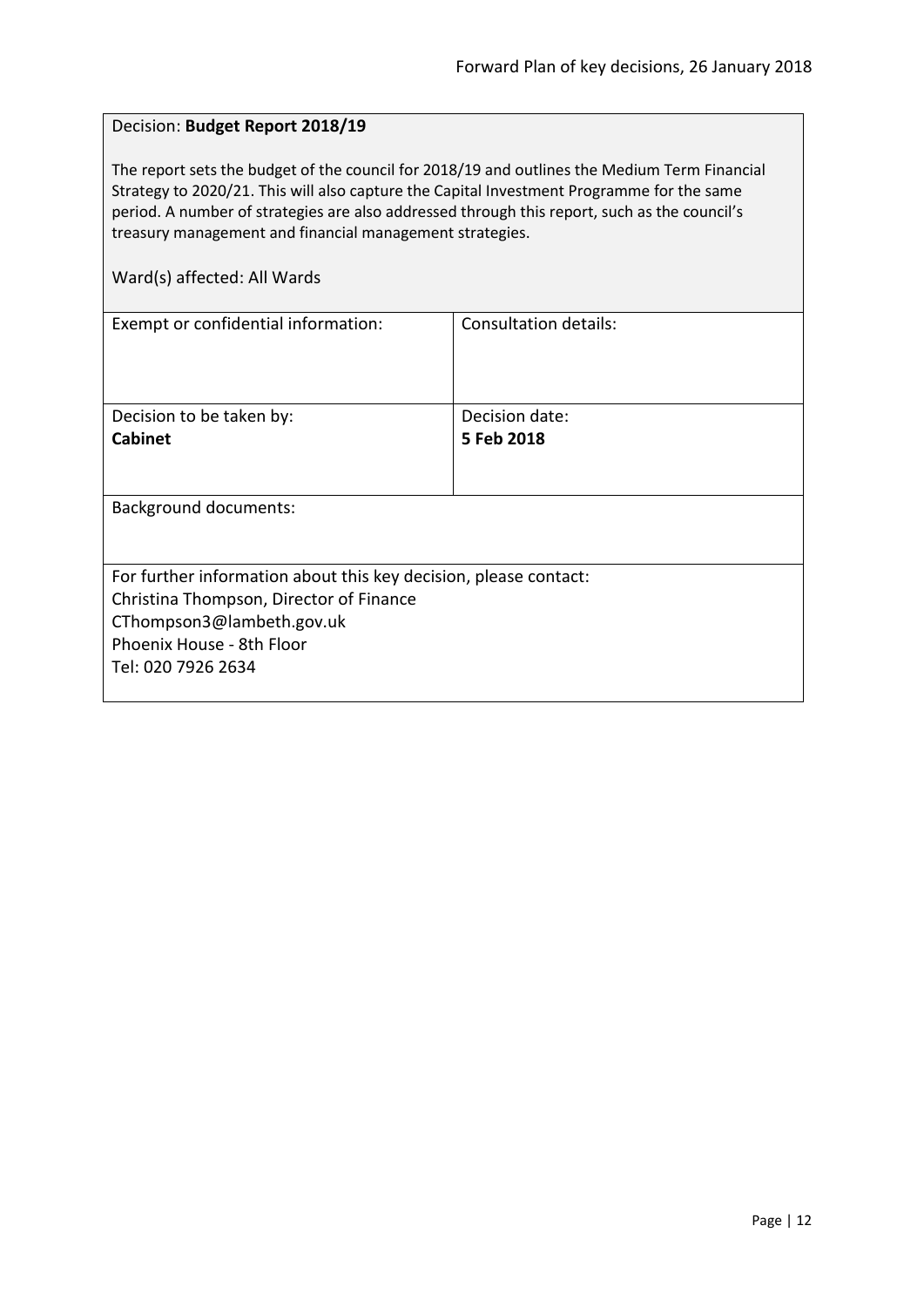# <span id="page-12-0"></span>Decision: **Lambeth Employment and Skills Supplementary Planning Document**

To adopt the Employment and Skills Supplementary Planning Document, taking account of the outcome of the two rounds of public consultation.

| Ward(s) affected: All Wards                                                                 |                       |  |
|---------------------------------------------------------------------------------------------|-----------------------|--|
| Exempt or confidential information:                                                         | Consultation details: |  |
|                                                                                             |                       |  |
| Decision to be taken by:                                                                    | Decision date:        |  |
| <b>Cabinet</b>                                                                              | 5 Feb 2018            |  |
|                                                                                             |                       |  |
| Background documents:                                                                       |                       |  |
| Lambeth Employment and Skills Supplementary Planning Document                               |                       |  |
|                                                                                             |                       |  |
| For further information about this key decision, please contact:                            |                       |  |
| John Bennett, Lead Commissioner - Welfare Employment and Skills<br>JBennett7@lambeth.gov.uk |                       |  |
| Room 113, Lambeth Town Hall                                                                 |                       |  |
| Tel: 020 7926 6452                                                                          |                       |  |
|                                                                                             |                       |  |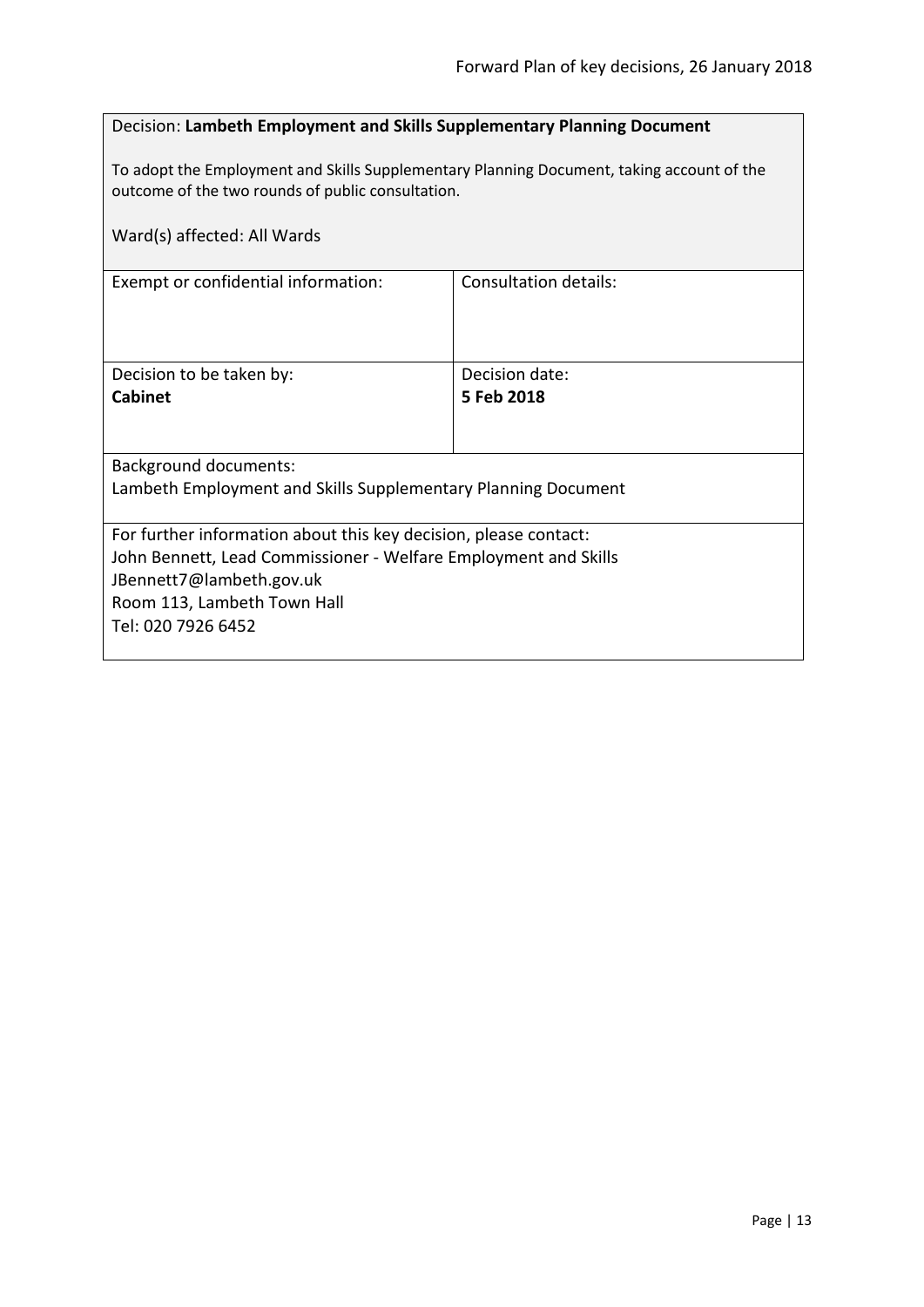#### <span id="page-13-0"></span>Decision: **Accessibility of Council Digital Services Scrutiny Commission**

The commission looked at various aspects of digital accessibility including the website user interface, frontline access & support and procedures & processes, and makes recommendations aimed at securing improvements in these areas in order that residents with access needs are not disadvantaged by the 'channel shift' from more traditional forms of customer interaction to digital.

The Cabinet report will consist of a cover report providing background, the Commission's final report (including a series of recommendations), and a departmental action plan responding to these recommendations, for which approval will be sought.

| Exempt or confidential information:                              | Consultation details: |  |
|------------------------------------------------------------------|-----------------------|--|
|                                                                  |                       |  |
|                                                                  |                       |  |
|                                                                  |                       |  |
| Decision to be taken by:                                         | Decision date:        |  |
| <b>Cabinet</b>                                                   | 19 Mar 2018           |  |
|                                                                  |                       |  |
|                                                                  |                       |  |
| <b>Background documents:</b>                                     |                       |  |
| Accessibility of Council Digital Services Scrutiny Commission    |                       |  |
|                                                                  |                       |  |
| For further information about this key decision, please contact: |                       |  |
| Gary O'Key                                                       |                       |  |
| gokey@lambeth.gov.uk                                             |                       |  |
|                                                                  |                       |  |
| Tel: 020 7926 2183                                               |                       |  |
|                                                                  |                       |  |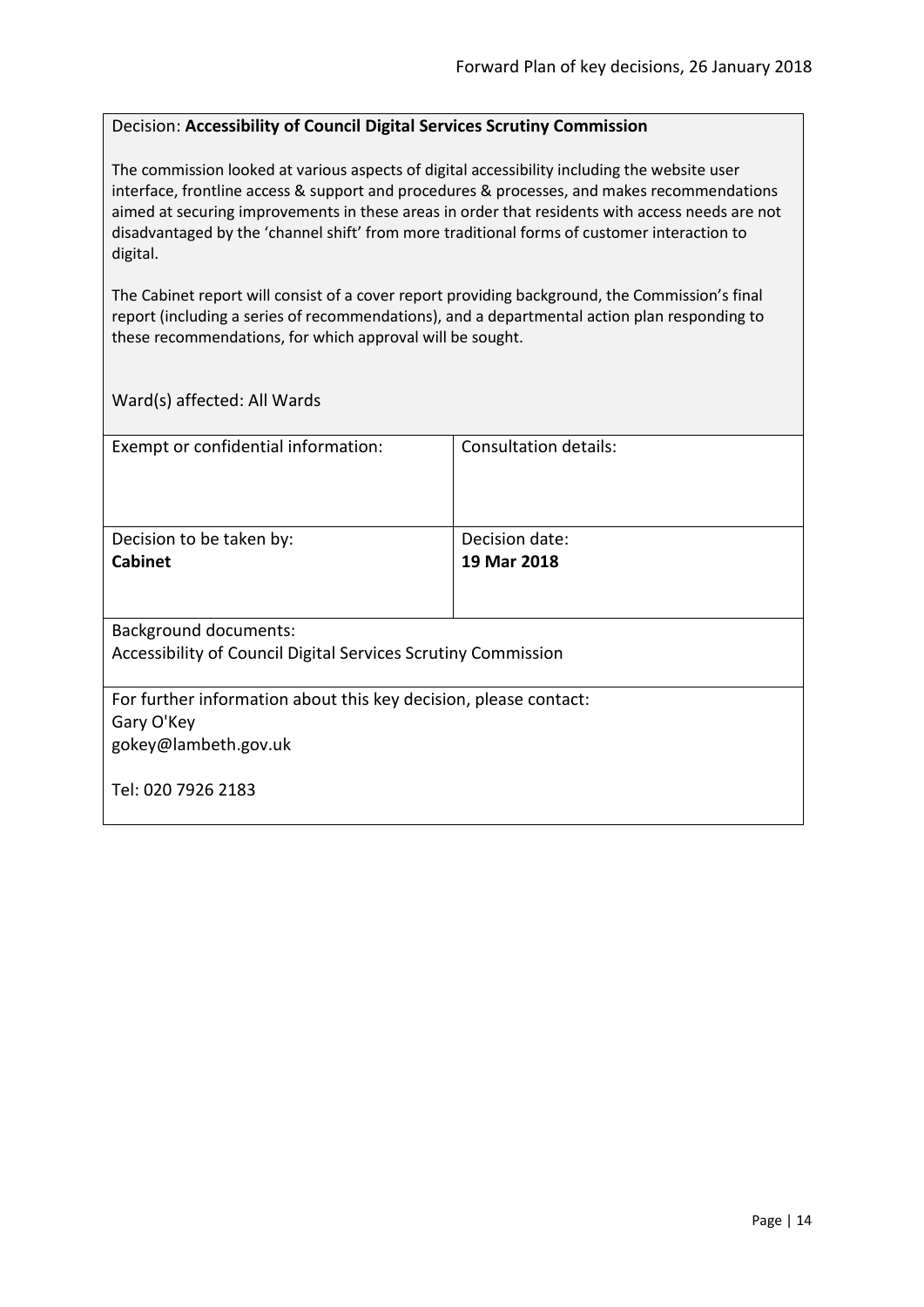<span id="page-14-0"></span>

| Decision: Living Well Network Alliance                                                                                                                                                                                                                                                  |                |  |
|-----------------------------------------------------------------------------------------------------------------------------------------------------------------------------------------------------------------------------------------------------------------------------------------|----------------|--|
| Cabinet will be asked to approve the award of a 7 year (plus option to extend by a further<br>3 years) Alliance Agreement which will encompass the majority of adult mental health<br>social care services funded by the Council and those funded by NHS<br>Ward(s) affected: All Wards |                |  |
| Consultation details:<br>Exempt or confidential information:                                                                                                                                                                                                                            |                |  |
|                                                                                                                                                                                                                                                                                         |                |  |
| Decision to be taken by:                                                                                                                                                                                                                                                                | Decision date: |  |
| Cabinet                                                                                                                                                                                                                                                                                 | 19 Mar 2018    |  |
|                                                                                                                                                                                                                                                                                         |                |  |
| <b>Background documents:</b>                                                                                                                                                                                                                                                            |                |  |
| Living Well Network Alliance                                                                                                                                                                                                                                                            |                |  |
| For further information about this key decision, please contact:                                                                                                                                                                                                                        |                |  |
| Denis O'Rourke, Assistant Director Integrated Commissioning - Adult Mental Health                                                                                                                                                                                                       |                |  |
| denisorourke@nhs.net                                                                                                                                                                                                                                                                    |                |  |
|                                                                                                                                                                                                                                                                                         |                |  |
|                                                                                                                                                                                                                                                                                         |                |  |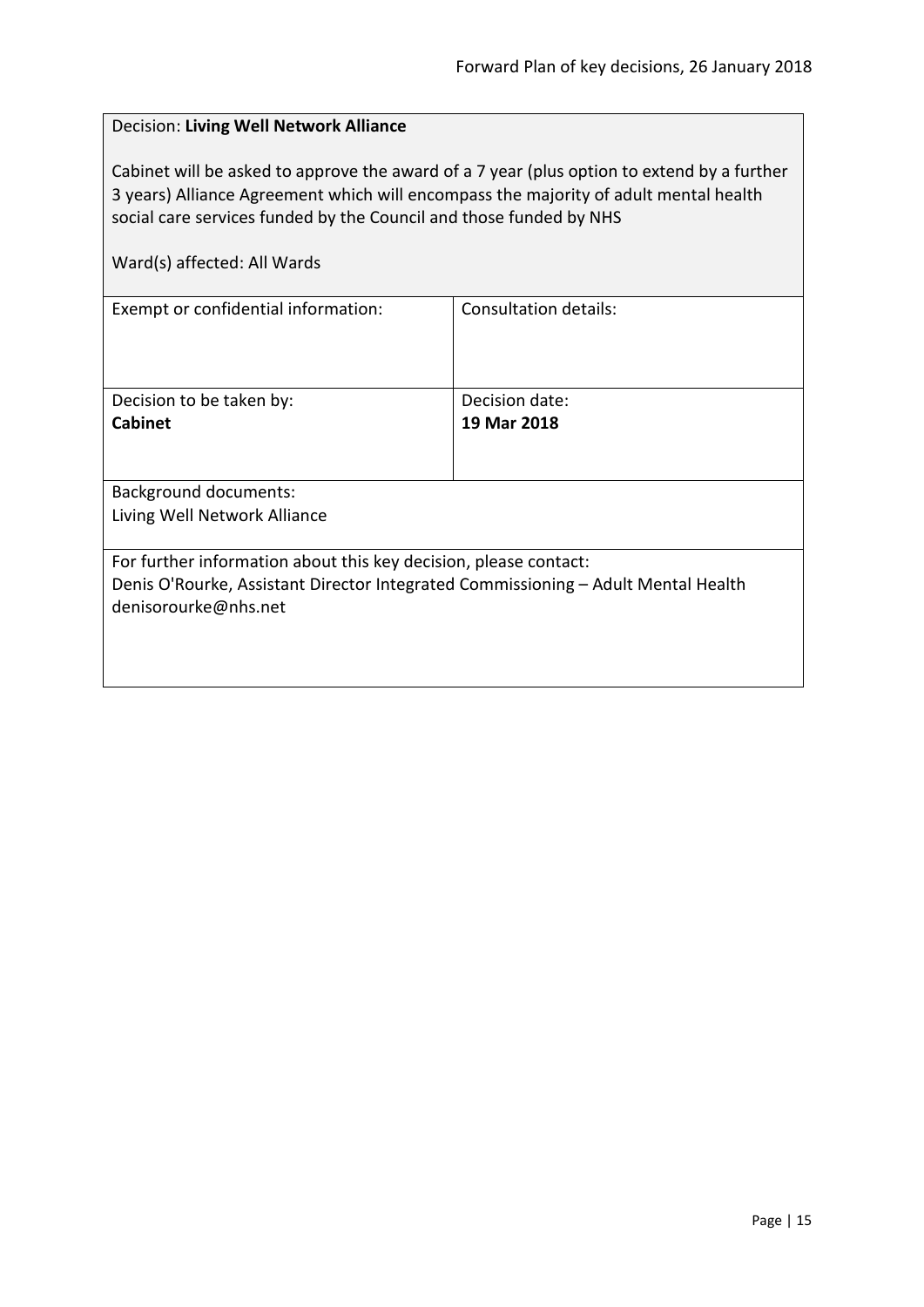# <span id="page-15-0"></span>Decision: **South Lambeth Estate - Compulsory Purchase Order**

This report will recommend that Cabinet authorises that the council will make use of compulsory purchase order powers in order to progress the redevelopment of the South Lambeth estate.

| Ward(s) affected: Stockwell                                                                                                                                                     |                       |  |
|---------------------------------------------------------------------------------------------------------------------------------------------------------------------------------|-----------------------|--|
| Exempt or confidential information:                                                                                                                                             | Consultation details: |  |
| Decision to be taken by:                                                                                                                                                        | Decision date:        |  |
| <b>Cabinet</b>                                                                                                                                                                  | Not before 4 Sep 2017 |  |
| <b>Background documents:</b><br>Investing in better neighbourhoods and building the homes we need to house the people<br>of Lambeth – South Lambeth - Compulsory Purchase Order |                       |  |
| For further information about this key decision, please contact:<br>Julian Hart, Housing Regeneration Programme Manager<br>jhart@lambeth.gov.uk<br>Tel: 07799 775362            |                       |  |
|                                                                                                                                                                                 |                       |  |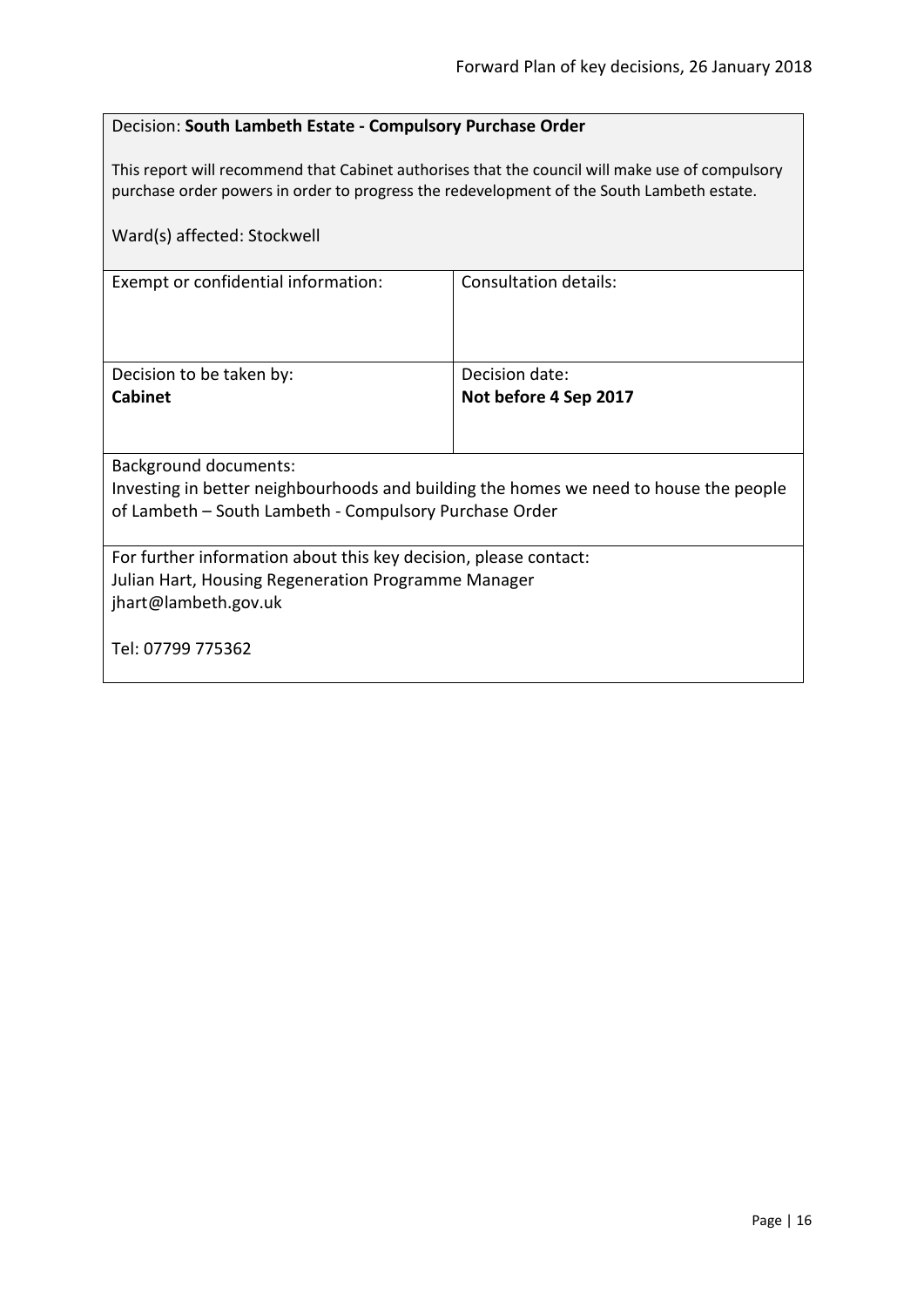# <span id="page-16-0"></span>Decision: **Knights Walk Estate - Compulsory Purchase Order**

This report will recommend that Cabinet authorises that the council will make use of compulsory purchase order powers in order to progress the redevelopment of the Knight's Walk estate.

| Ward(s) affected: Prince's                                                                                                                                                     |                       |  |
|--------------------------------------------------------------------------------------------------------------------------------------------------------------------------------|-----------------------|--|
| Exempt or confidential information:                                                                                                                                            | Consultation details: |  |
| Decision to be taken by:                                                                                                                                                       | Decision date:        |  |
| <b>Cabinet</b>                                                                                                                                                                 | Not before 4 Sep 2017 |  |
| <b>Background documents:</b><br>Investing in better neighbourhoods and building the homes we need to house the people<br>of Lambeth - Knights Walk - Compulsory Purchase Order |                       |  |
|                                                                                                                                                                                |                       |  |
| For further information about this key decision, please contact:<br>Julian Hart, Housing Regeneration Programme Manager<br>jhart@lambeth.gov.uk                                |                       |  |
| Tel: 07799 775362                                                                                                                                                              |                       |  |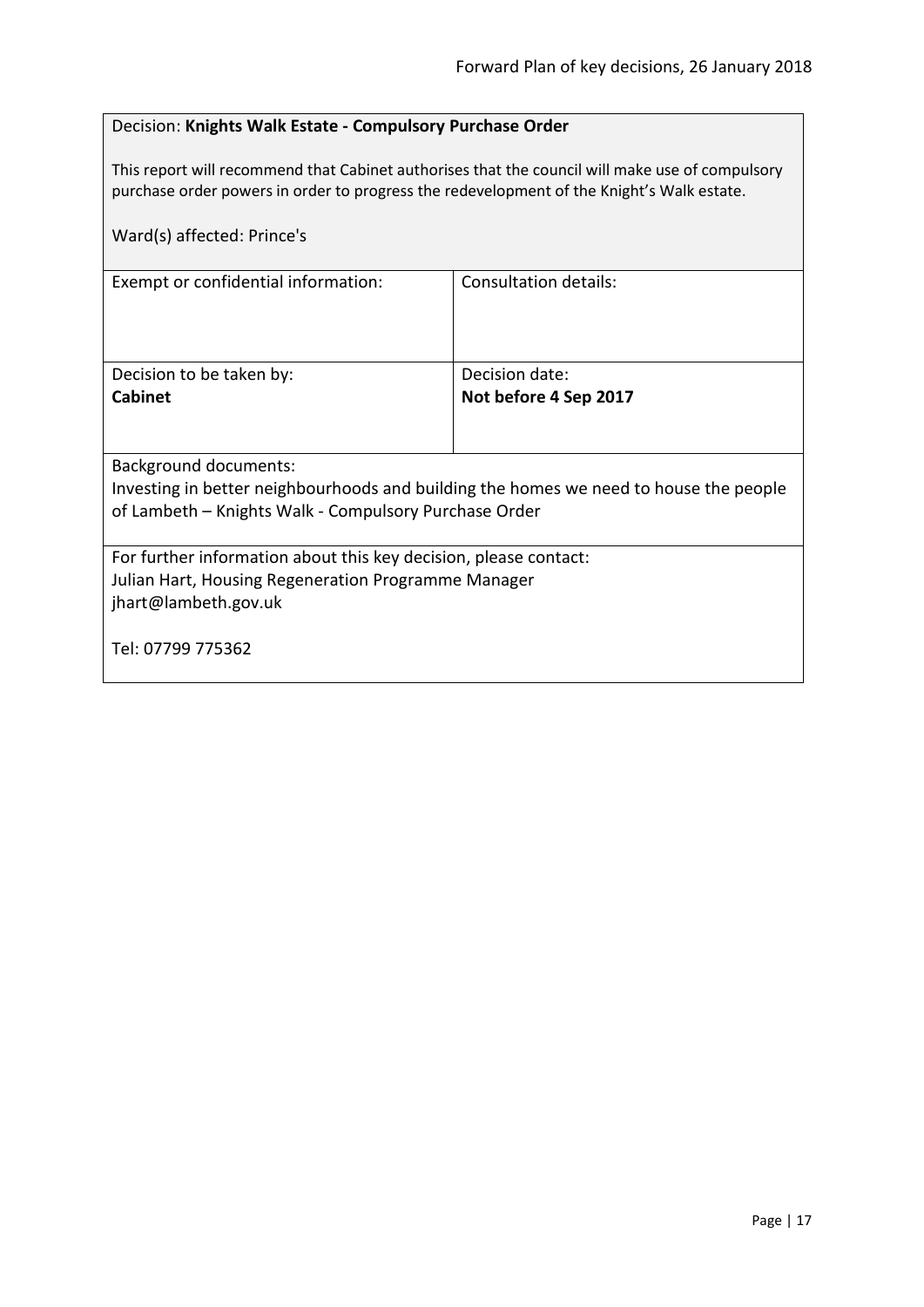# <span id="page-17-0"></span>Decision: **Westbury Estate - Compulsory Purchase Order**

This report will recommend that Cabinet authorises that the council will make use of compulsory purchase order powers in order to progress the redevelopment of the Westbury estate.

| Ward(s) affected: Clapham Town                                                        |                              |  |
|---------------------------------------------------------------------------------------|------------------------------|--|
| Exempt or confidential information:                                                   | <b>Consultation details:</b> |  |
| Decision to be taken by:                                                              | Decision date:               |  |
| <b>Cabinet</b>                                                                        | Not before 4 Sep 2017        |  |
|                                                                                       |                              |  |
| <b>Background documents:</b>                                                          |                              |  |
| Investing in better neighbourhoods and building the homes we need to house the people |                              |  |
| of Lambeth - Westbury - Compulsory Purchase Order                                     |                              |  |
| For further information about this key decision, please contact:                      |                              |  |
| Julian Hart, Housing Regeneration Programme Manager                                   |                              |  |
| jhart@lambeth.gov.uk                                                                  |                              |  |
| Tel: 07799 775362                                                                     |                              |  |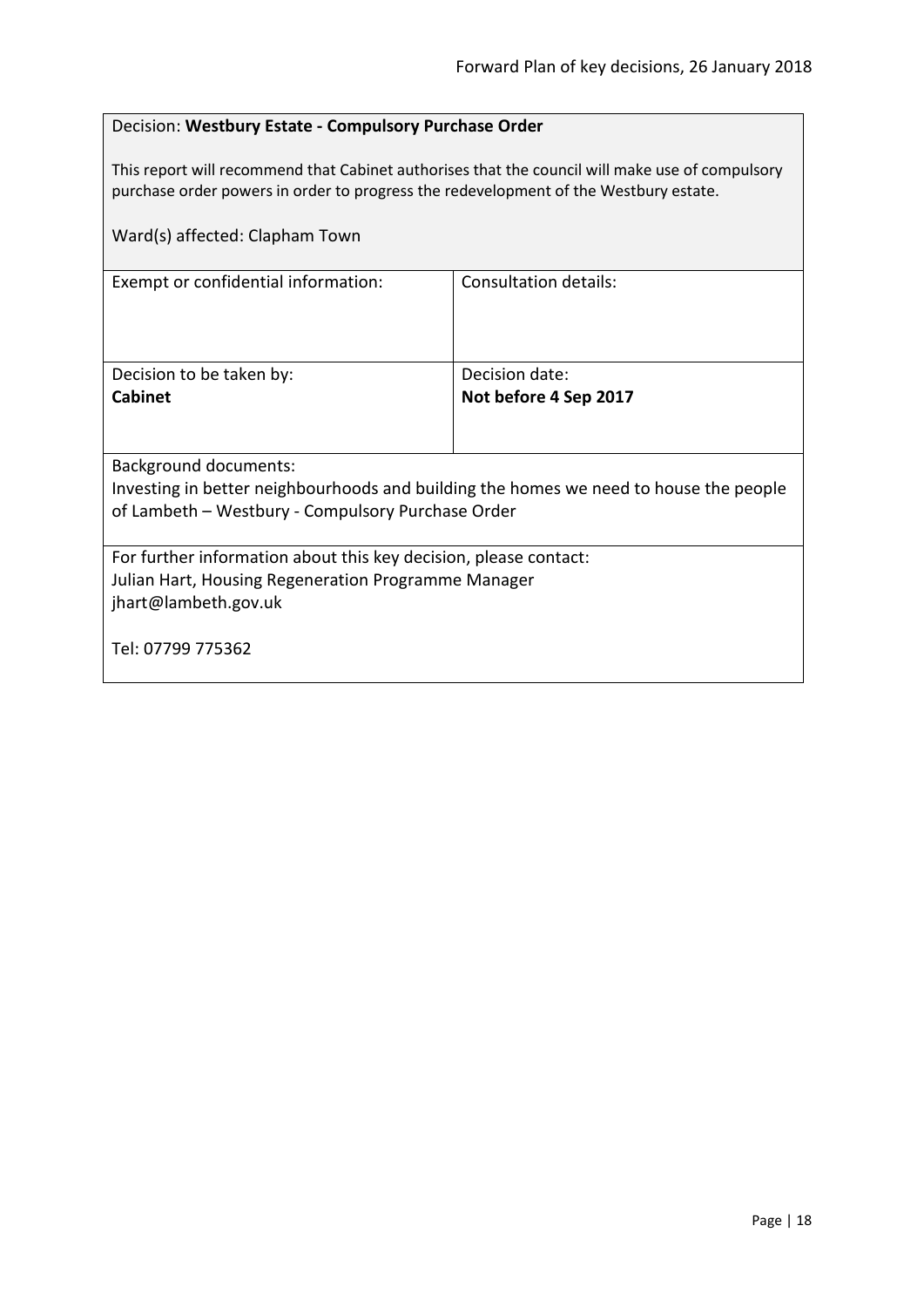# <span id="page-18-0"></span>Decision: **July Finance Planning Report 2018 to 2021**

The July Financial Planning Report will provide an update on the economic outlook, risk areas and revenue budget implementations plans for 2019-20 and the Capital Investment Programme and Asset Disposals Strategy.

| Ward(s) affected: All Wards                                                                                                                                                                 |                                         |  |
|---------------------------------------------------------------------------------------------------------------------------------------------------------------------------------------------|-----------------------------------------|--|
| Exempt or confidential information:                                                                                                                                                         | <b>Consultation details:</b>            |  |
| Decision to be taken by:<br><b>Cabinet</b>                                                                                                                                                  | Decision date:<br>Not before 1 Jul 2018 |  |
| <b>Background documents:</b><br>July Finance Planning Report 2018 to 2021                                                                                                                   |                                         |  |
| For further information about this key decision, please contact:<br>Christina Thompson, Director of Finance<br>CThompson3@lambeth.gov.uk<br>Phoenix House - 8th Floor<br>Tel: 020 7926 2634 |                                         |  |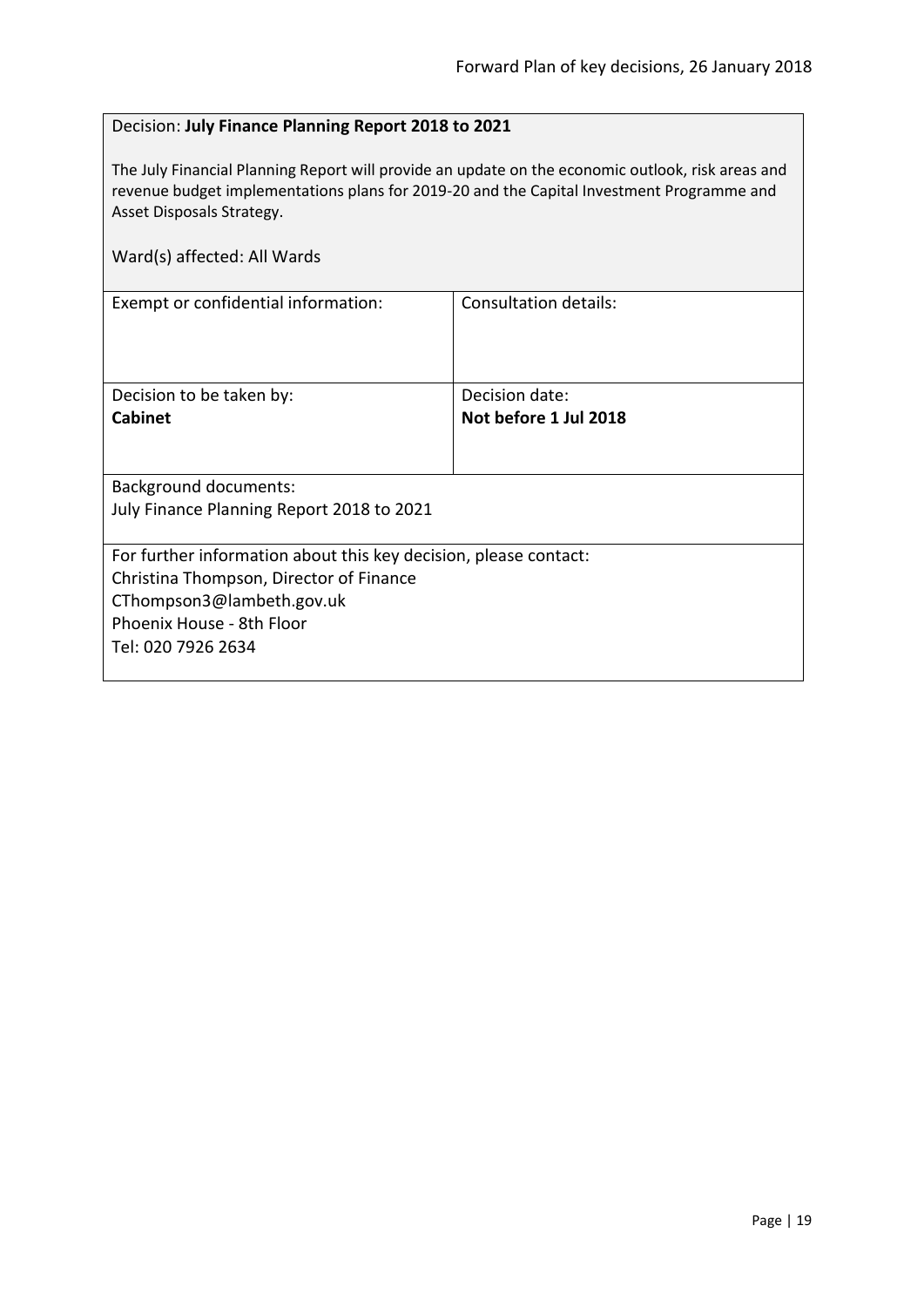# <span id="page-19-0"></span>Decision: **Neighbourhood Services Fees and Charges**

To approve new fees and charges across Neighbourhood Services (parks, cemeteries and sustainability). It is needed to help ensure these services remain within budget and meet their income targets during 2017/18; and to meet the Council's overall aim to increase income

| Exempt or confidential information:                              | Consultation details:  |  |
|------------------------------------------------------------------|------------------------|--|
|                                                                  |                        |  |
|                                                                  |                        |  |
|                                                                  |                        |  |
| Decision to be taken by:                                         | Decision date:         |  |
| Deputy Leader of the Council (Finance and                        | Not before 29 May 2017 |  |
| Resources)                                                       |                        |  |
|                                                                  |                        |  |
| <b>Background documents:</b>                                     |                        |  |
|                                                                  |                        |  |
|                                                                  |                        |  |
| For further information about this key decision, please contact: |                        |  |
| Kevin Crook, Head of Neighbourhoods                              |                        |  |
| kcrook@lambeth.gov.uk                                            |                        |  |
| Blue Star House - 4th Floor                                      |                        |  |
| Tel: 020 7926 8973                                               |                        |  |
|                                                                  |                        |  |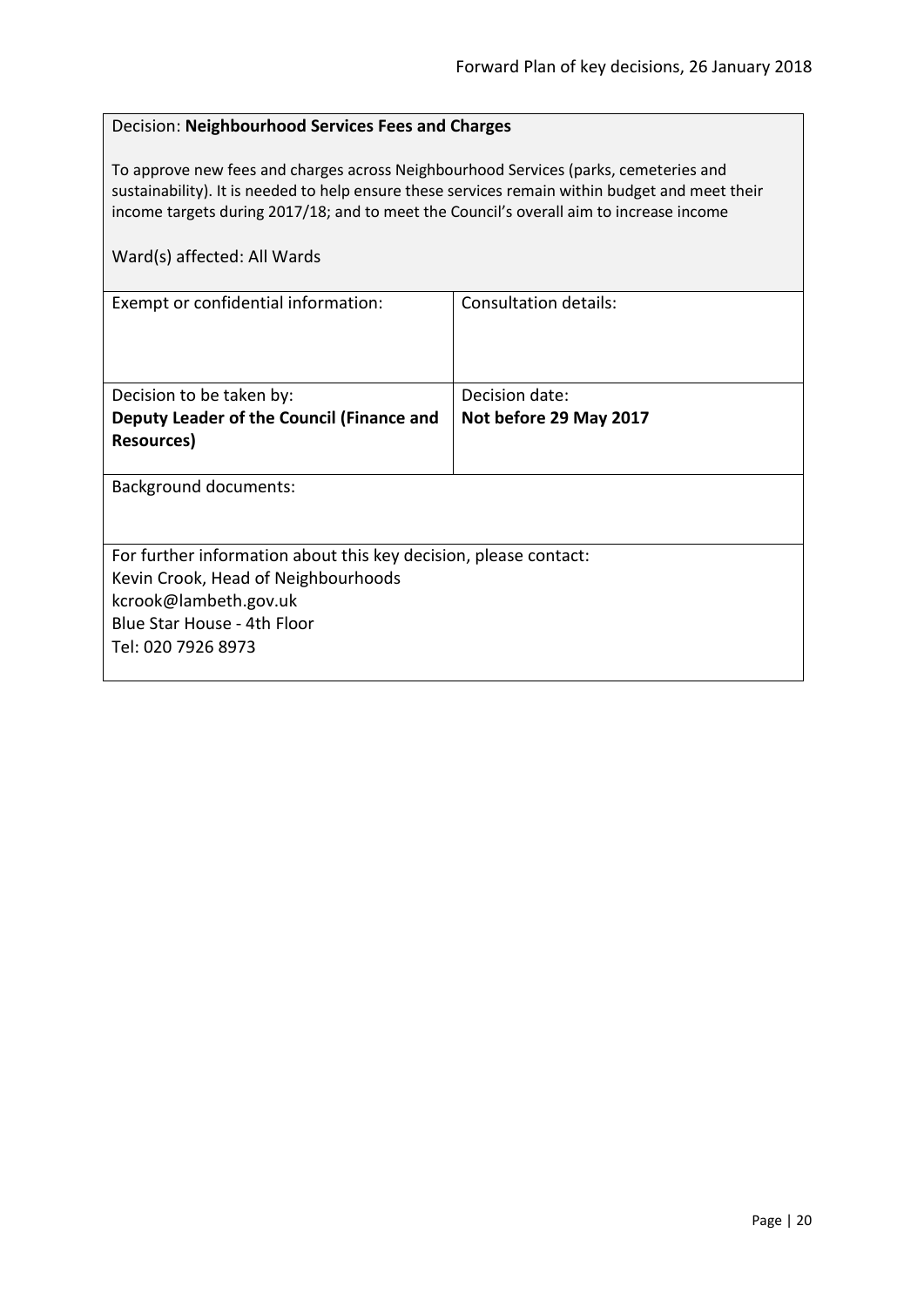<span id="page-20-0"></span>

| Decision: Legal Services Framework                                                                                                                                                                   |                              |  |
|------------------------------------------------------------------------------------------------------------------------------------------------------------------------------------------------------|------------------------------|--|
| Ward(s) affected: All Wards                                                                                                                                                                          |                              |  |
| Exempt or confidential information:<br>Part exempt<br>Information relating to the financial or<br>business affairs of any particular person<br>(including the authority holding that<br>information) | <b>Consultation details:</b> |  |
| Decision to be taken by:                                                                                                                                                                             | Decision date:               |  |
| Deputy Leader of the Council (Finance and                                                                                                                                                            | 29 Jan 2018                  |  |
| <b>Resources)</b>                                                                                                                                                                                    |                              |  |
| <b>Background documents:</b>                                                                                                                                                                         |                              |  |
|                                                                                                                                                                                                      |                              |  |
| For further information about this key decision, please contact:                                                                                                                                     |                              |  |
| Alison McKane, Director of Legal Services                                                                                                                                                            |                              |  |
| AMcKane@lambeth.gov.uk<br>7th Floor, Phoenix House                                                                                                                                                   |                              |  |
| Tel: 020 7926 2353                                                                                                                                                                                   |                              |  |
|                                                                                                                                                                                                      |                              |  |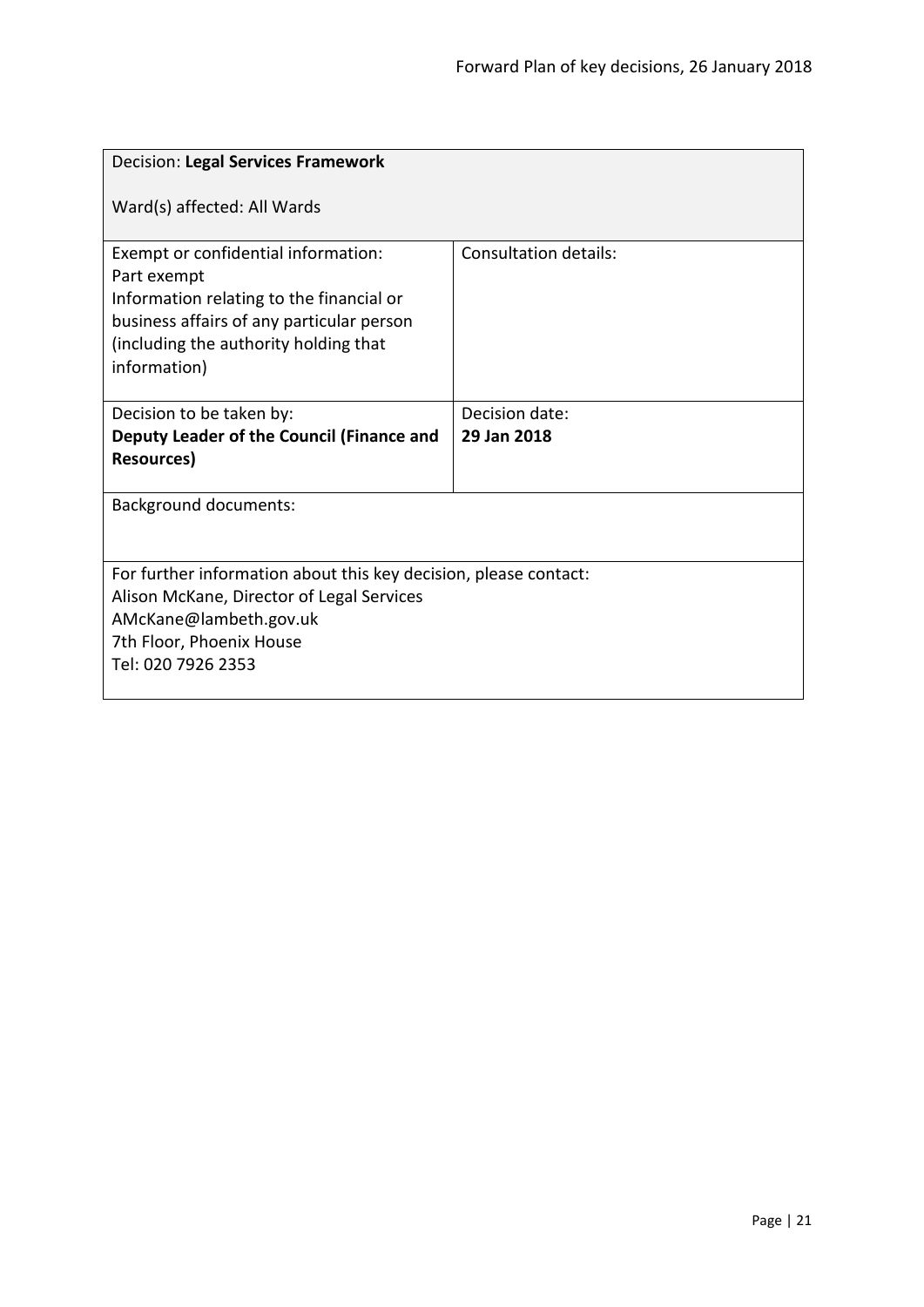<span id="page-21-0"></span>

| Decision: Insurance London Consortium - Insurance Contracts                                                                                                                                          |                              |  |
|------------------------------------------------------------------------------------------------------------------------------------------------------------------------------------------------------|------------------------------|--|
| Ward(s) affected: All Wards                                                                                                                                                                          |                              |  |
| Exempt or confidential information:<br>Part exempt<br>Information relating to the financial or<br>business affairs of any particular person<br>(including the authority holding that<br>information) | <b>Consultation details:</b> |  |
| Decision to be taken by:                                                                                                                                                                             | Decision date:               |  |
| Deputy Leader of the Council (Finance and                                                                                                                                                            | 31 Jan 2018                  |  |
| <b>Resources)</b>                                                                                                                                                                                    |                              |  |
| <b>Background documents:</b>                                                                                                                                                                         |                              |  |
|                                                                                                                                                                                                      |                              |  |
| For further information about this key decision, please contact:                                                                                                                                     |                              |  |
| Maureen Dennie, Insurance Manager                                                                                                                                                                    |                              |  |
| mdennie@lambeth.gov.uk                                                                                                                                                                               |                              |  |
| 1st Floor, Olive Morris House<br>Tel: 020 7926 9846                                                                                                                                                  |                              |  |
|                                                                                                                                                                                                      |                              |  |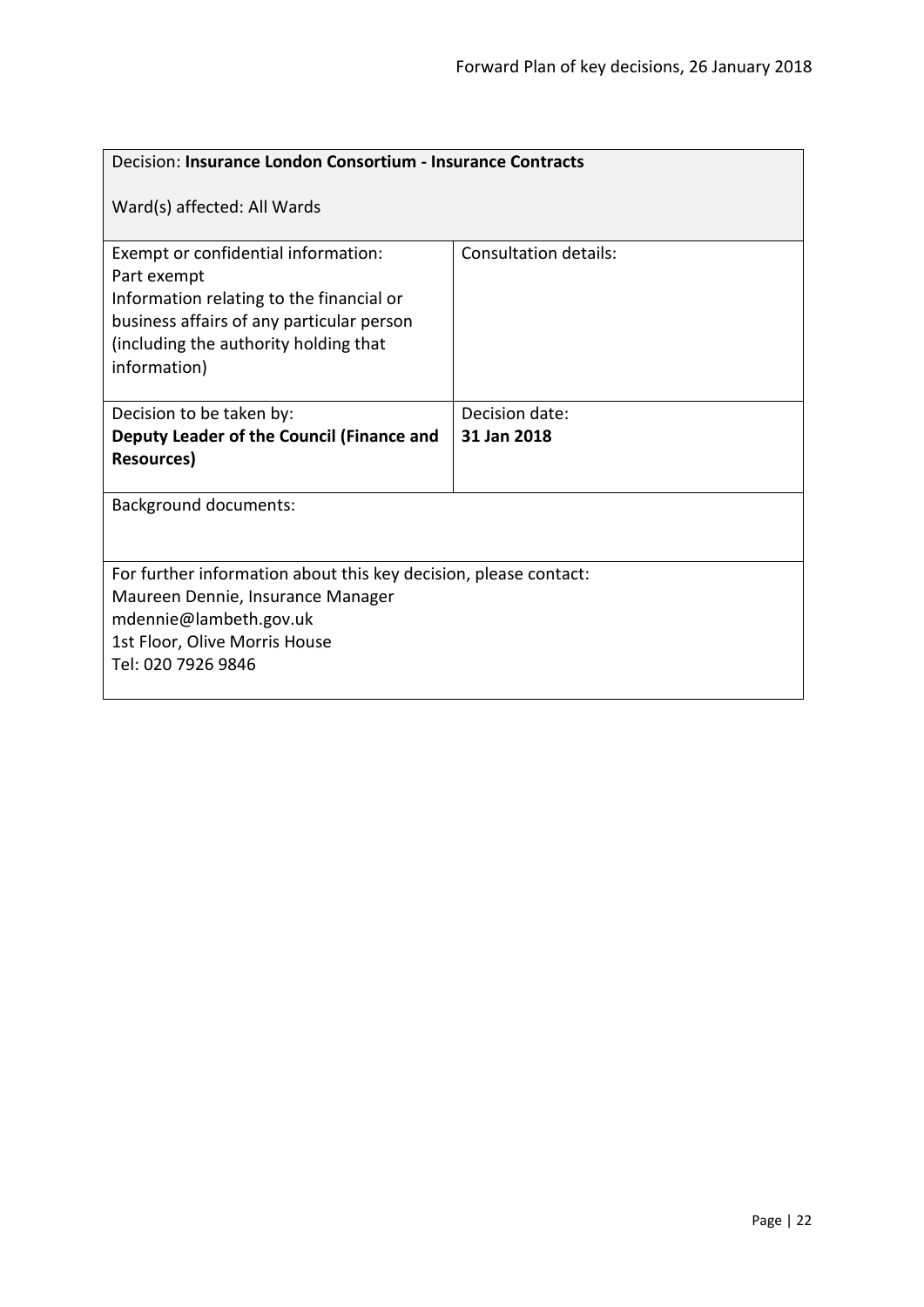# <span id="page-22-0"></span>Decision: **Leasehold Building Insurance Contract**

Lambeth are members of the Insurance London Consortium (ILC). The members of ILC have been very successful in procuring its insurance policies to date. The leasehold building insurance policy is expiring on 31st March 2018. This procurement will ensure that the council maintains continuity of cover and allow us to have in place an appropriate and comprehensive insurance policy to protect the council's liabilities and properties in accordance with the terms of our Lease.

| Exempt or confidential information:                              | Consultation details:  |  |
|------------------------------------------------------------------|------------------------|--|
|                                                                  |                        |  |
|                                                                  |                        |  |
| Decision to be taken by:                                         | Decision date:         |  |
| Deputy Leader of the Council (Finance and                        | Not before 11 Jul 2017 |  |
| Resources)                                                       |                        |  |
|                                                                  |                        |  |
| <b>Background documents:</b>                                     |                        |  |
|                                                                  |                        |  |
|                                                                  |                        |  |
| For further information about this key decision, please contact: |                        |  |
| Maureen Dennie, Insurance Manager                                |                        |  |
| mdennie@lambeth.gov.uk                                           |                        |  |
| 1st Floor, Olive Morris House                                    |                        |  |
| Tel: 020 7926 9846                                               |                        |  |
|                                                                  |                        |  |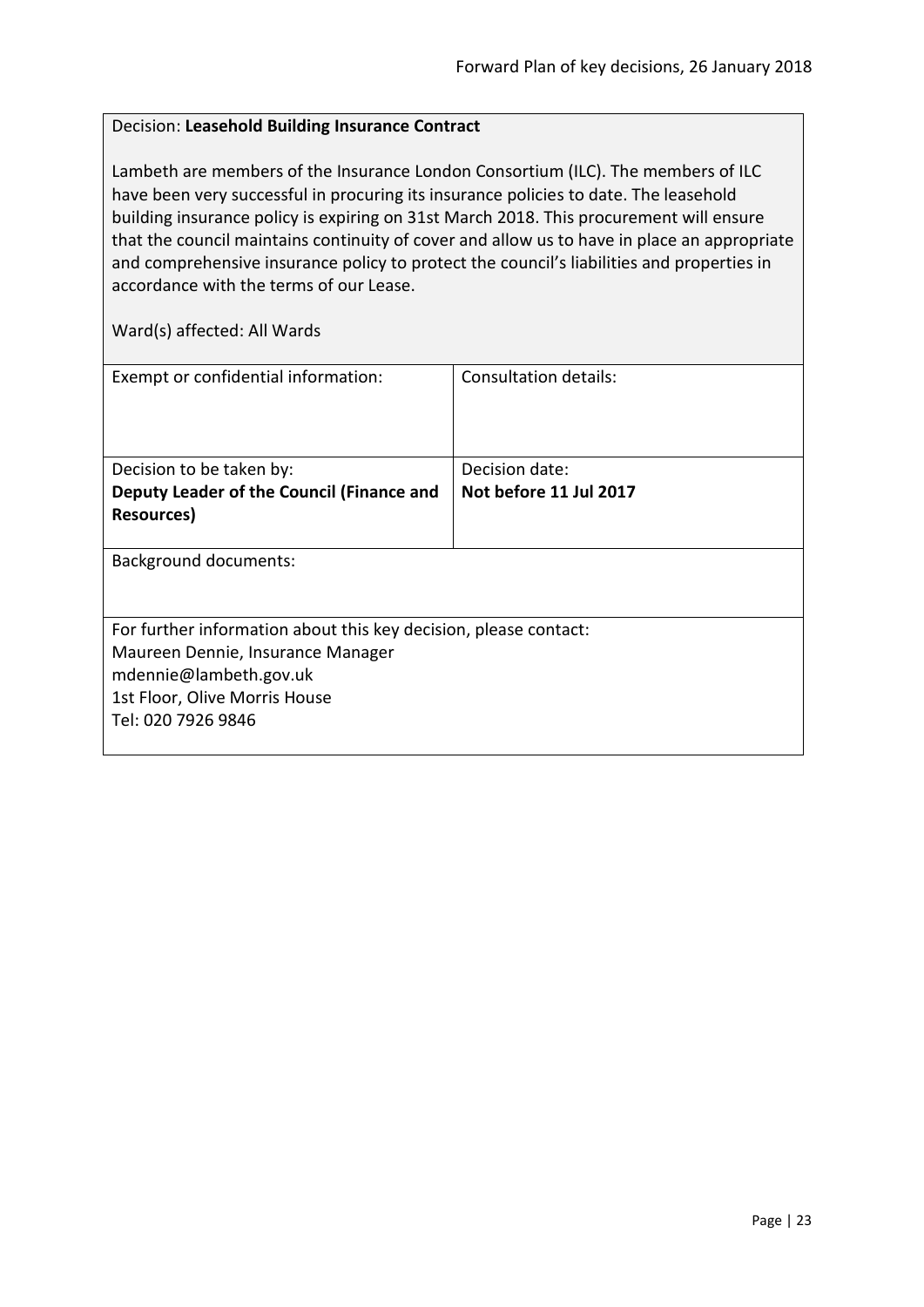#### <span id="page-23-0"></span>Decision: **Server, Storage and Associated Services Contract**

To award new contract for Server, Storage and Associated Services for Lambeth. The Council has an existing investment programme for upgrading server and storage hardware. The key outcome will be to derive value and create a route to market and to support new Lambeth initiatives such as Organisational redesign and move to new Town hall/Civic Suite.

| Exempt or confidential information:<br>Part exempt<br>Information relating to the financial or<br>business affairs of any particular person<br>(including the authority holding that)<br>information) | Consultation details:  |  |
|-------------------------------------------------------------------------------------------------------------------------------------------------------------------------------------------------------|------------------------|--|
| Decision to be taken by:                                                                                                                                                                              | Decision date:         |  |
| Deputy Leader of the Council (Finance and                                                                                                                                                             | Not before 24 Jul 2017 |  |
| <b>Resources</b> )                                                                                                                                                                                    |                        |  |
| <b>Background documents:</b>                                                                                                                                                                          |                        |  |
| For further information about this key decision, please contact:<br>Neeraj Mittra, Senior ICT Officer Contract Management, Business Transformation<br>NMittra@lambeth.gov.uk                          |                        |  |
| Tel: 020 7926 9274                                                                                                                                                                                    |                        |  |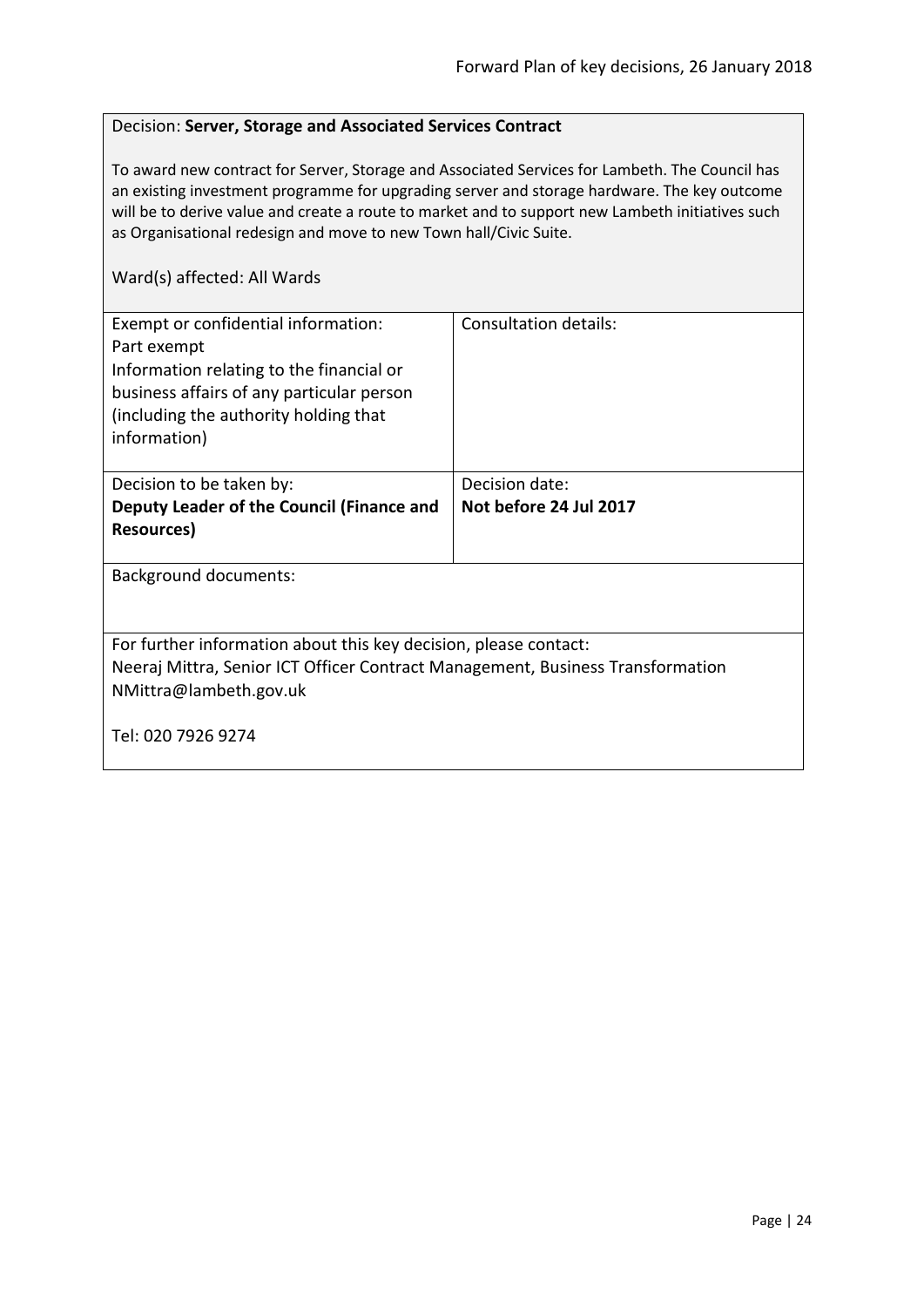<span id="page-24-0"></span>

| Decision: Extension of insurance legal services framework to deal with litigated<br>compensation claims and redress |                       |  |
|---------------------------------------------------------------------------------------------------------------------|-----------------------|--|
| Ward(s) affected: All Wards                                                                                         |                       |  |
| Exempt or confidential information:                                                                                 | Consultation details: |  |
| Decision to be taken by:                                                                                            | Decision date:        |  |
| Deputy Leader of the Council (Finance and                                                                           | 30 Jan 2018           |  |
| <b>Resources</b> )                                                                                                  |                       |  |
| <b>Background documents:</b>                                                                                        |                       |  |
| For further information about this key decision, please contact:<br>Mark Nicolson, Head of Risk and Insurance       |                       |  |
| mnicolson@lambeth.gov.uk                                                                                            |                       |  |
| <b>Olive Morris House</b>                                                                                           |                       |  |
| Tel: 020 7926 9305                                                                                                  |                       |  |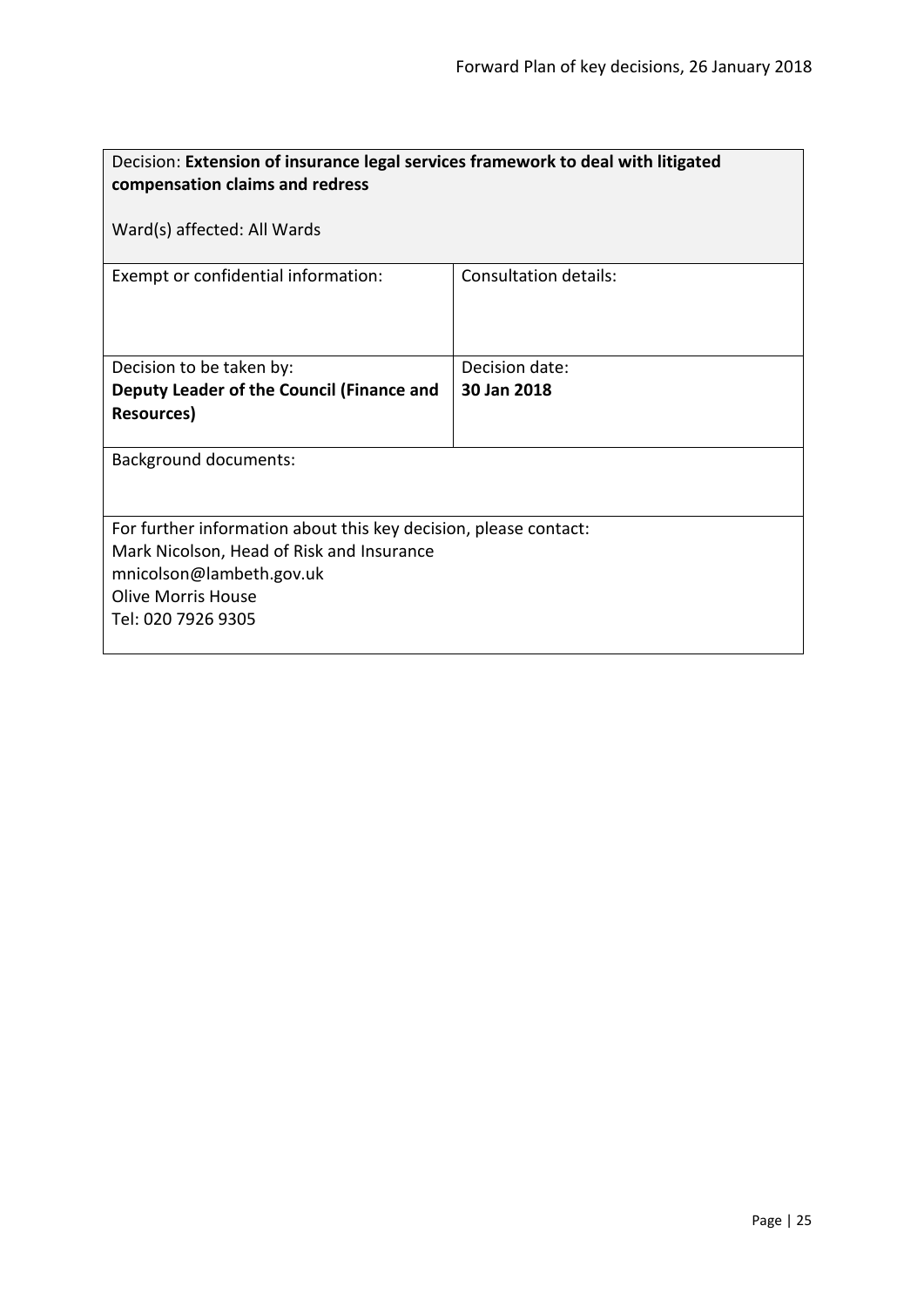<span id="page-25-0"></span>

| Decision: Oracle data archiving                                                                                                                                                                      |                       |  |
|------------------------------------------------------------------------------------------------------------------------------------------------------------------------------------------------------|-----------------------|--|
| Award of the Oracle data archiving contract to provide a data archiving solution for Oracle R12<br>data prior to the move to Oracle Cloud.                                                           |                       |  |
| Ward(s) affected: All Wards                                                                                                                                                                          |                       |  |
| Exempt or confidential information:<br>Part exempt<br>Information relating to the financial or<br>business affairs of any particular person<br>(including the authority holding that<br>information) | Consultation details: |  |
| Decision to be taken by:                                                                                                                                                                             | Decision date:        |  |
| Deputy Leader of the Council (Finance and<br><b>Resources)</b>                                                                                                                                       | Not before 8 Jan 2018 |  |
| <b>Background documents:</b>                                                                                                                                                                         |                       |  |
| For further information about this key decision, please contact:<br>Rachel Willsher, Head of Procurement<br>rwillsher@lambeth.gov.uk                                                                 |                       |  |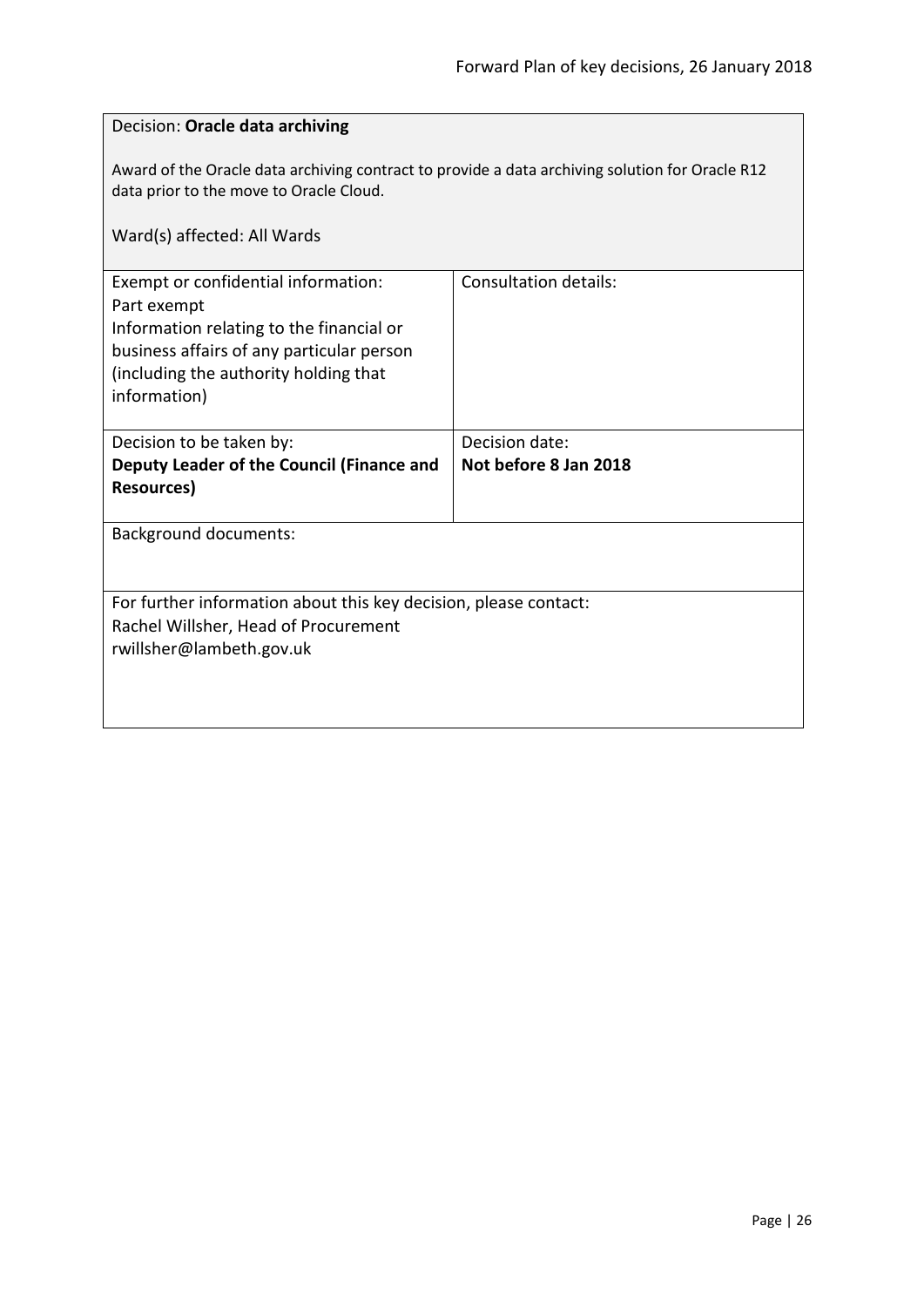<span id="page-26-0"></span>

| Decision: Loughborough Children's Centre, LEAP Programme Leasehold disposal                                                                                                                                           |                        |  |
|-----------------------------------------------------------------------------------------------------------------------------------------------------------------------------------------------------------------------|------------------------|--|
| Ward(s) affected: Coldharbour                                                                                                                                                                                         |                        |  |
| Exempt or confidential information:                                                                                                                                                                                   | Consultation details:  |  |
| Decision to be taken by:                                                                                                                                                                                              | Decision date:         |  |
| Deputy Leader of the Council (Finance and                                                                                                                                                                             | Not before 10 Jan 2018 |  |
| <b>Resources</b> )                                                                                                                                                                                                    |                        |  |
| <b>Background documents:</b>                                                                                                                                                                                          |                        |  |
| For further information about this key decision, please contact:<br>Sophie Linton, Head of Valuation and Strategic Property Services<br>SLinton@lambeth.gov.uk<br>2nd Floor, Olive Morris House<br>Tel: 020 7926 6954 |                        |  |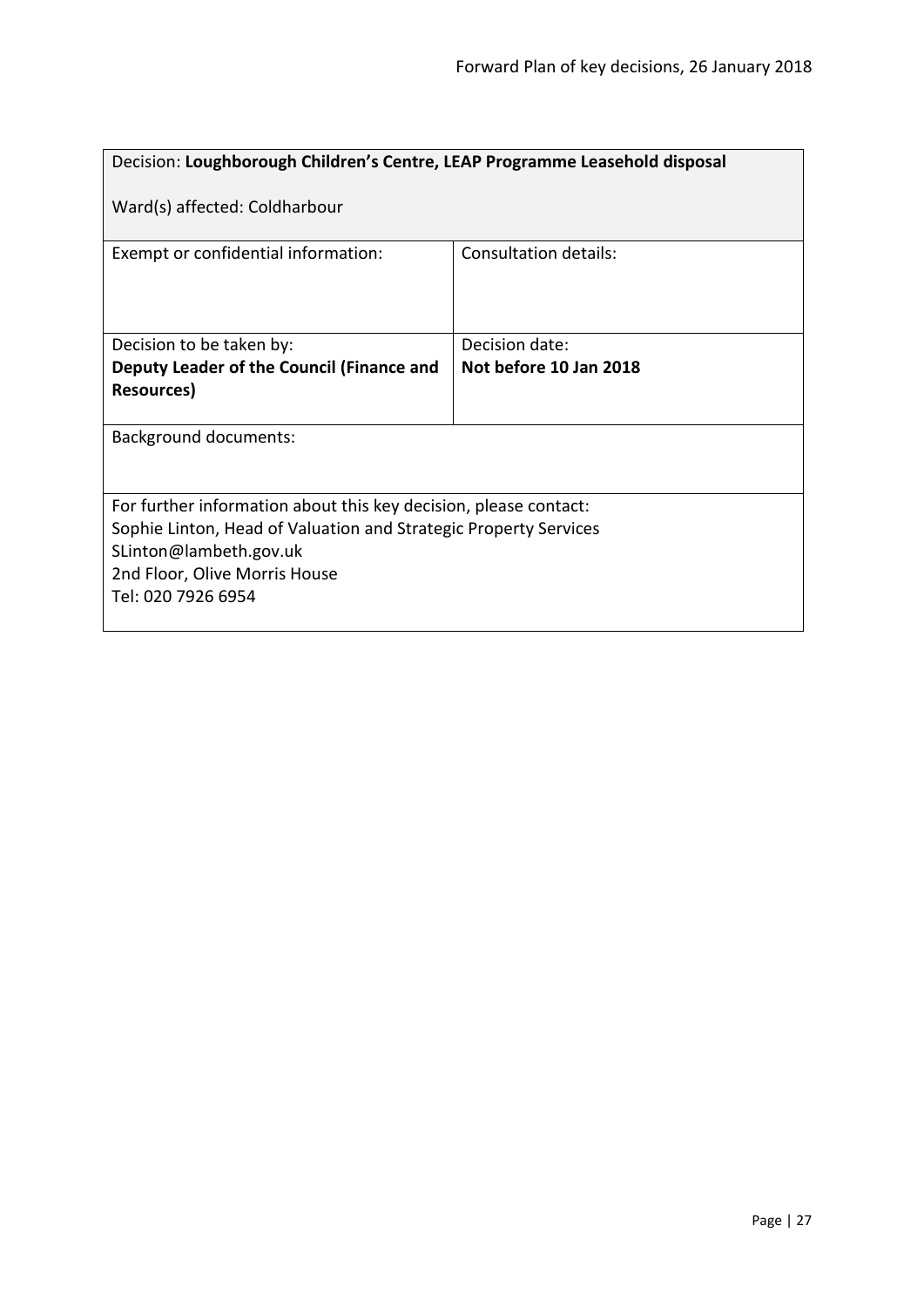<span id="page-27-0"></span>

| Decision: Capital investment for Lambeth's ICT Services five-year strategy                                                                                                                                  |  |  |
|-------------------------------------------------------------------------------------------------------------------------------------------------------------------------------------------------------------|--|--|
| To increase the capital funding for ICT infrastructure investment to £7.777m to cover a<br>new 5 year period from 2018/19 to 2022/23.                                                                       |  |  |
| Ward(s) affected: All Wards                                                                                                                                                                                 |  |  |
| Consultation details:                                                                                                                                                                                       |  |  |
|                                                                                                                                                                                                             |  |  |
| Decision date:                                                                                                                                                                                              |  |  |
| Not before 5 Feb 2018                                                                                                                                                                                       |  |  |
| <b>Background documents:</b>                                                                                                                                                                                |  |  |
| For further information about this key decision, please contact:<br>Paul Wickens, ICT Support Services Manager<br>pwickens@lambeth.gov.uk<br>Ivor House, 1 Acre Lane, LONDON, SW2 5SD<br>Tel: 020 7926 6442 |  |  |
|                                                                                                                                                                                                             |  |  |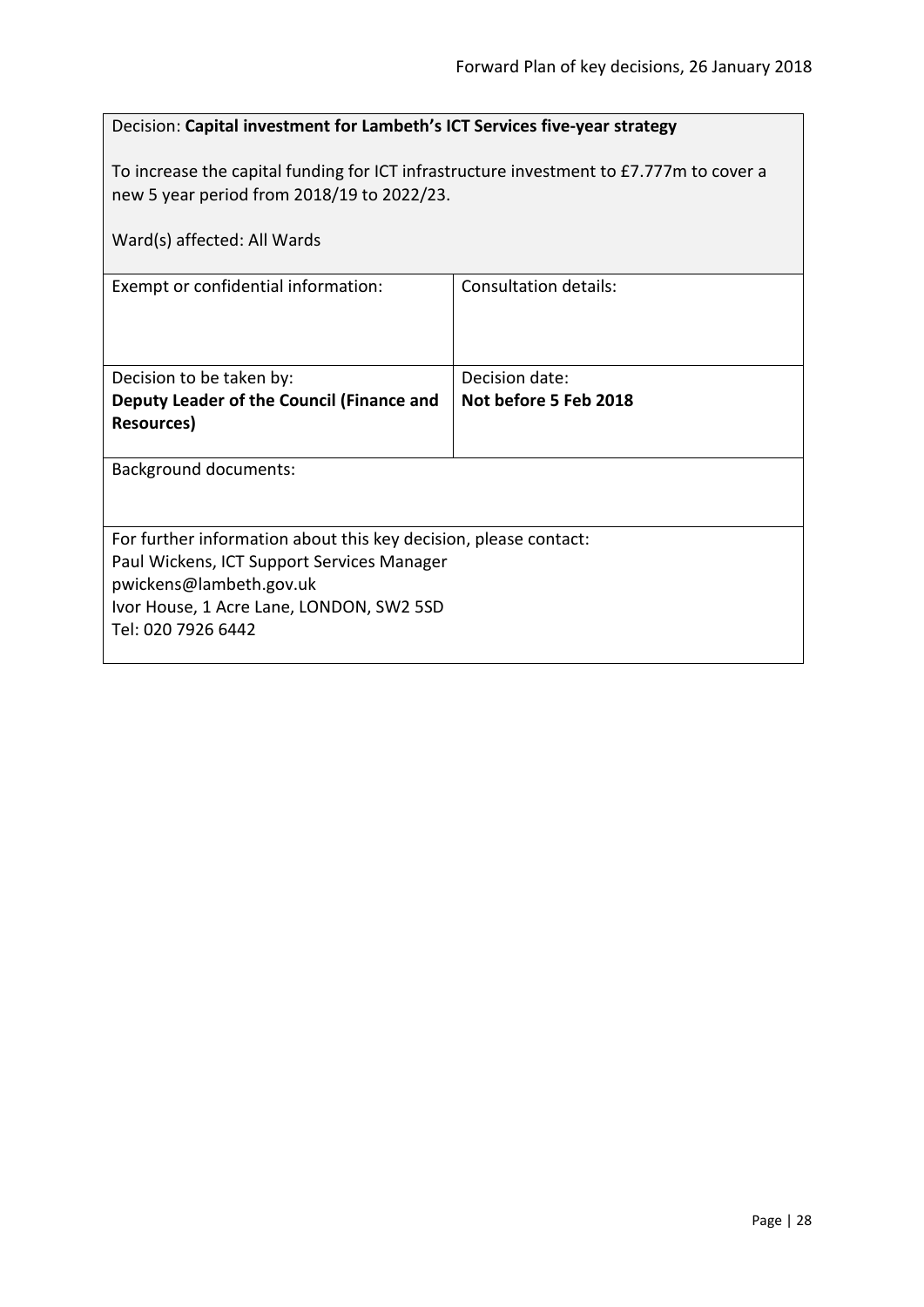<span id="page-28-0"></span>

| Decision: Development Options Appraisal - Fenwick Estate                                                                                                                  |                                                                                                                                                                                                                                                                                                                                     |  |
|---------------------------------------------------------------------------------------------------------------------------------------------------------------------------|-------------------------------------------------------------------------------------------------------------------------------------------------------------------------------------------------------------------------------------------------------------------------------------------------------------------------------------|--|
| To approve the opportunity sites in Fenwick estate as the location for offsite affordable<br>housing provision by Sainsbury/TfL                                           |                                                                                                                                                                                                                                                                                                                                     |  |
| Ward(s) affected: Larkhall                                                                                                                                                |                                                                                                                                                                                                                                                                                                                                     |  |
| Exempt or confidential information:                                                                                                                                       | Consultation details:<br>Resident participation in the project will be<br>designed in close liaison with the TRA. A<br>communications plan will be developed by<br>the project team involving drop in,<br>newsletters, events etc to engage with<br>residents and coproduce a project plan.<br>Local residents and ward councillors |  |
|                                                                                                                                                                           |                                                                                                                                                                                                                                                                                                                                     |  |
| Decision to be taken by:<br>Deputy Leader of the Council (Investment<br>and Partnerships)                                                                                 | Decision date:<br>Not before 26 Jun 2015                                                                                                                                                                                                                                                                                            |  |
| <b>Background documents:</b>                                                                                                                                              |                                                                                                                                                                                                                                                                                                                                     |  |
| For further information about this key decision, please contact:<br>Lesley Johnson, Consultant, Strategic Housing, Regeneration & Communities<br>Ljohnson3@lambeth.gov.uk |                                                                                                                                                                                                                                                                                                                                     |  |

International House, 7th Floor

Tel: 020 7926 7125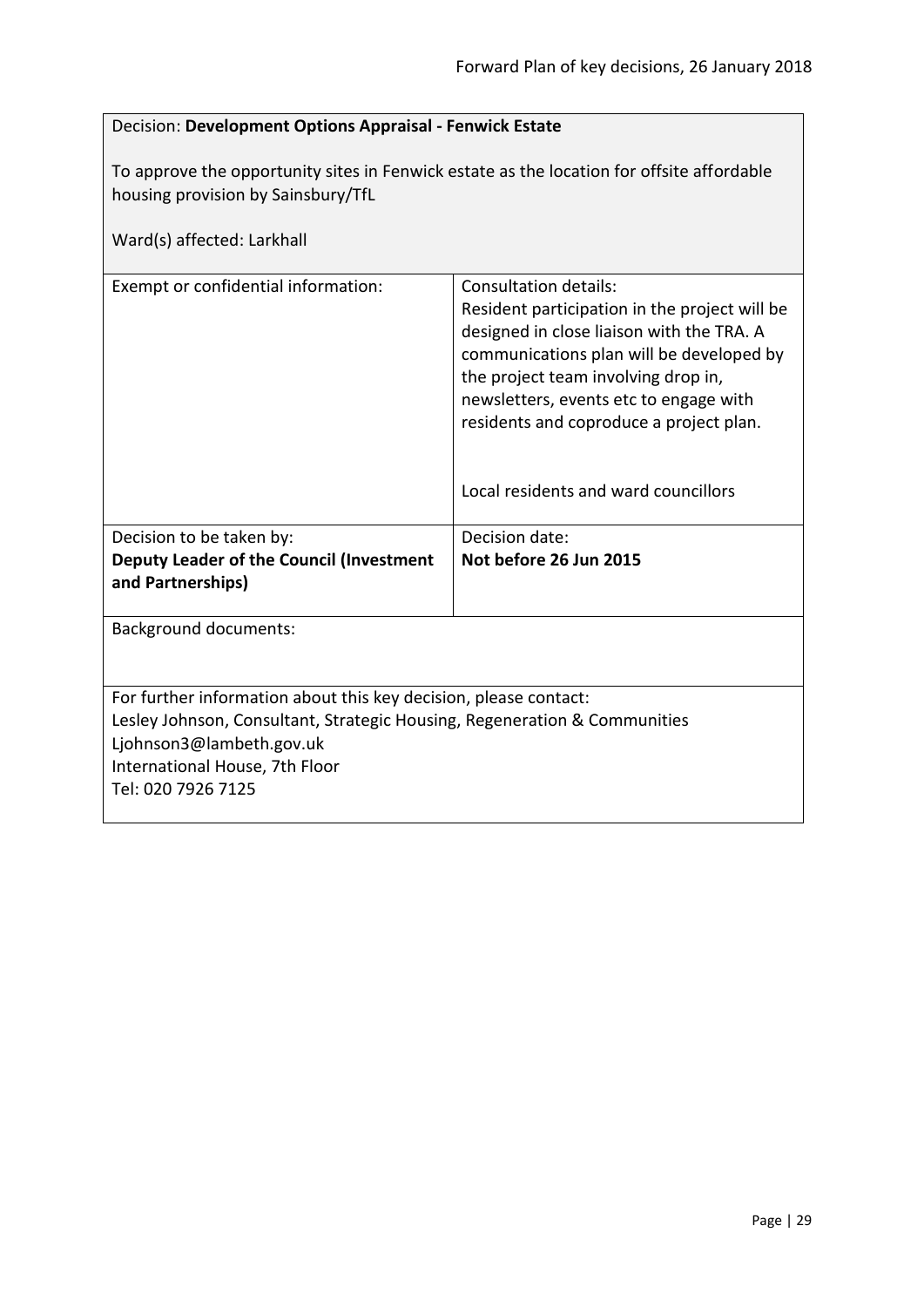<span id="page-29-0"></span>

| Decision: One Oracle Contract Extension                                                                                                                                                                                                             |                        |  |
|-----------------------------------------------------------------------------------------------------------------------------------------------------------------------------------------------------------------------------------------------------|------------------------|--|
| To extend the existing One Oracle support arrangements by a further 2 years. This is<br>necessary to ensure that the Council can maintain its obligations of Paying people, Paying<br>suppliers and Collecting Debt.<br>Ward(s) affected: All Wards |                        |  |
| Exempt or confidential information:                                                                                                                                                                                                                 | Consultation details:  |  |
|                                                                                                                                                                                                                                                     |                        |  |
| Decision to be taken by:                                                                                                                                                                                                                            | Decision date:         |  |
| Deputy Leader of the Council (Investment<br>and Partnerships)                                                                                                                                                                                       | Not before 31 Mar 2016 |  |
| <b>Background documents:</b>                                                                                                                                                                                                                        |                        |  |
|                                                                                                                                                                                                                                                     |                        |  |
| For further information about this key decision, please contact:                                                                                                                                                                                    |                        |  |
| Jason Martin, Technical Project Manager                                                                                                                                                                                                             |                        |  |
| JMartin@lambeth.gov.uk<br>Olive Morris House - 2nd Floor                                                                                                                                                                                            |                        |  |
| Tel: 020 7926 6244                                                                                                                                                                                                                                  |                        |  |
|                                                                                                                                                                                                                                                     |                        |  |

 $\overline{1}$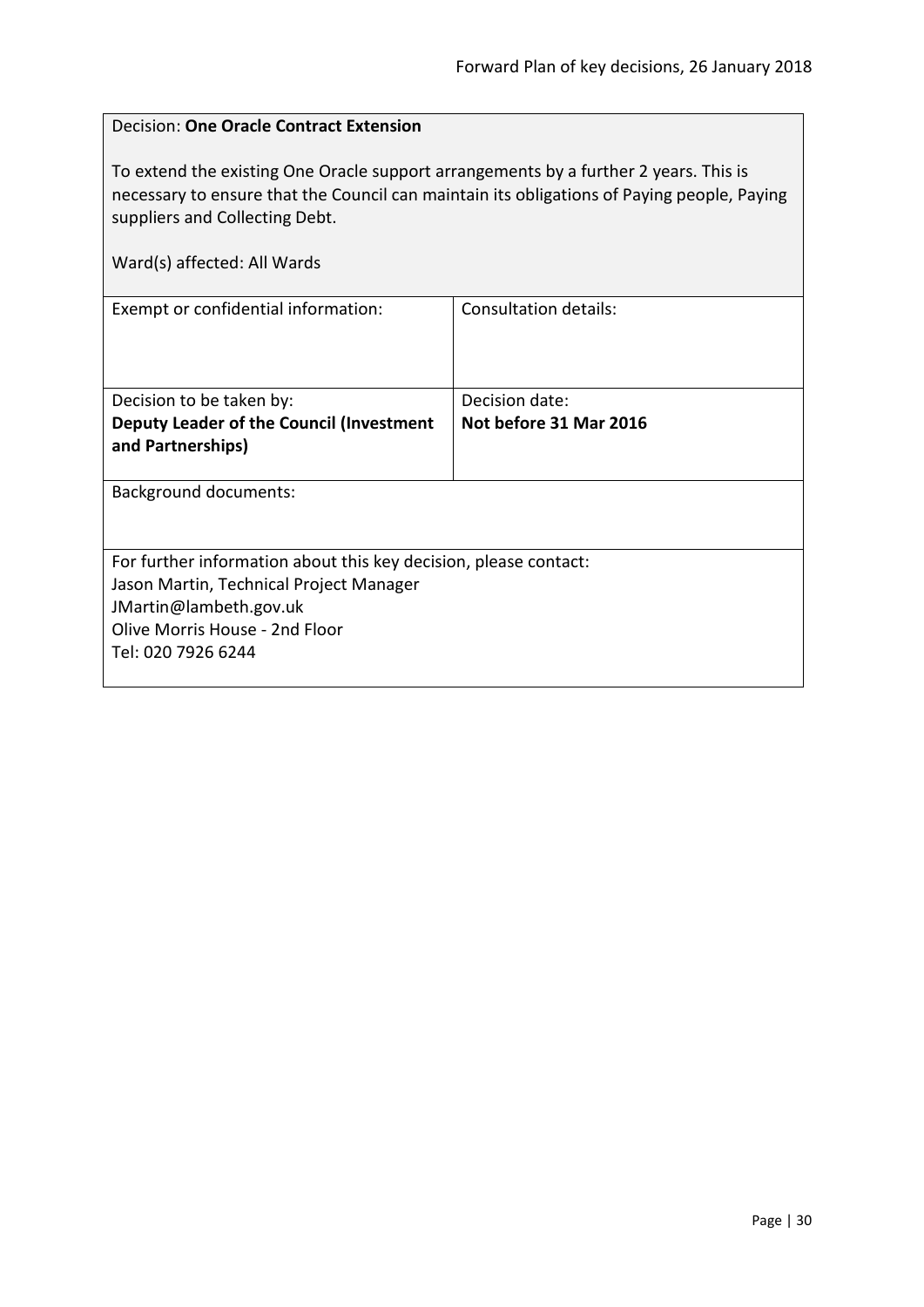<span id="page-30-0"></span>

| Decision: Delivery of Budget                                     |                       |  |
|------------------------------------------------------------------|-----------------------|--|
| Implementation of budget recommendations                         |                       |  |
| Ward(s) affected: All Wards                                      |                       |  |
| Exempt or confidential information:                              | Consultation details: |  |
|                                                                  |                       |  |
| Decision to be taken by:                                         | Decision date:        |  |
| Deputy Leader of the Council (Investment                         | Not before 6 Oct 2016 |  |
| and Partnerships)                                                |                       |  |
| Background documents:                                            |                       |  |
|                                                                  |                       |  |
| For further information about this key decision, please contact: |                       |  |
| Christina Thompson, Director of Finance                          |                       |  |
| CThompson3@lambeth.gov.uk                                        |                       |  |
| Phoenix House - 8th Floor                                        |                       |  |
| Tel: 020 7926 2634                                               |                       |  |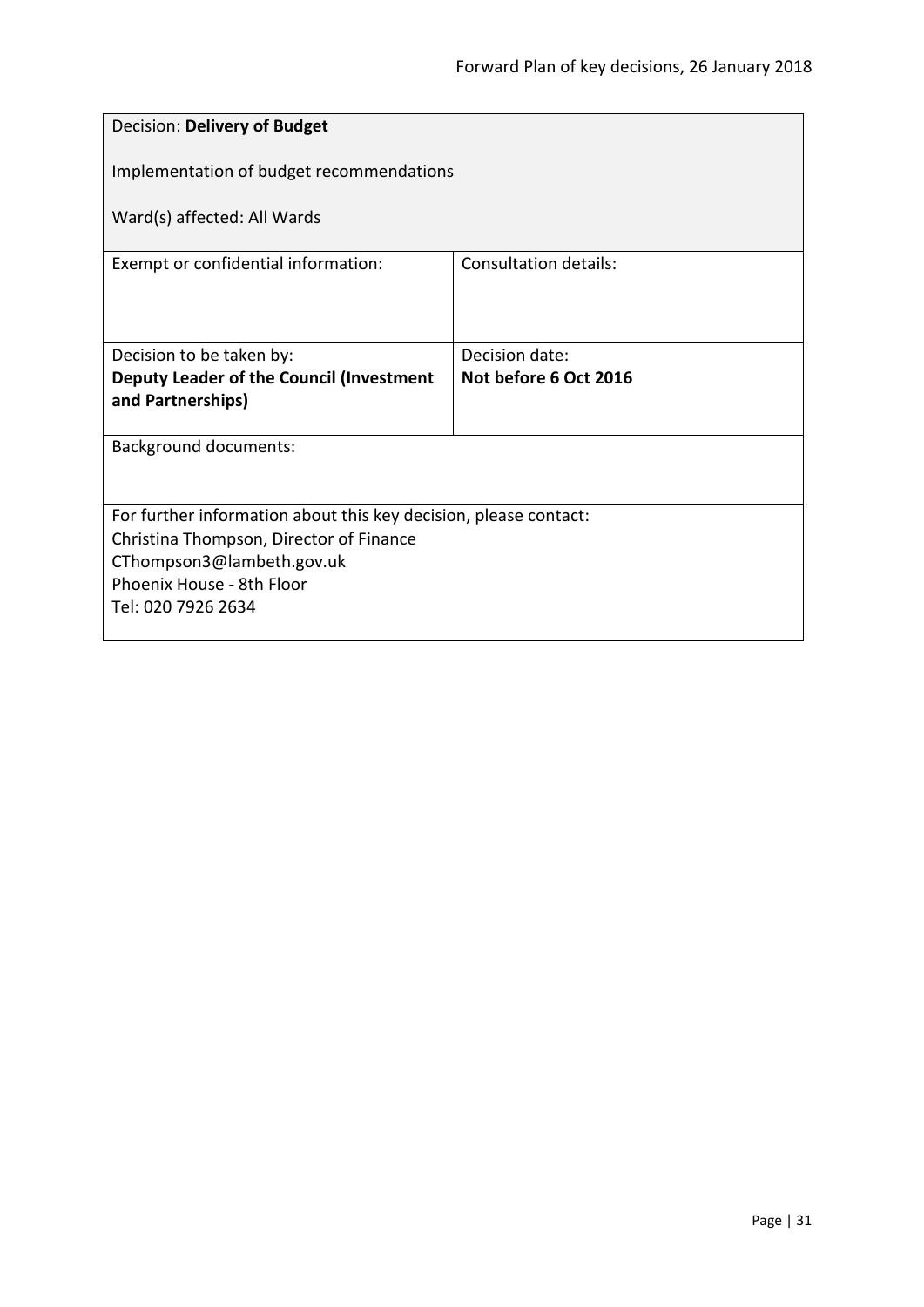<span id="page-31-0"></span>

| Decision: The Nine Elms Vauxhall Development Business Case                                                                                                |                              |
|-----------------------------------------------------------------------------------------------------------------------------------------------------------|------------------------------|
| The approval of £1.986m from s106/Community Infrastructure Levy in Nine Elms Vauxhall<br>for 2017/18.                                                     |                              |
| Ward(s) affected: Oval; Stockwell                                                                                                                         |                              |
| Exempt or confidential information:                                                                                                                       | <b>Consultation details:</b> |
| Decision to be taken by:                                                                                                                                  | Decision date:               |
| <b>Deputy Leader of the Council (Investment</b><br>and Partnerships)                                                                                      | Not before 12 Dec 2016       |
| <b>Background documents:</b>                                                                                                                              |                              |
| For further information about this key decision, please contact:<br>Moira McGrath, Director of Strategy and Commissioning Adults<br>moira.mcgrath@nhs.net |                              |
| Tel: 0203 049 4481                                                                                                                                        |                              |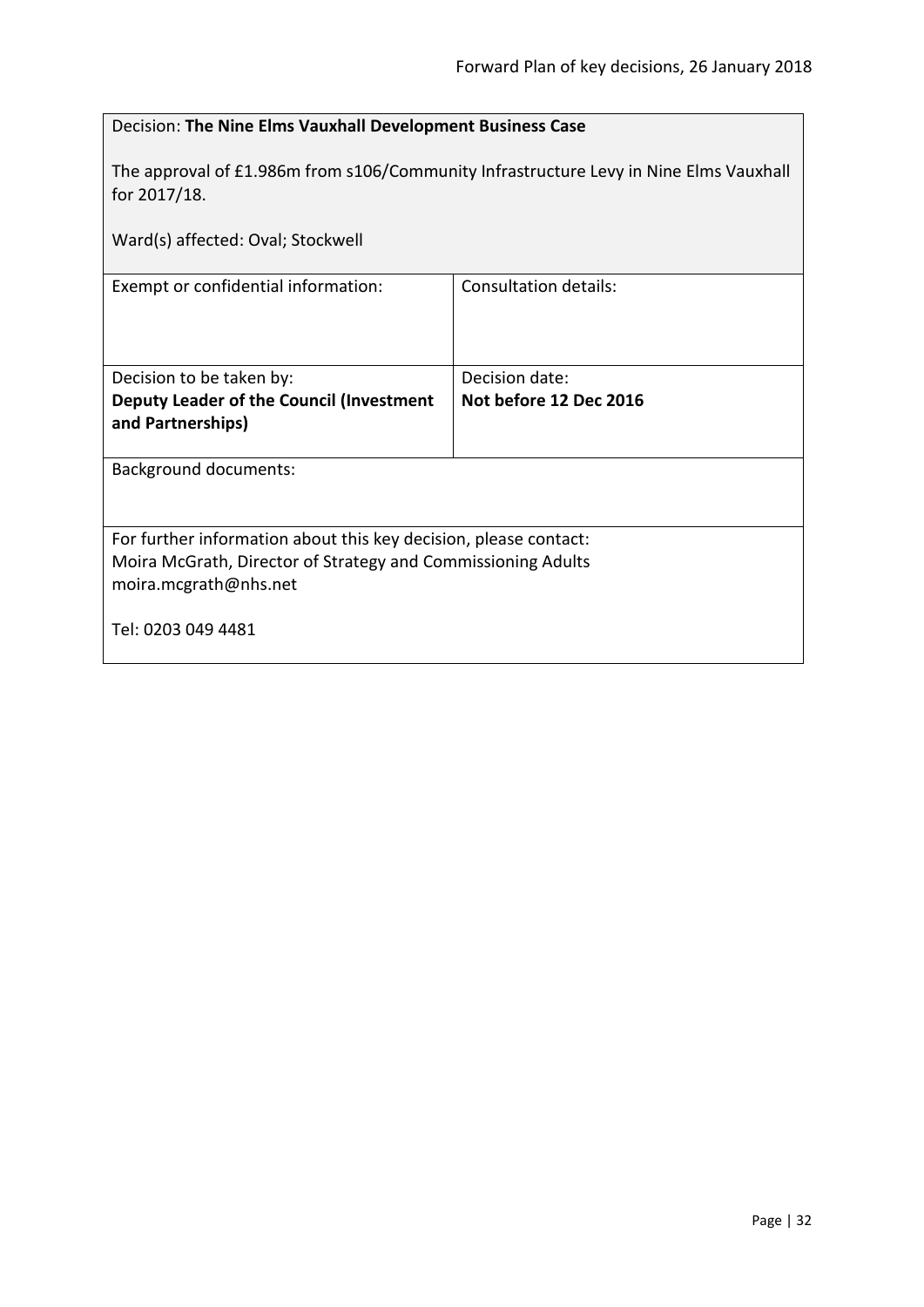#### <span id="page-32-0"></span>Decision: **Proposal regarding the site at the former Clapham Old Library**

Following the acquisition of the property at 60 Orlando Road, the Council is proposing to work with Ipsus Developments and Omnibus Theatre to bring forward plans for a small scale redevelopment of the rear of the site, with the aim of creating a new asset, subject to further discussions with the planning department and formal consent, which will provide a sustainable revenue stream to the parties. The form of this joint venture is being discussed and it is anticipated that any works contracts will be under the OJEU threshold.

The Council wishes to engage with the above parties who will bring the local and commercial expertise to the venture. Ipsus Developments brought the opportunity to the Council and in recognition of their input to the process, it is proposed that the Council continues to utilise their significant local development expertise.

The Council also wishes to continue to work collaboratively with Omnibus to ensure the future of the building as a leading performance arts venue.

Ward(s) affected: Clapham Town

| Exempt or confidential information:                                                                                                                                                                                   | Consultation details:  |
|-----------------------------------------------------------------------------------------------------------------------------------------------------------------------------------------------------------------------|------------------------|
| Decision to be taken by:                                                                                                                                                                                              | Decision date:         |
| Deputy Leader of the Council (Investment<br>and Partnerships)                                                                                                                                                         | Not before 12 Jun 2017 |
| <b>Background documents:</b>                                                                                                                                                                                          |                        |
| For further information about this key decision, please contact:<br>Sophie Linton, Head of Valuation and Strategic Property Services<br>SLinton@lambeth.gov.uk<br>2nd Floor, Olive Morris House<br>Tel: 020 7926 6954 |                        |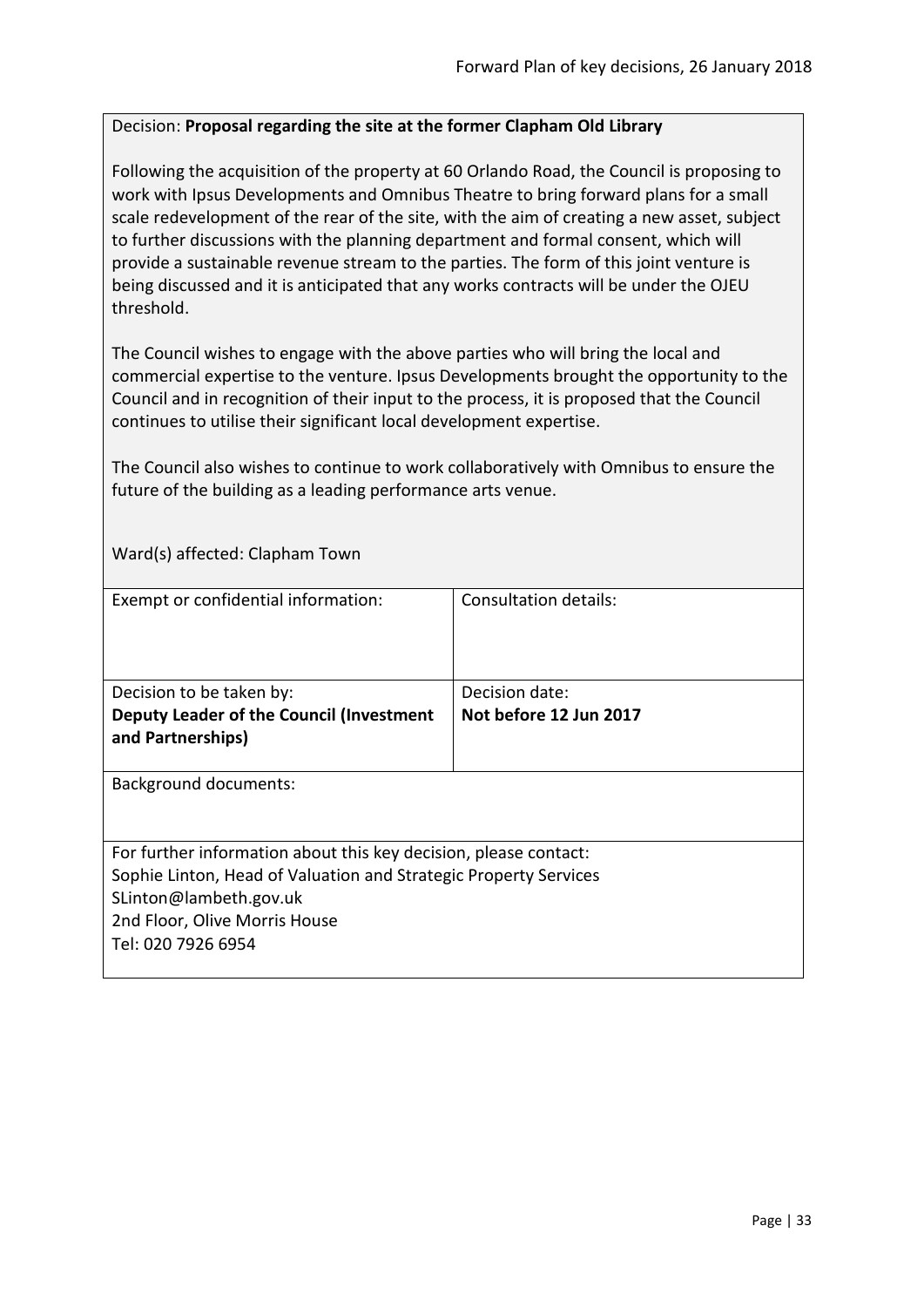<span id="page-33-0"></span>

| Decision: Upper Norwood Joint Library                                           |                        |  |
|---------------------------------------------------------------------------------|------------------------|--|
| To grant a 25 year lease to Upper Norwood Library Trust at a peppercorn rent    |                        |  |
| Ward(s) affected: Gipsy Hill                                                    |                        |  |
| Exempt or confidential information:                                             | Consultation details:  |  |
|                                                                                 |                        |  |
| Decision to be taken by:                                                        | Decision date:         |  |
| Deputy Leader of the Council (Investment                                        | Not before 17 Jul 2017 |  |
| and Partnerships)                                                               |                        |  |
| <b>Background documents:</b>                                                    |                        |  |
|                                                                                 |                        |  |
| For further information about this key decision, please contact:                |                        |  |
| Donna Wiggins, Lead Commissioner, Strategic Housing, Regeneration & Communities |                        |  |
| dwiggins@lambeth.gov.uk<br>Phoenix House - 3rd Floor                            |                        |  |
| Tel: 020 7926 2681                                                              |                        |  |
|                                                                                 |                        |  |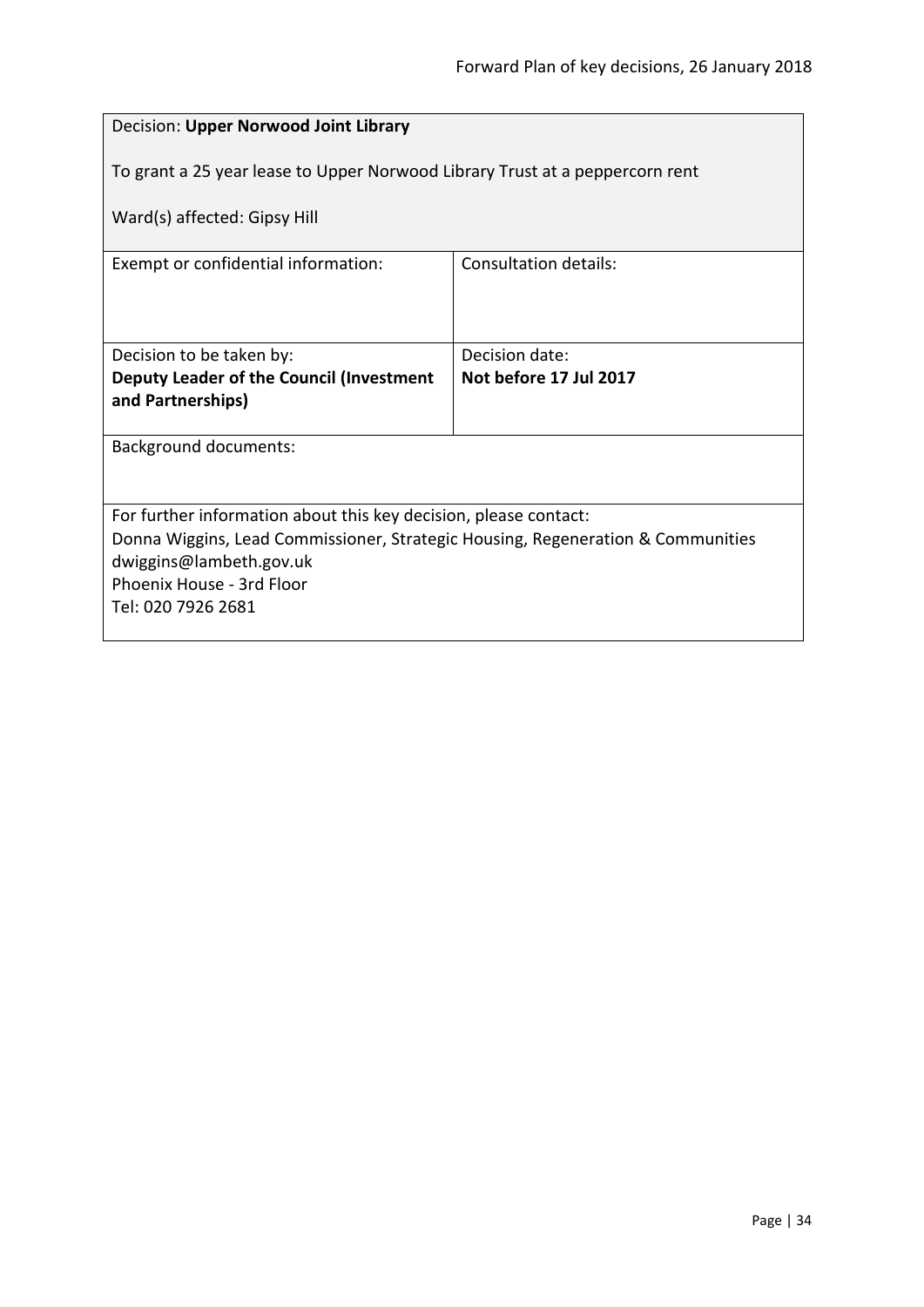<span id="page-34-0"></span>Decision: **Temporary Accommodation - Modular Construction on Council Owned Hostel Sites**

To approve investment of £3,000,000 for the construction of Temporary Accommodation modular type units on two council owned hostel sites for the purpose of providing temporary accommodation to homeless households.

Ward(s) affected: Gipsy Hill; Streatham South

| Exempt or confidential information:                                                                                                                                                                              | Consultation details:                    |
|------------------------------------------------------------------------------------------------------------------------------------------------------------------------------------------------------------------|------------------------------------------|
| Decision to be taken by:<br>Deputy Leader of the Council (Investment<br>and Partnerships)                                                                                                                        | Decision date:<br>Not before 31 Jul 2017 |
| Background documents:                                                                                                                                                                                            |                                          |
| For further information about this key decision, please contact:<br>Mandy Green (Associate Director Commissioning), Assistant Director Accommodation &<br>Property<br>mgreen3@lambeth.gov.uk<br>Tel: 02079267020 |                                          |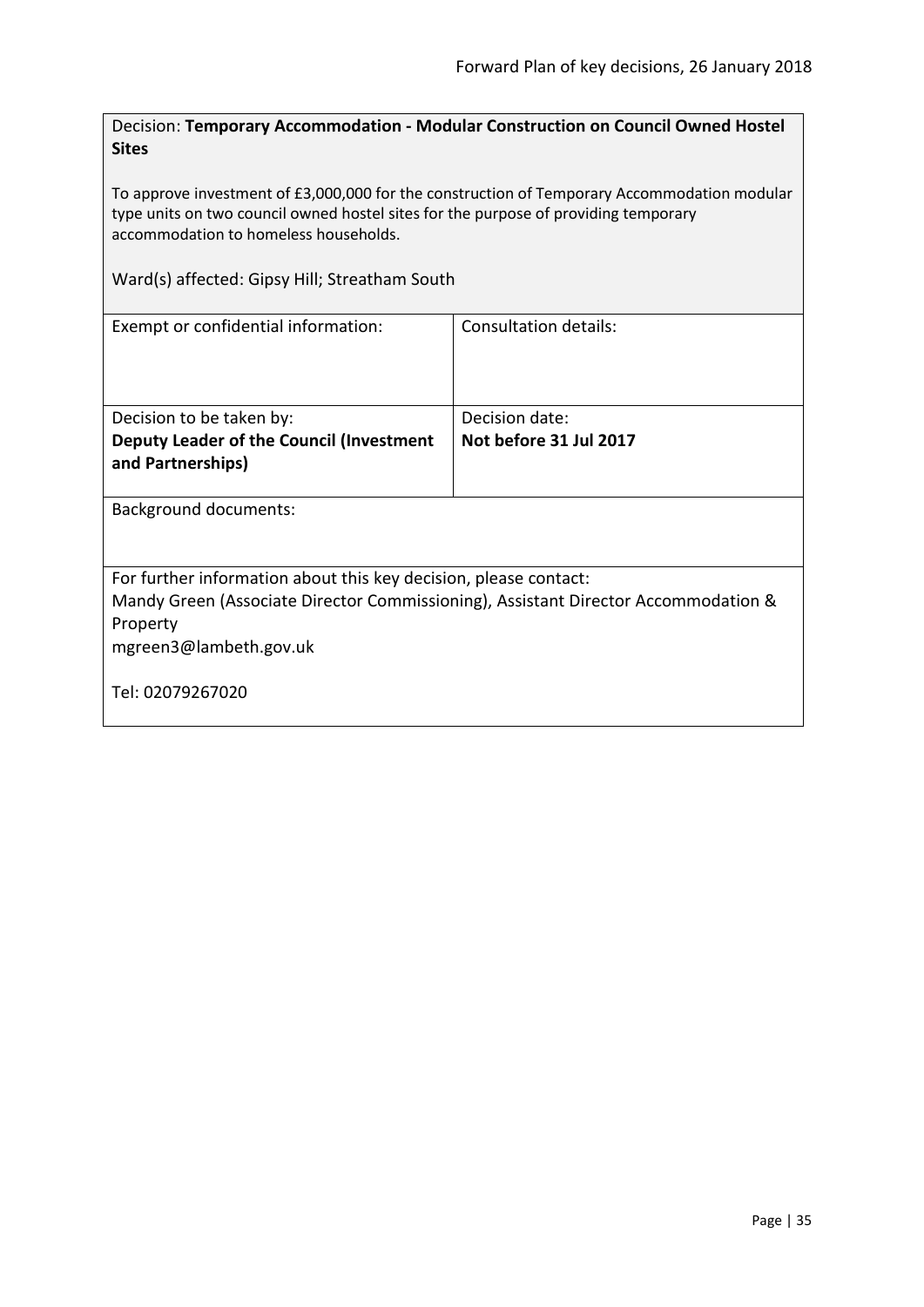<span id="page-35-0"></span>

| Decision: Procurement of Independent Advisers for the Estate Regeneration Programme                                               |                       |  |
|-----------------------------------------------------------------------------------------------------------------------------------|-----------------------|--|
| Ward(s) affected: Clapham Town; Gipsy Hill; Larkhall; Prince's; Stockwell; Tulse Hill                                             |                       |  |
| Exempt or confidential information:                                                                                               | Consultation details: |  |
| Decision to be taken by:                                                                                                          | Decision date:        |  |
| Deputy Leader of the Council (Investment<br>and Partnerships)                                                                     | 26 Jan 2018           |  |
| <b>Background documents:</b>                                                                                                      |                       |  |
| For further information about this key decision, please contact:<br>Anna Allan, Housing Projects Officer<br>aallan@lambeth.gov.uk |                       |  |
| Tel: 07950 696814                                                                                                                 |                       |  |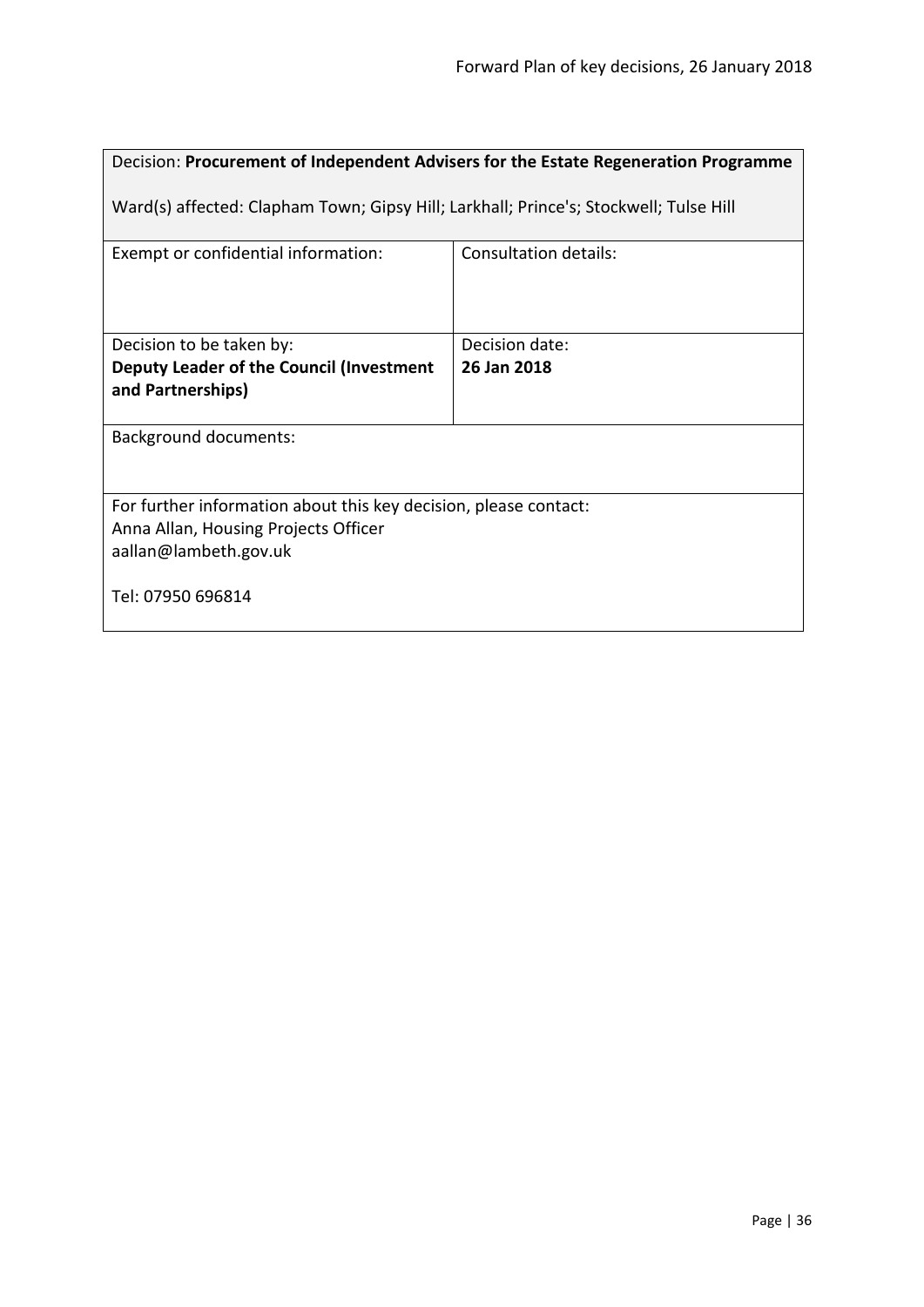| Decision: Development Managment Team for Central Hill                                    |                              |  |
|------------------------------------------------------------------------------------------|------------------------------|--|
| Award of contract for the Development Management Team after OJEU procurement<br>process. |                              |  |
| Ward(s) affected: Gipsy Hill                                                             |                              |  |
| Exempt or confidential information:                                                      | <b>Consultation details:</b> |  |
| Decision to be taken by:                                                                 | Decision date:               |  |
| Deputy Leader of the Council (Investment<br>and Partnerships)                            | Not before 20 Nov 2017       |  |
| <b>Background documents:</b>                                                             |                              |  |
| For further information about this key decision, please contact:                         |                              |  |
| Julian Hart, Housing Regeneration Programme Manager<br>jhart@lambeth.gov.uk              |                              |  |
| Tel: 07799 775362                                                                        |                              |  |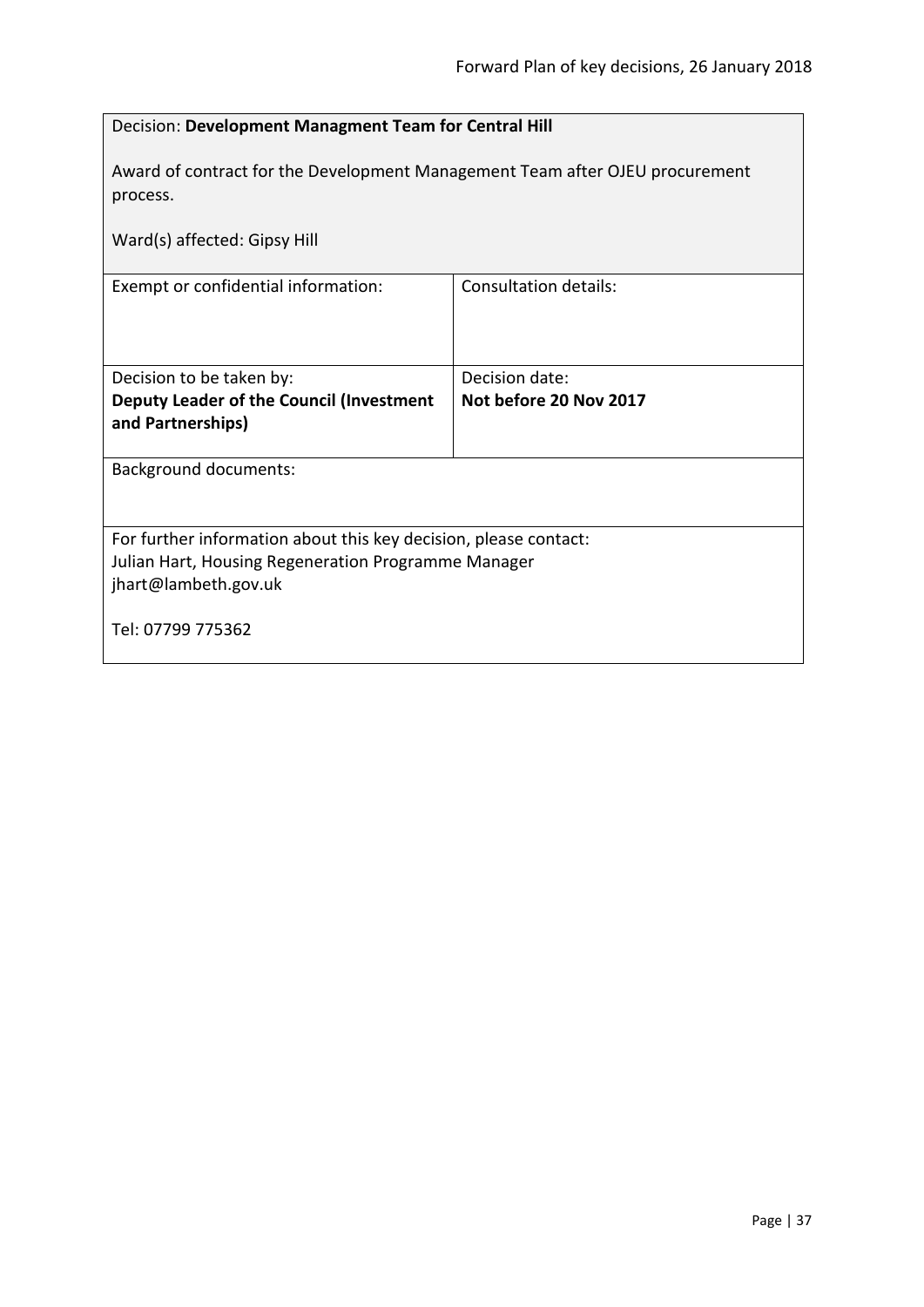## Decision: **Disposal of Land at Lollard Street – Former Ethelred Youth Centre Site**

To enter into a Development Agreement of the land at Lollard Street SE11 6QH with the Education and Skills Funding Agency (ESFA) and on completion to grant a 125 year lease to the EFSA's nominated school operator, the National Autistic Society for the purpose of providing an SEN Free School.

Ward(s) affected: Prince's

| Exempt or confidential information:                                                                                                                                                                                   | Consultation details:  |
|-----------------------------------------------------------------------------------------------------------------------------------------------------------------------------------------------------------------------|------------------------|
|                                                                                                                                                                                                                       |                        |
| Decision to be taken by:                                                                                                                                                                                              | Decision date:         |
| Deputy Leader of the Council (Investment<br>and Partnerships)                                                                                                                                                         | Not before 18 Dec 2017 |
| <b>Background documents:</b>                                                                                                                                                                                          |                        |
| For further information about this key decision, please contact:<br>Sophie Linton, Head of Valuation and Strategic Property Services<br>SLinton@lambeth.gov.uk<br>2nd Floor, Olive Morris House<br>Tel: 020 7926 6954 |                        |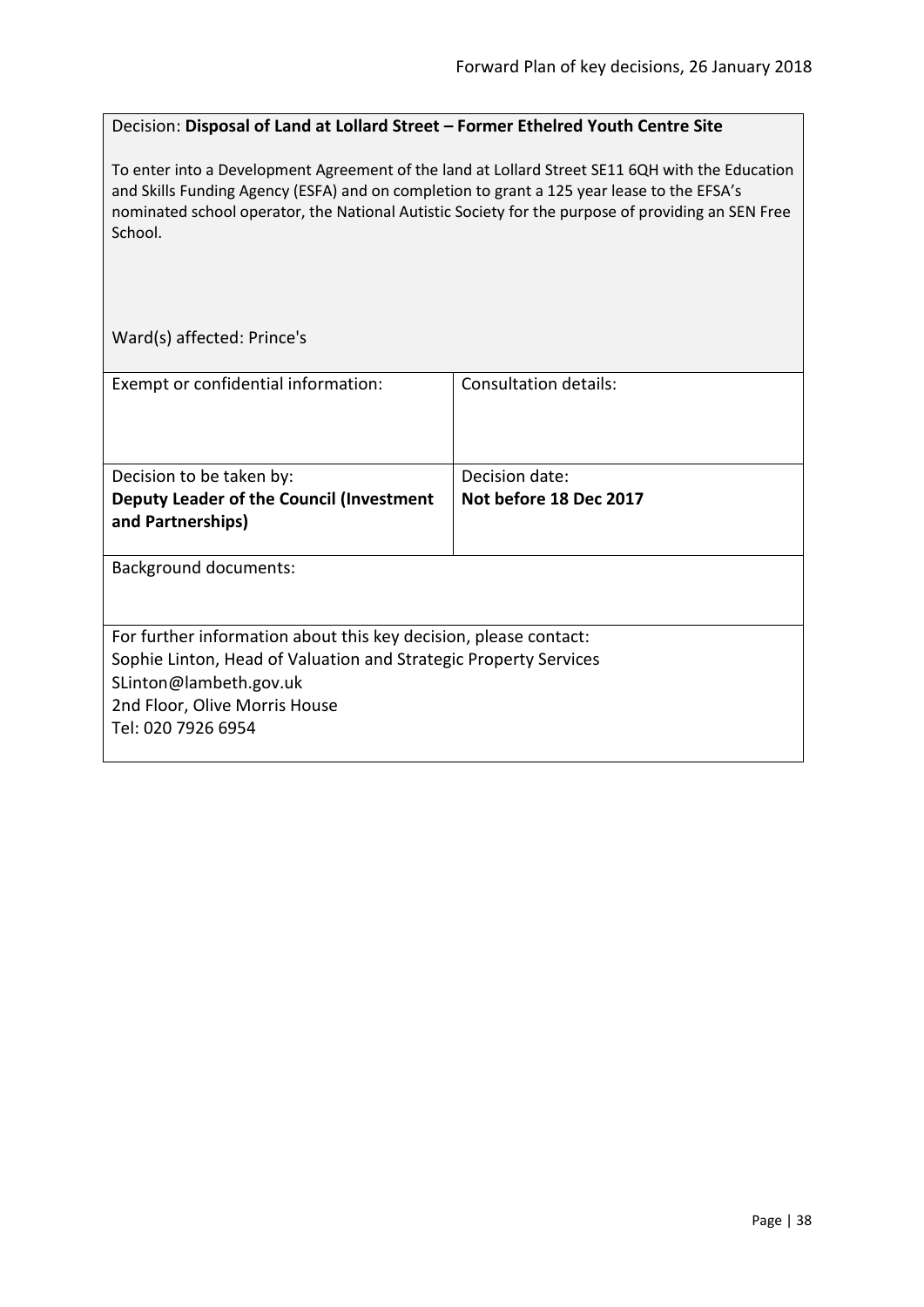## Decision: **Carmelita Centre and Orsett Street Lead Consultant Architect**

To appoint a Lead Consultant Architect for the Carmelita Centre and Orsett Street projects. This appointment will allow the progression of these projects – the architect will present several options for the developments, and after a decision is made will work on their further design.

## Ward(s) affected: Prince's

| Exempt or confidential information:<br>Part exempt<br>Information relating to the financial or<br>business affairs of any particular person<br>(including the authority holding that<br>information) | Consultation details:  |
|------------------------------------------------------------------------------------------------------------------------------------------------------------------------------------------------------|------------------------|
| Decision to be taken by:                                                                                                                                                                             | Decision date:         |
| Deputy Leader of the Council (Investment<br>and Partnerships)                                                                                                                                        | Not before 15 Jan 2018 |
| Background documents:                                                                                                                                                                                |                        |
| For further information about this key decision, please contact:<br>Annabel Gray, Consultant Project Manager<br>AGray@lambeth.gov.uk                                                                 |                        |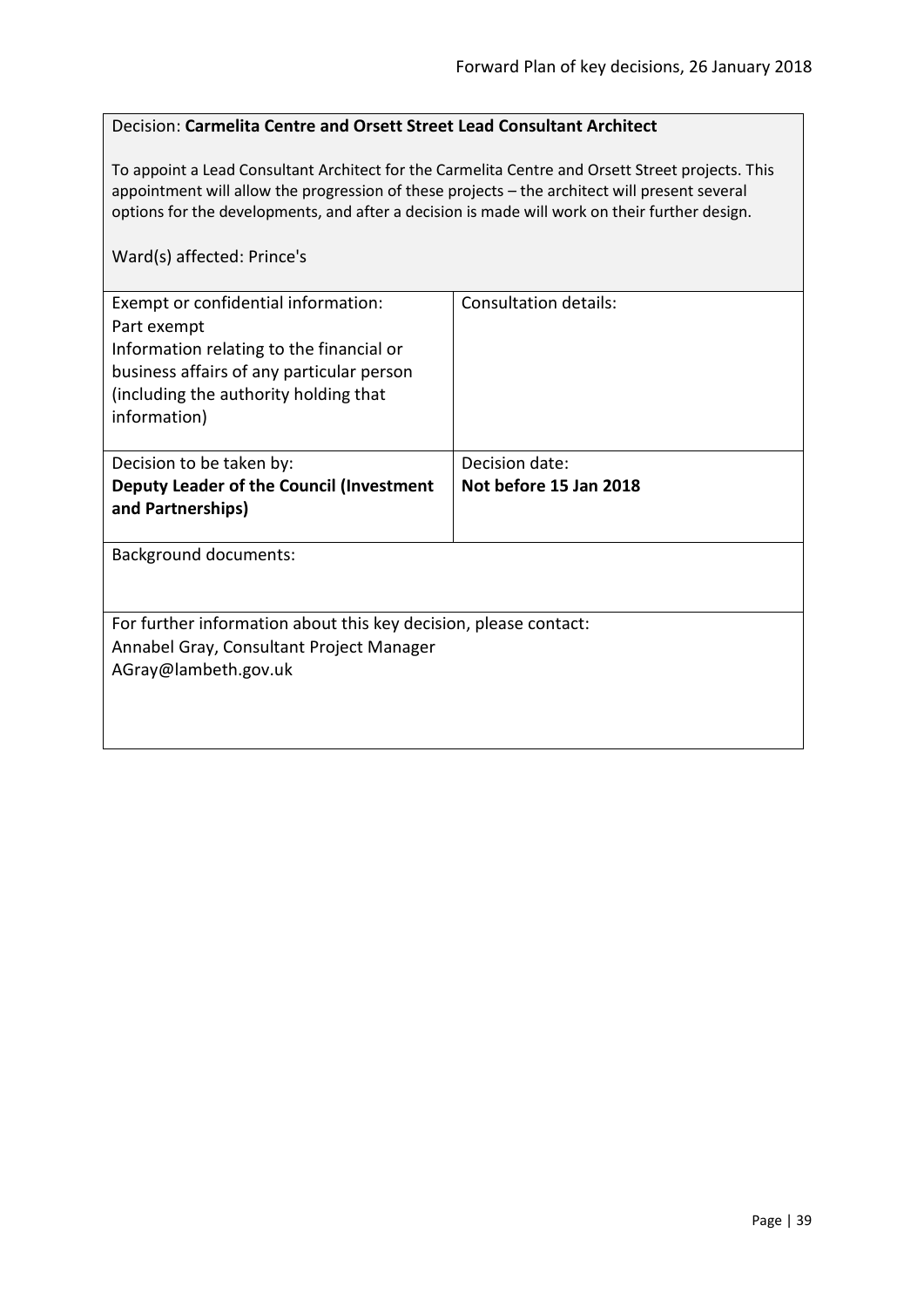Decision: **Contract extensions and variations for care and support services within Extra Care Housing**

The proposal was to extend both current contracts for the provision of care and support within extra care schemes for two years from 1st April 2015 to 31st March 2017.

Outcome-based models for extra care will be investigated in order to find one (or more) that provide the best value for both tenants and the council, while promoting community involvement both within and without the schemes. Various models are available and best practise in extra care is developing rapidly. A two year extension will allow time for a thorough investigation of these options and a procurement exercise.

| Exempt or confidential information:                              | Consultation details:<br>Discussion with ward councillors will take |
|------------------------------------------------------------------|---------------------------------------------------------------------|
|                                                                  | place during the extension period.                                  |
|                                                                  |                                                                     |
| Decision to be taken by:                                         | Decision date:                                                      |
| <b>Cabinet Member for Adult Social Care</b>                      | Not before 31 Oct 2016                                              |
| <b>Background documents:</b>                                     |                                                                     |
|                                                                  |                                                                     |
| For further information about this key decision, please contact: |                                                                     |
| Ginny Hume, Commissioning Lead-Domiciliary Care                  |                                                                     |
| GHume@lambeth.gov.uk                                             |                                                                     |
| <b>Phoenix House</b>                                             |                                                                     |
| Tel: 020 7926 5178                                               |                                                                     |
|                                                                  |                                                                     |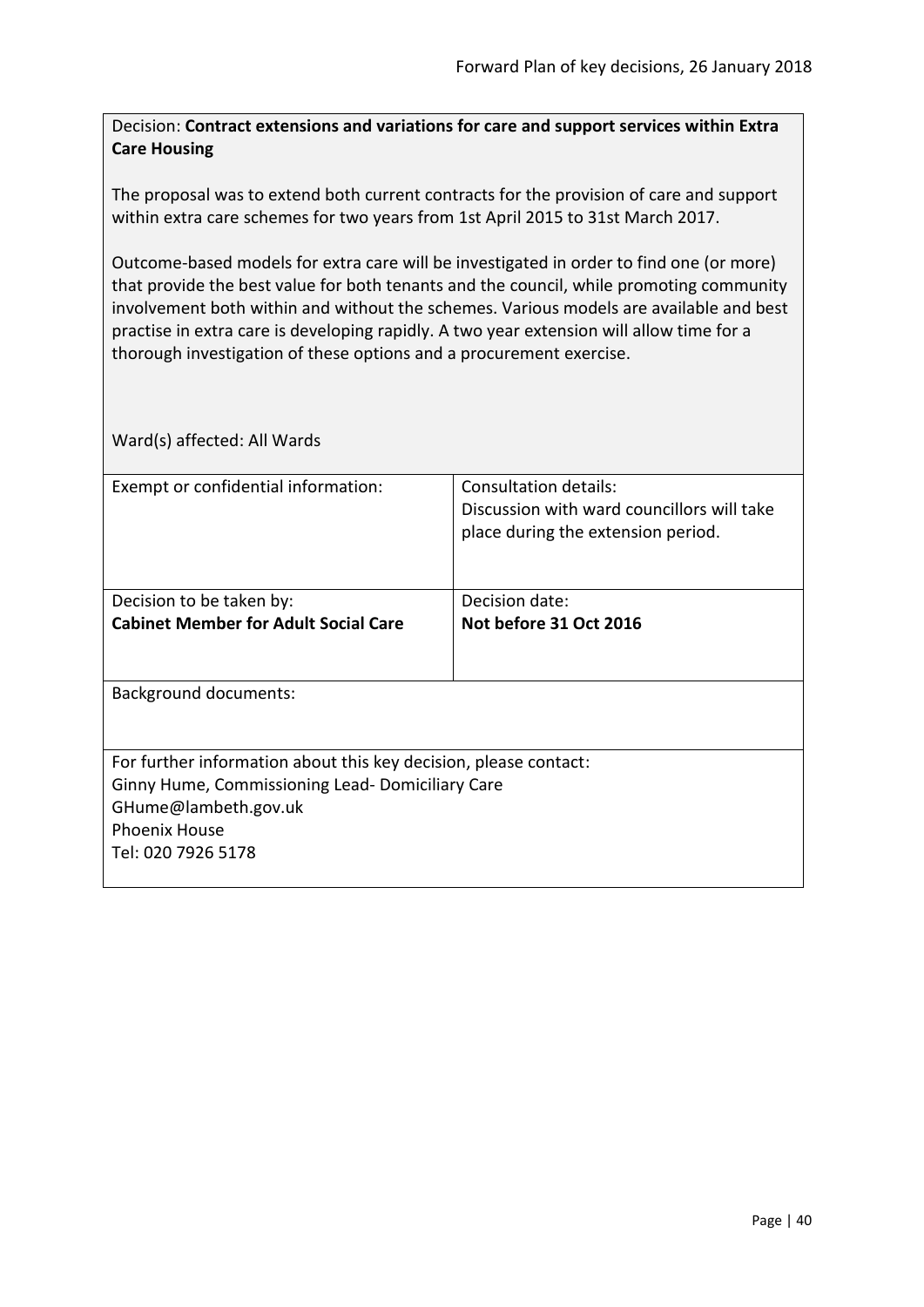Decision: **Care and Support at Bankhouse – a Newly Developed Extra Care Scheme**

The proposed decision is to finalise the negotiations begun in 2012 to appoint One Housing Group as the provider of care and support at Bankhouse, a newly developed extra care scheme.

The contract will be for a period of 2 years, with a potential extension period of 1 year and with a cost of approximately £610,000 per annum when the scheme is at full operation.

The care and support service will be funded from existing adult social care budgets.

Ward(s) affected: Prince's

| Exempt or confidential information:                              | Consultation details: |
|------------------------------------------------------------------|-----------------------|
|                                                                  |                       |
|                                                                  |                       |
| Decision to be taken by:                                         | Decision date:        |
| <b>Cabinet Member for Adult Social Care</b>                      | Not before 4 Sep 2017 |
|                                                                  |                       |
|                                                                  |                       |
| <b>Background documents:</b>                                     |                       |
|                                                                  |                       |
| For further information about this key decision, please contact: |                       |
| Helen Bolger, Strategic Commissioning Manager                    |                       |
|                                                                  |                       |
| 3rd Floor, Phoenix House                                         |                       |
| Tel: 020 7926 2724                                               |                       |
|                                                                  |                       |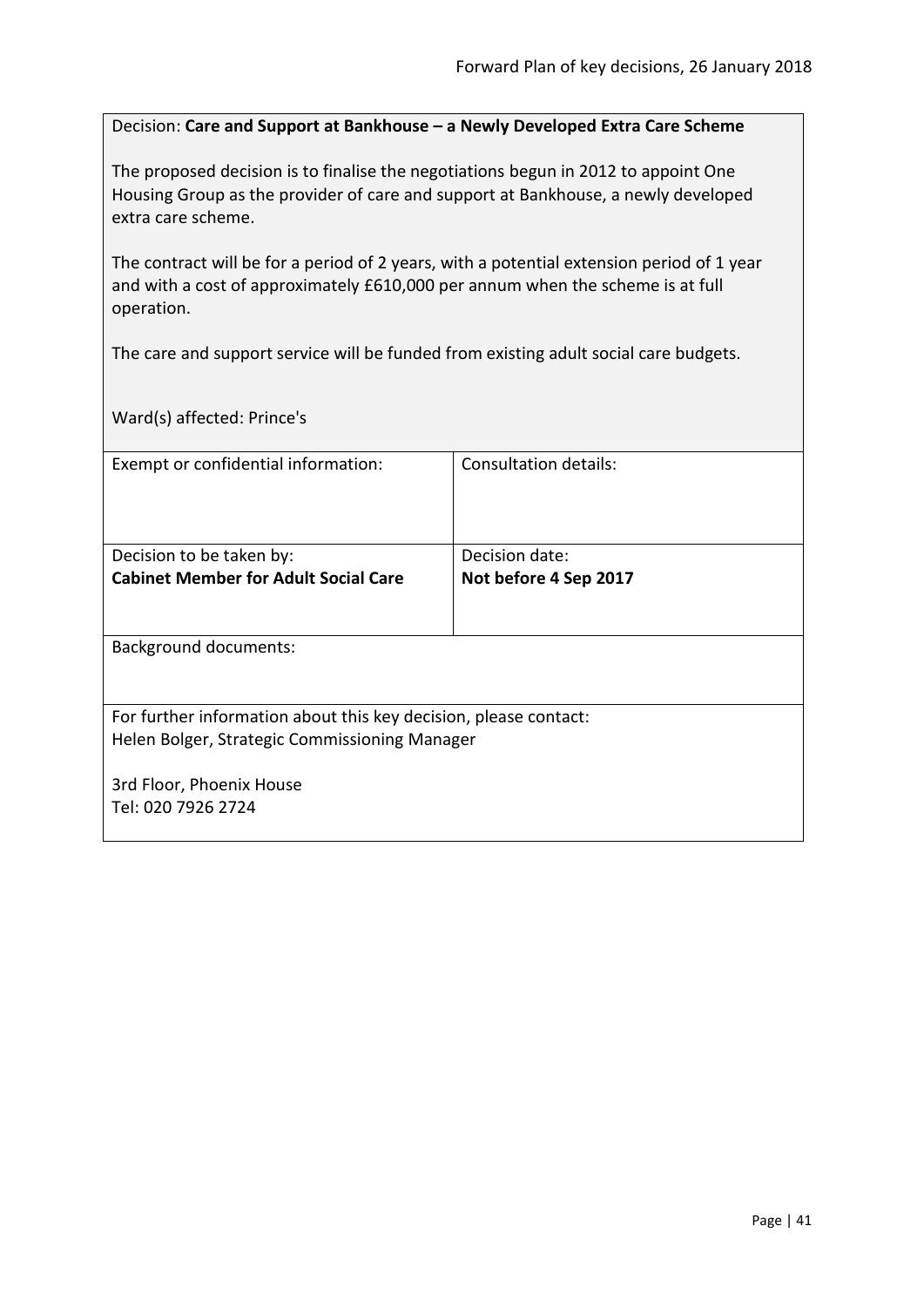| Decision: Tenancy Support Service - Single Homeless Project                                                                              |                                                                                      |  |
|------------------------------------------------------------------------------------------------------------------------------------------|--------------------------------------------------------------------------------------|--|
| Ward(s) affected: All Wards                                                                                                              |                                                                                      |  |
| Exempt or confidential information:                                                                                                      | Consultation details:                                                                |  |
| Decision to be taken by:                                                                                                                 | Decision date:                                                                       |  |
| <b>Cabinet Member for Adult Social Care</b>                                                                                              | Not before 13 Nov 2017                                                               |  |
|                                                                                                                                          |                                                                                      |  |
| <b>Background documents:</b>                                                                                                             |                                                                                      |  |
|                                                                                                                                          |                                                                                      |  |
| For further information about this key decision, please contact:<br>ENewell@lambeth.gov.uk<br><b>Phoenix House</b><br>Tel: 0207 926 0973 | Emily Newell, Commissioning Officer, Strategy & Commissioning: Housing & Communities |  |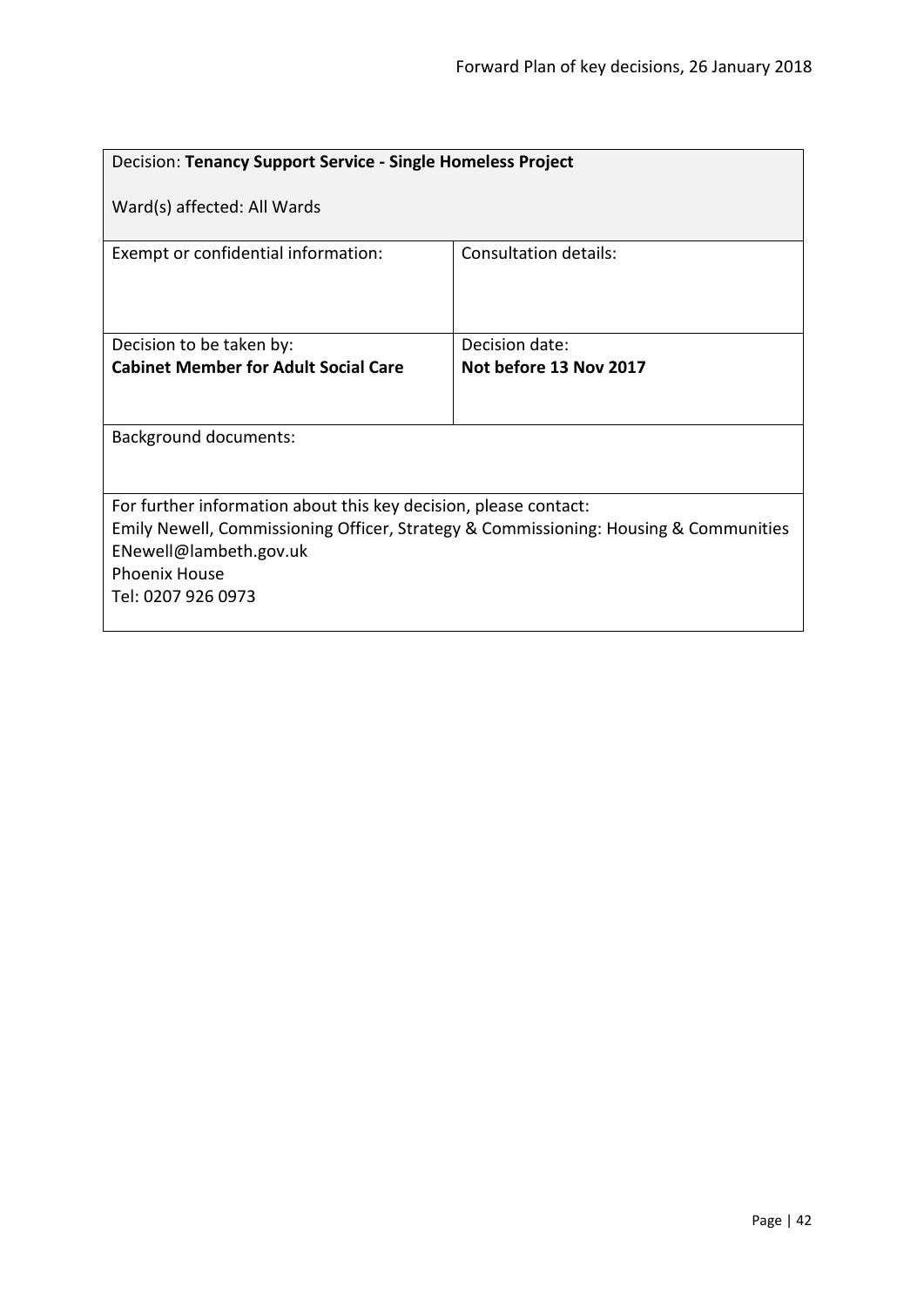## Decision: **Independent and Living Carers Partnership (ILCP) Contract Extension**

The report will propose a 2 year contract extension be approved for the Independent and Living Carers Partnership (ILCP). The ILCP was formed in April 2015 and awarded a three year contract which ends on 31 March 2018, with option of two year extension. The ILCP is a key partnership that delivers advocacy, information, advice and carers services to people of all disabilities in Lambeth. In addition, it provides added value through the strategic partnerships it has developed across the CCG and Council. The integrated commissioning team have worked with the ILCP to develop a strategic plan which sets out their future direction – this is detailed in Appendix One.

| Exempt or confidential information:                              | Consultation details:  |
|------------------------------------------------------------------|------------------------|
|                                                                  |                        |
| Decision to be taken by:                                         | Decision date:         |
| <b>Cabinet Member for Adult Social Care</b>                      | Not before 22 Jan 2018 |
|                                                                  |                        |
| <b>Background documents:</b>                                     |                        |
|                                                                  |                        |
| For further information about this key decision, please contact: |                        |
| Brent Withers, Strategy and Commissioning Manager                |                        |
| Bwithers@lambeth.gov.uk                                          |                        |
| <b>Phoenix House</b>                                             |                        |
| Tel: 020 7926 7513                                               |                        |
|                                                                  |                        |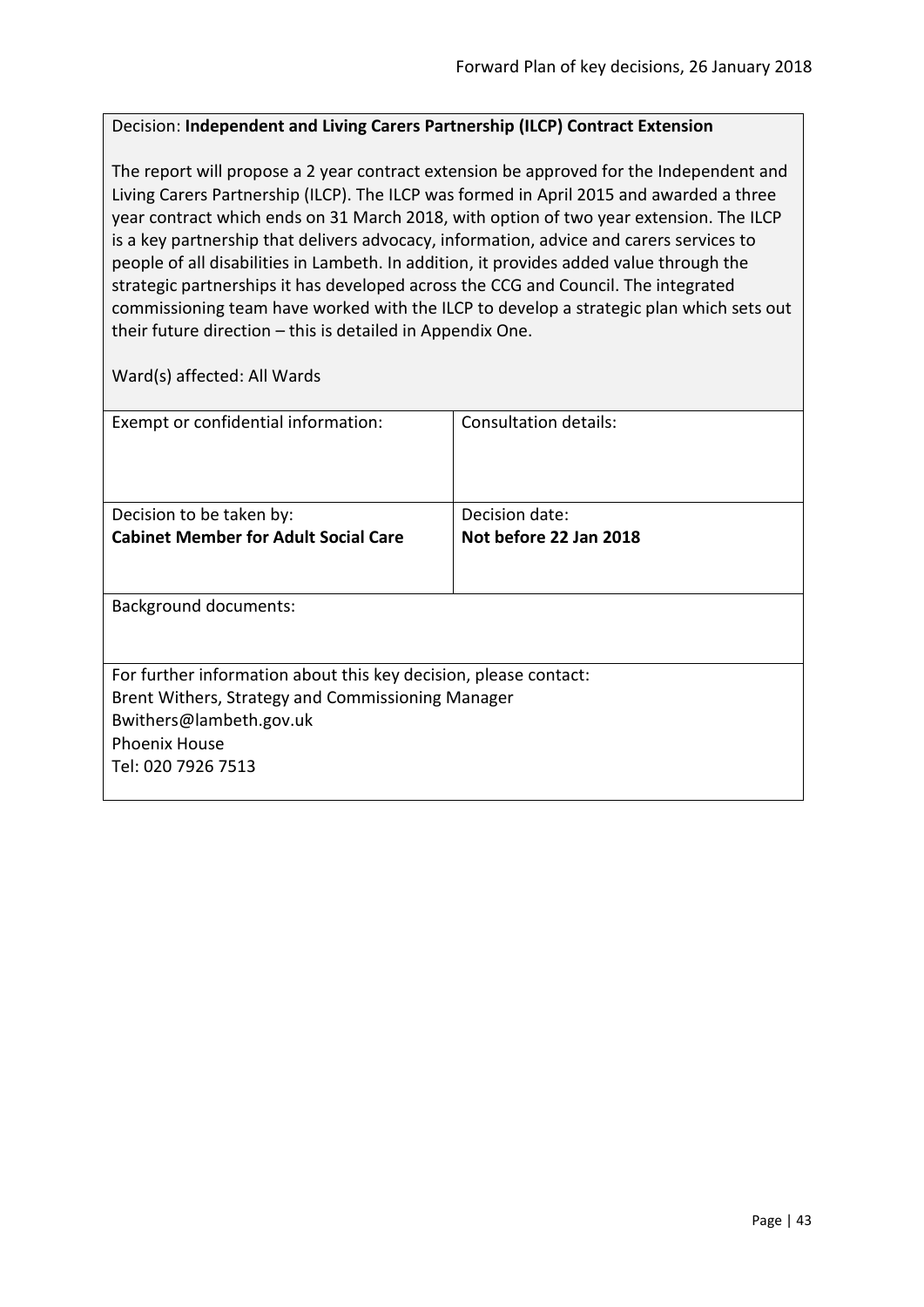| Decision: Latch House offender service                                                                                                                                                                          |                              |  |
|-----------------------------------------------------------------------------------------------------------------------------------------------------------------------------------------------------------------|------------------------------|--|
| This decision will enable the Council to undertake a competitive tendering process to<br>award the contract to provide the Latch House offender service from April 2018 onwards.<br>Ward(s) affected: All Wards |                              |  |
| Exempt or confidential information:                                                                                                                                                                             | <b>Consultation details:</b> |  |
|                                                                                                                                                                                                                 |                              |  |
| Decision to be taken by:                                                                                                                                                                                        | Decision date:               |  |
| <b>Cabinet Member for Adult Social Care</b>                                                                                                                                                                     | Not before 12 Feb 2018       |  |
|                                                                                                                                                                                                                 |                              |  |
| <b>Background documents:</b>                                                                                                                                                                                    |                              |  |
|                                                                                                                                                                                                                 |                              |  |
| For further information about this key decision, please contact:                                                                                                                                                |                              |  |
| Emma Casey, Commissioning Officer                                                                                                                                                                               |                              |  |
| ecasey@lambeth.gov.uk                                                                                                                                                                                           |                              |  |
| Tel: 0207 9267539                                                                                                                                                                                               |                              |  |
|                                                                                                                                                                                                                 |                              |  |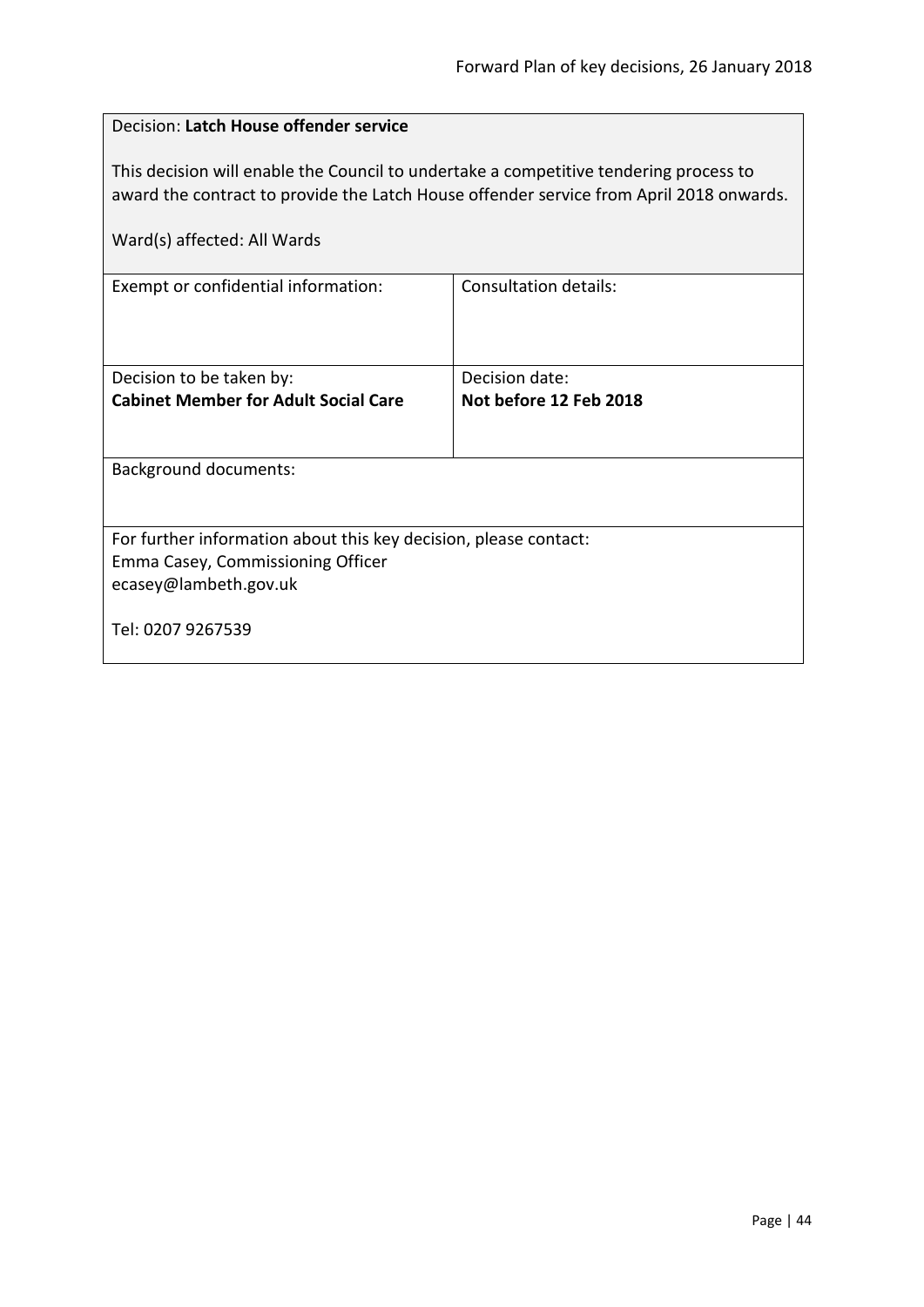| <b>Decision: Tenancy Support Service</b>                                                                                                                                                      |                                          |  |
|-----------------------------------------------------------------------------------------------------------------------------------------------------------------------------------------------|------------------------------------------|--|
| The decision to extend the current contract will enable the Council to continue to provide tenancy<br>support to residents while Housing colleagues plan the future structure of the service. |                                          |  |
| Ward(s) affected: All Wards                                                                                                                                                                   |                                          |  |
| Exempt or confidential information:                                                                                                                                                           | Consultation details:                    |  |
| Decision to be taken by:<br><b>Cabinet Member for Adult Social Care</b>                                                                                                                       | Decision date:<br>Not before 19 Feb 2018 |  |
| <b>Background documents:</b>                                                                                                                                                                  |                                          |  |
| For further information about this key decision, please contact:<br>Emma Casey, Commissioning Officer<br>ecasey@lambeth.gov.uk                                                                |                                          |  |
| Tel: 0207 9267539                                                                                                                                                                             |                                          |  |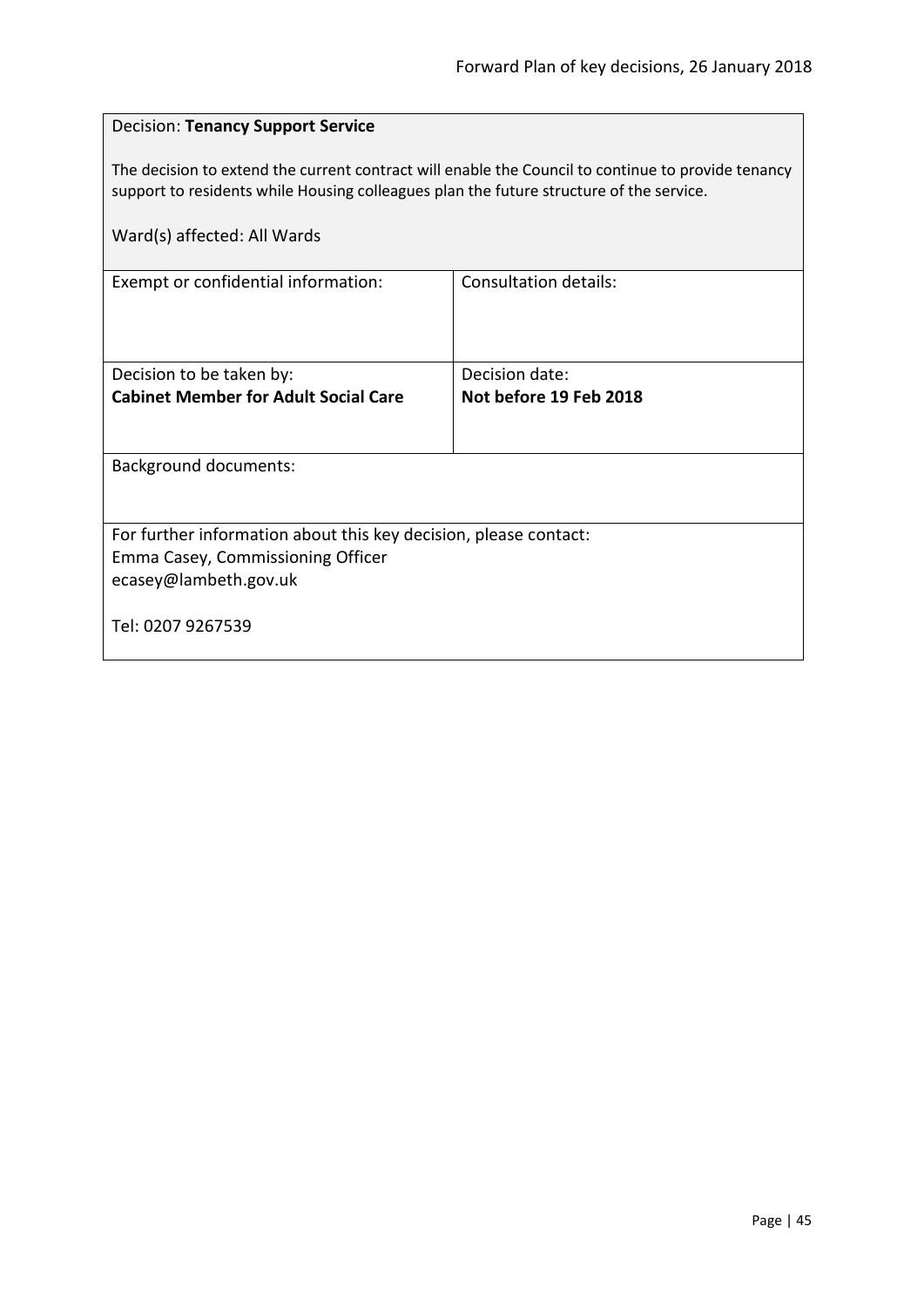| Decision: Vulnerable Adults' Pathway                                                                                                                                                                         |                              |  |
|--------------------------------------------------------------------------------------------------------------------------------------------------------------------------------------------------------------|------------------------------|--|
| The decision to extend the current contracts will enable the Council to continue to<br>provide supported housing to vulnerable rough sleepers and single homeless people in<br>Lambeth.<br>Ward(s) affected: |                              |  |
| Exempt or confidential information:                                                                                                                                                                          | <b>Consultation details:</b> |  |
|                                                                                                                                                                                                              |                              |  |
| Decision to be taken by:                                                                                                                                                                                     | Decision date:               |  |
| <b>Cabinet Member for Adult Social Care</b>                                                                                                                                                                  | Not before 19 Feb 2018       |  |
|                                                                                                                                                                                                              |                              |  |
| Background documents:                                                                                                                                                                                        |                              |  |
|                                                                                                                                                                                                              |                              |  |
| For further information about this key decision, please contact:                                                                                                                                             |                              |  |
| Emma Casey, Commissioning Officer                                                                                                                                                                            |                              |  |
| ecasey@lambeth.gov.uk                                                                                                                                                                                        |                              |  |
| Tel: 0207 9267539                                                                                                                                                                                            |                              |  |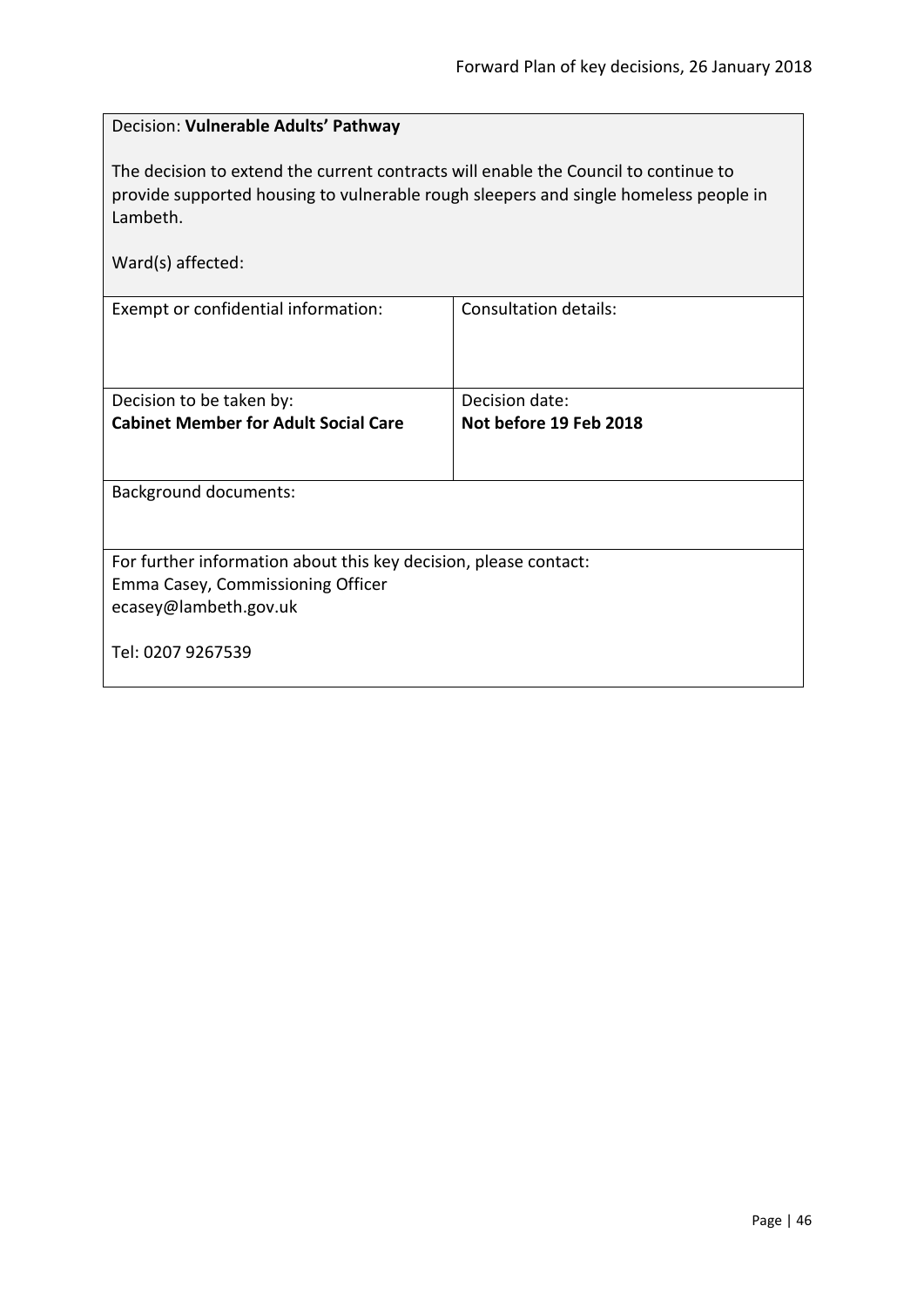Decision: **Contract extension for commissioned Adult Mental Health services: including floating support, supported accommodation and Living Well Partnership services**

Extension of Lambeth Council commissioned adult mental health contracts which it is planned will come under the proposed Living Well Network Alliance (LWNA) from 01/04/2018.

This includes:

• Extension of Lambeth Council adult mental health contracts for floating support and supported accommodation which expire on 31/03/2018, by 12 months up to 31/03/2019. • Extension of the Mosaic Clubhouse LWP contract which expires on 31/01/2018, by 14

months, up to 31/03/2019.

| Exempt or confidential information:                                      | Consultation details:  |
|--------------------------------------------------------------------------|------------------------|
|                                                                          |                        |
|                                                                          |                        |
| Decision to be taken by:                                                 | Decision date:         |
| <b>Cabinet Member for Healthier and</b>                                  | Not before 22 Jan 2018 |
| <b>Stronger Communities (job-share)</b>                                  |                        |
|                                                                          |                        |
| <b>Background documents:</b>                                             |                        |
|                                                                          |                        |
|                                                                          |                        |
| For further information about this key decision, please contact:         |                        |
| Jonathan Goodall, Senior Integrated Commissioning Officer, Mental Health |                        |
| jgoodall@lambeth.gov.uk                                                  |                        |
|                                                                          |                        |
| Tel: 020 7926 4642                                                       |                        |
|                                                                          |                        |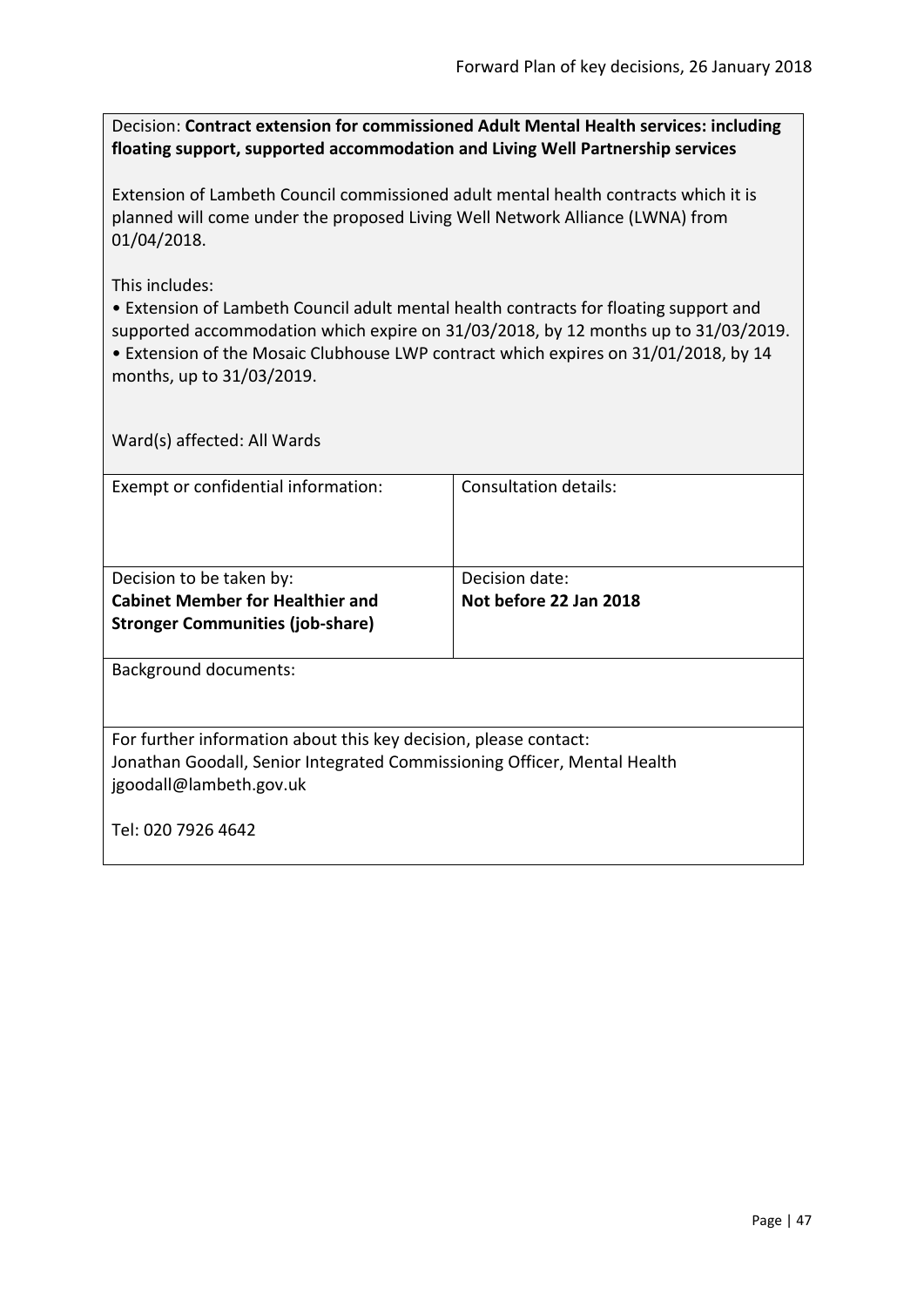Decision: **Phase 1 of the Lambeth Early Action Partnership (LEAP) Capital Works Programme.**

To award a contract to carry out construction works at nine early years premises as part of Phase 1 of the Lambeth Early Action Partnership (Leap) Capital Work Programme on the basis of a maximum contract sum which is £1,498,123.

Ward(s) affected: Coldharbour; Stockwell; Tulse Hill; Vassall

| Consultation details:                                            |  |
|------------------------------------------------------------------|--|
|                                                                  |  |
| Decision date:                                                   |  |
| Not before 30 Aug 2016                                           |  |
|                                                                  |  |
|                                                                  |  |
| For further information about this key decision, please contact: |  |
| Rosemary Mann                                                    |  |
|                                                                  |  |
|                                                                  |  |
|                                                                  |  |
|                                                                  |  |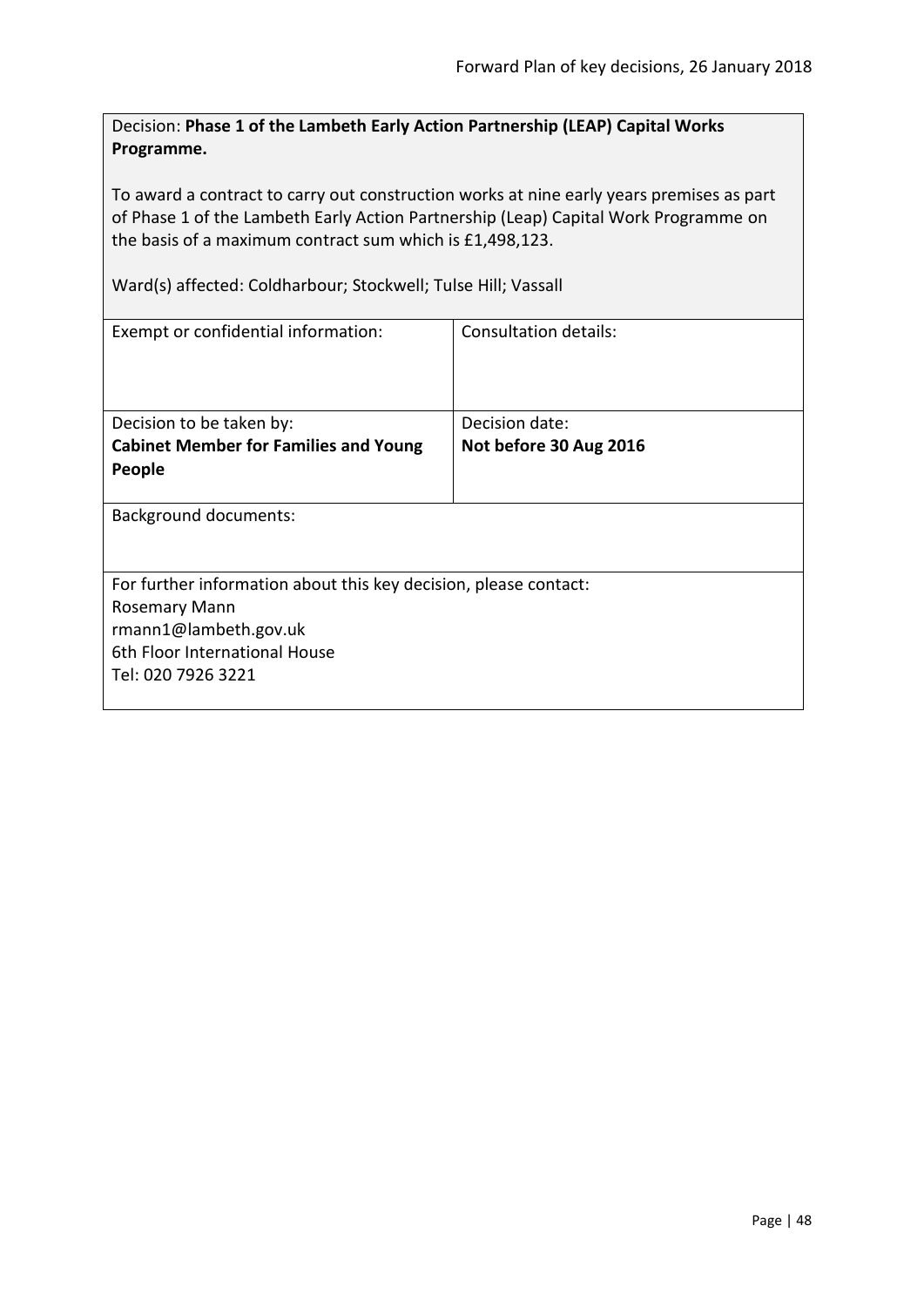| Decision: Works to Jubilee Primary School as part of the LEAP programme                                                        |                        |  |
|--------------------------------------------------------------------------------------------------------------------------------|------------------------|--|
| To appoint a contractor to undertake works to Jubilee Primary School as part of the LEAP<br>(Lambeth Early Action Partnership) |                        |  |
| Ward(s) affected: Tulse Hill                                                                                                   |                        |  |
| Exempt or confidential information:                                                                                            | Consultation details:  |  |
| Decision to be taken by:                                                                                                       | Decision date:         |  |
| <b>Cabinet Member for Families and Young</b><br>People                                                                         | Not before 27 Dec 2017 |  |
| <b>Background documents:</b>                                                                                                   |                        |  |
| For further information about this key decision, please contact:                                                               |                        |  |
| Rosemary Mann<br>rmann1@lambeth.gov.uk                                                                                         |                        |  |
| 6th Floor International House                                                                                                  |                        |  |
| Tel: 020 7926 3221                                                                                                             |                        |  |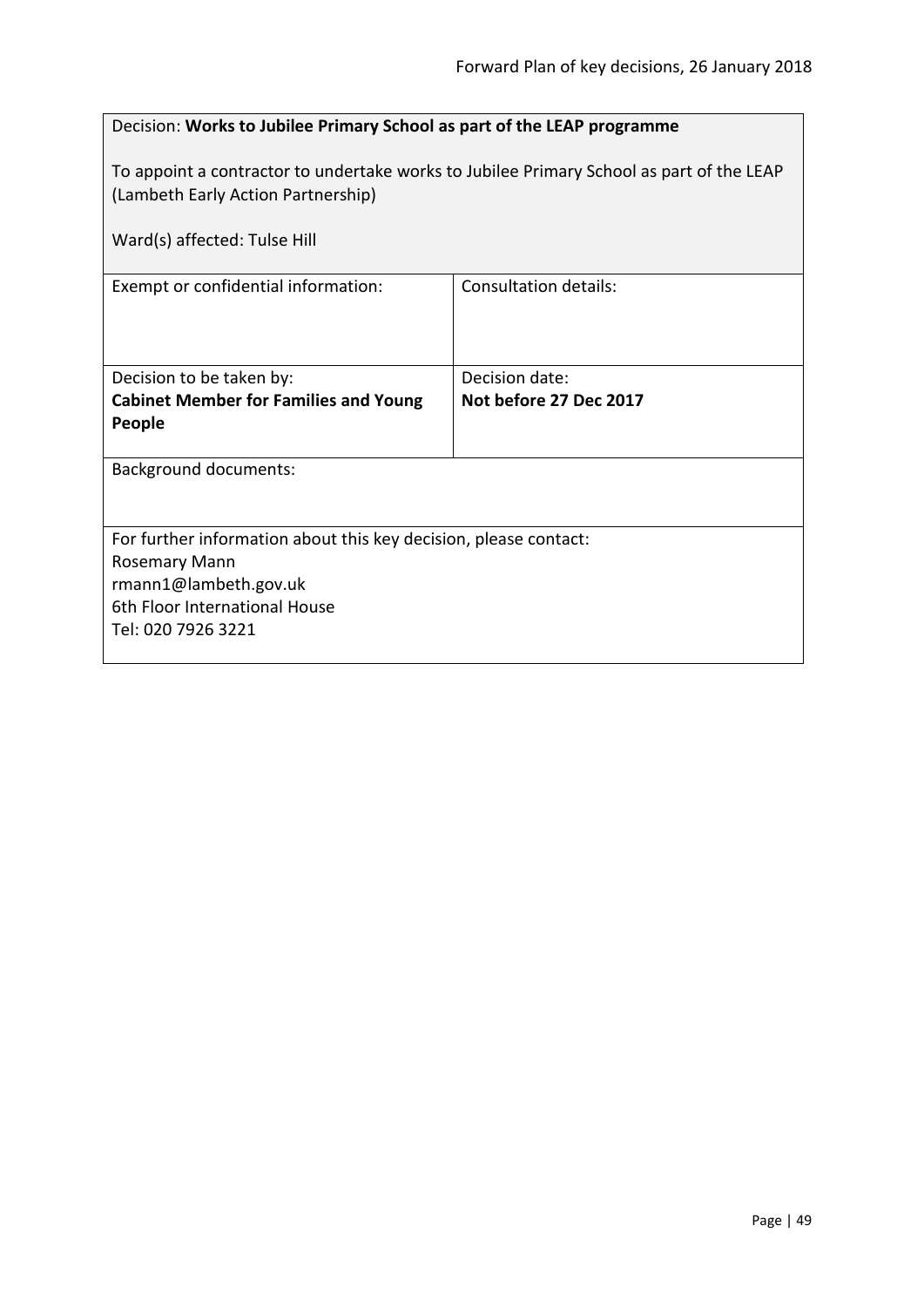| Decision: Works to St Stephens C or E Primary School as part of the LEAP programme.                                                |                                          |  |
|------------------------------------------------------------------------------------------------------------------------------------|------------------------------------------|--|
| To appoint a contractor to undertake works to St Stephens Primary School as part of the<br>LEAP (Lambeth Early Action Partnership) |                                          |  |
| Ward(s) affected: Prince's                                                                                                         |                                          |  |
| Exempt or confidential information:                                                                                                | <b>Consultation details:</b>             |  |
| Decision to be taken by:<br><b>Cabinet Member for Families and Young</b>                                                           | Decision date:<br>Not before 27 Dec 2017 |  |
| People                                                                                                                             |                                          |  |
| <b>Background documents:</b>                                                                                                       |                                          |  |
| For further information about this key decision, please contact:                                                                   |                                          |  |
| <b>Rosemary Mann</b><br>rmann1@lambeth.gov.uk                                                                                      |                                          |  |
| 6th Floor International House<br>Tel: 020 7926 3221                                                                                |                                          |  |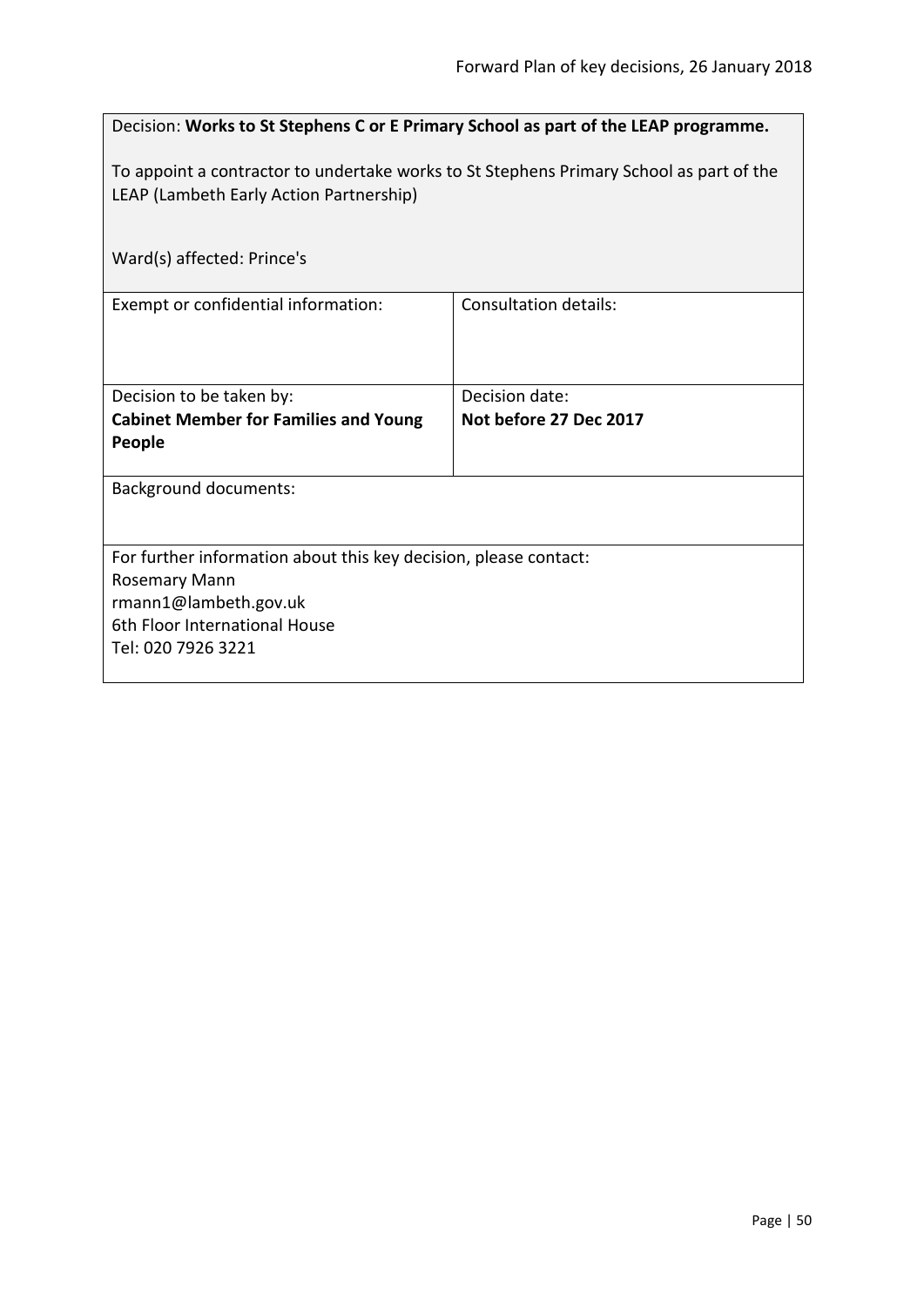| <b>Decision: Commercial Waste Options</b>                                 |                        |  |
|---------------------------------------------------------------------------|------------------------|--|
| Review of options for future model of commercial waste services           |                        |  |
| Ward(s) affected: All Wards                                               |                        |  |
| Exempt or confidential information:                                       | Consultation details:  |  |
|                                                                           |                        |  |
| Decision to be taken by:                                                  | Decision date:         |  |
| <b>Cabinet Member for Housing and</b>                                     | Not before 21 Nov 2016 |  |
| <b>Environment</b>                                                        |                        |  |
| <b>Background documents:</b>                                              |                        |  |
|                                                                           |                        |  |
| For further information about this key decision, please contact:          |                        |  |
| Michael C Clarke, Public Environment Manager<br>mcclarke@lambeth.gov.uk   |                        |  |
| 1st Floor, Service Team House, 185-205 Shakespeare Road, London, SE24 0PZ |                        |  |
| Tel: 020 7926 0528                                                        |                        |  |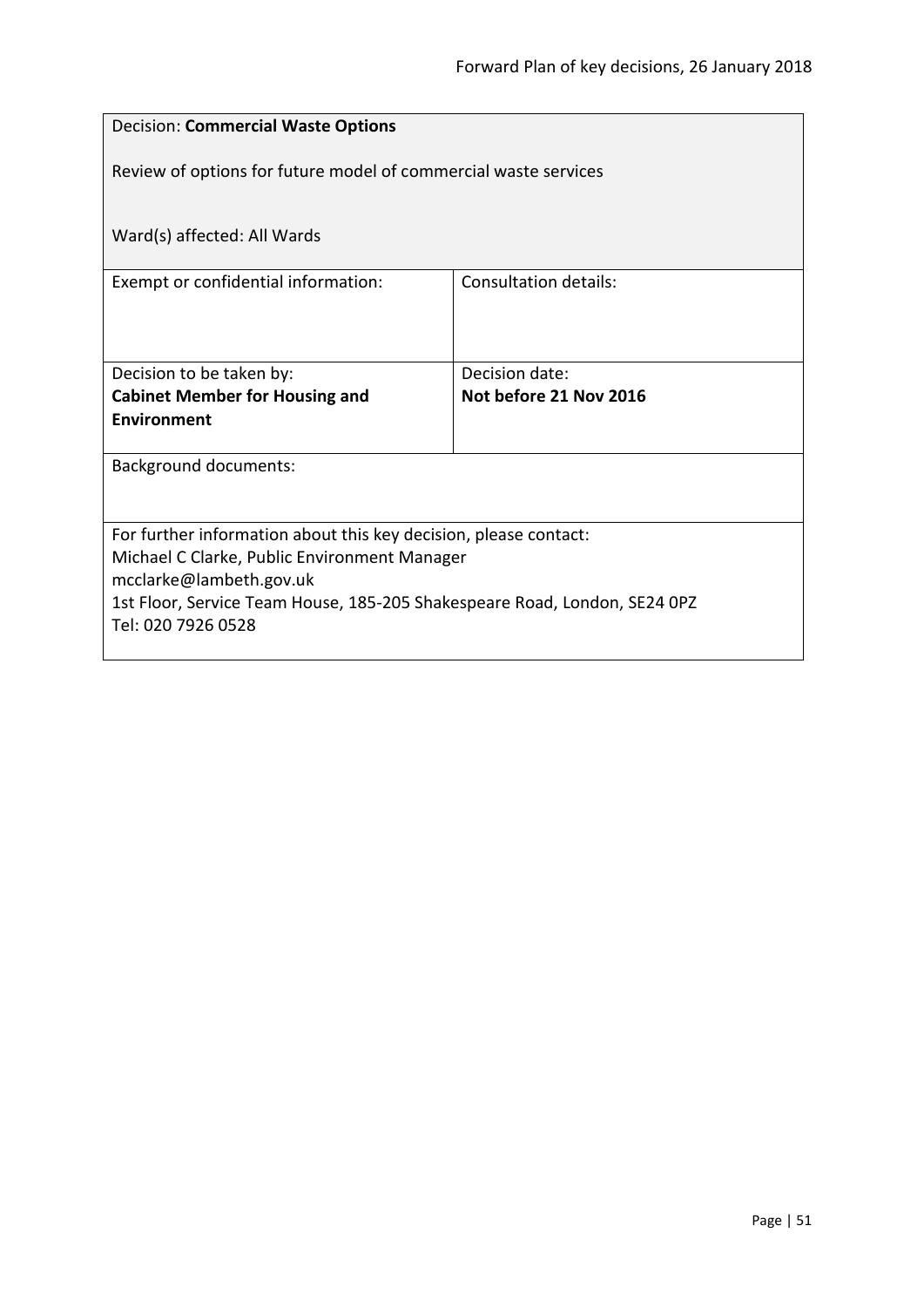## Decision: **Appointment of a contractor to deliver cycle parking in Lambeth**

To contact a provider for the cycle parking scheme in Lambeth, which is capital funded and has a value of around £1.8mil to deliver over a four year period. The scheme consists of two lots, namely Lot 1 which covers implementing closed and secure cycle parking units, as well as Sheffield stands, and Lot 2 which covers ongoing maintenance of the units and stands.

| Exempt or confidential information:                              | <b>Consultation details:</b> |  |
|------------------------------------------------------------------|------------------------------|--|
|                                                                  |                              |  |
| Decision to be taken by:                                         | Decision date:               |  |
| <b>Cabinet Member for Housing and</b>                            | Not before 13 Feb 2017       |  |
| <b>Environment</b>                                               |                              |  |
| <b>Background documents:</b>                                     |                              |  |
| For further information about this key decision, please contact: |                              |  |
| Raj Mistry, Director of Envrionment                              |                              |  |
| rmistry@lambeth.gov.uk                                           |                              |  |
| <b>Blue Star House</b>                                           |                              |  |
| Tel: 020 7926 6263                                               |                              |  |
|                                                                  |                              |  |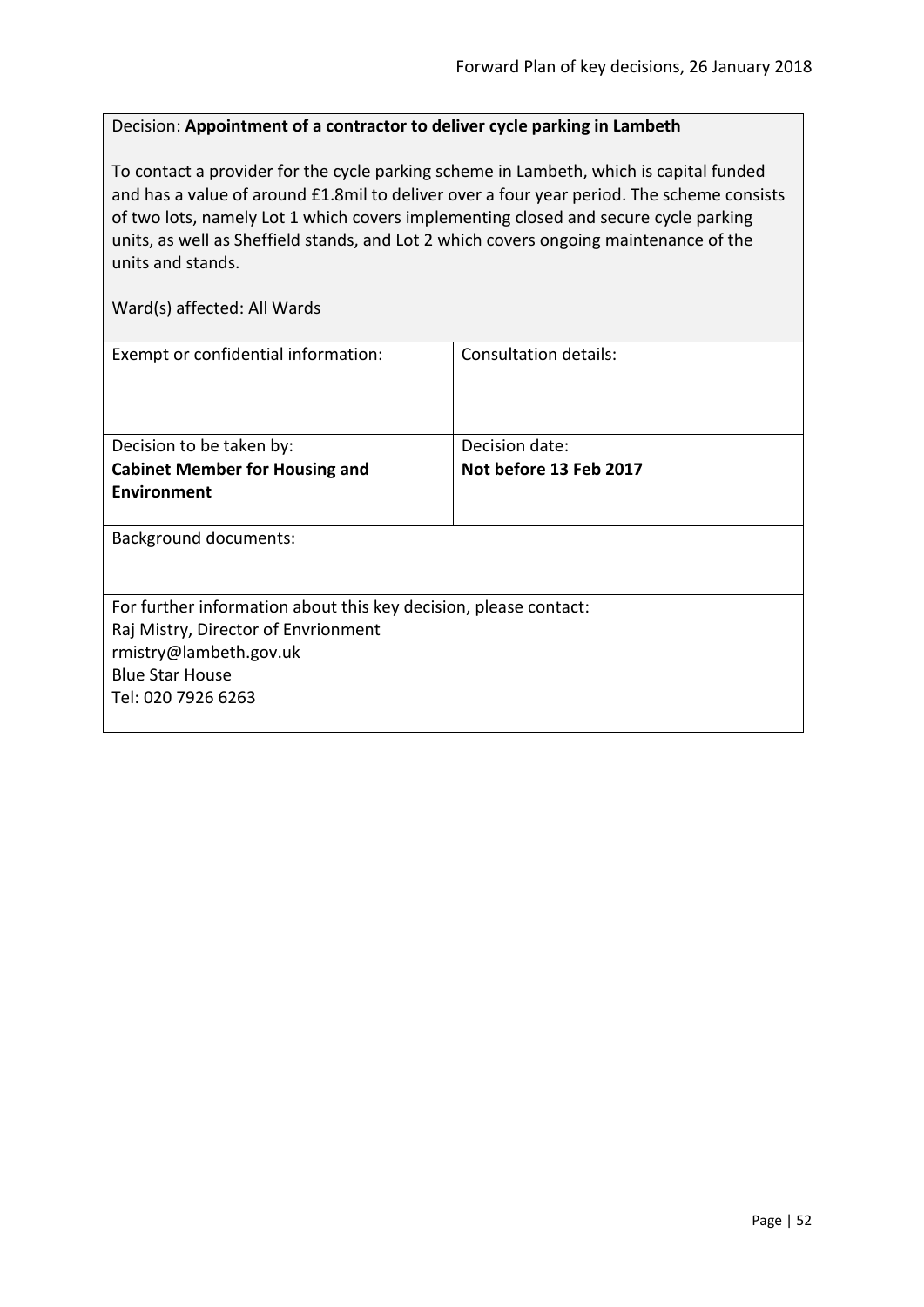| Decision: Asbestos Surveys and Removals                                 |                                          |  |
|-------------------------------------------------------------------------|------------------------------------------|--|
| To appoint a contractor to undertake surveys and removals.              |                                          |  |
| Ward(s) affected: All Wards                                             |                                          |  |
| Exempt or confidential information:                                     | Consultation details:                    |  |
|                                                                         |                                          |  |
| Decision to be taken by:<br><b>Cabinet Member for Housing and</b>       | Decision date:<br>Not before 10 Apr 2017 |  |
| Environment                                                             |                                          |  |
| <b>Background documents:</b>                                            |                                          |  |
|                                                                         |                                          |  |
| For further information about this key decision, please contact:        |                                          |  |
| Neil Wightman, Director of Housing Services<br>NWightman@lambeth.gov.uk |                                          |  |
| 1st Floor, Blue Star House, Stockwell Road, Brixton, SW9                |                                          |  |
| Tel: 020 7926 7051                                                      |                                          |  |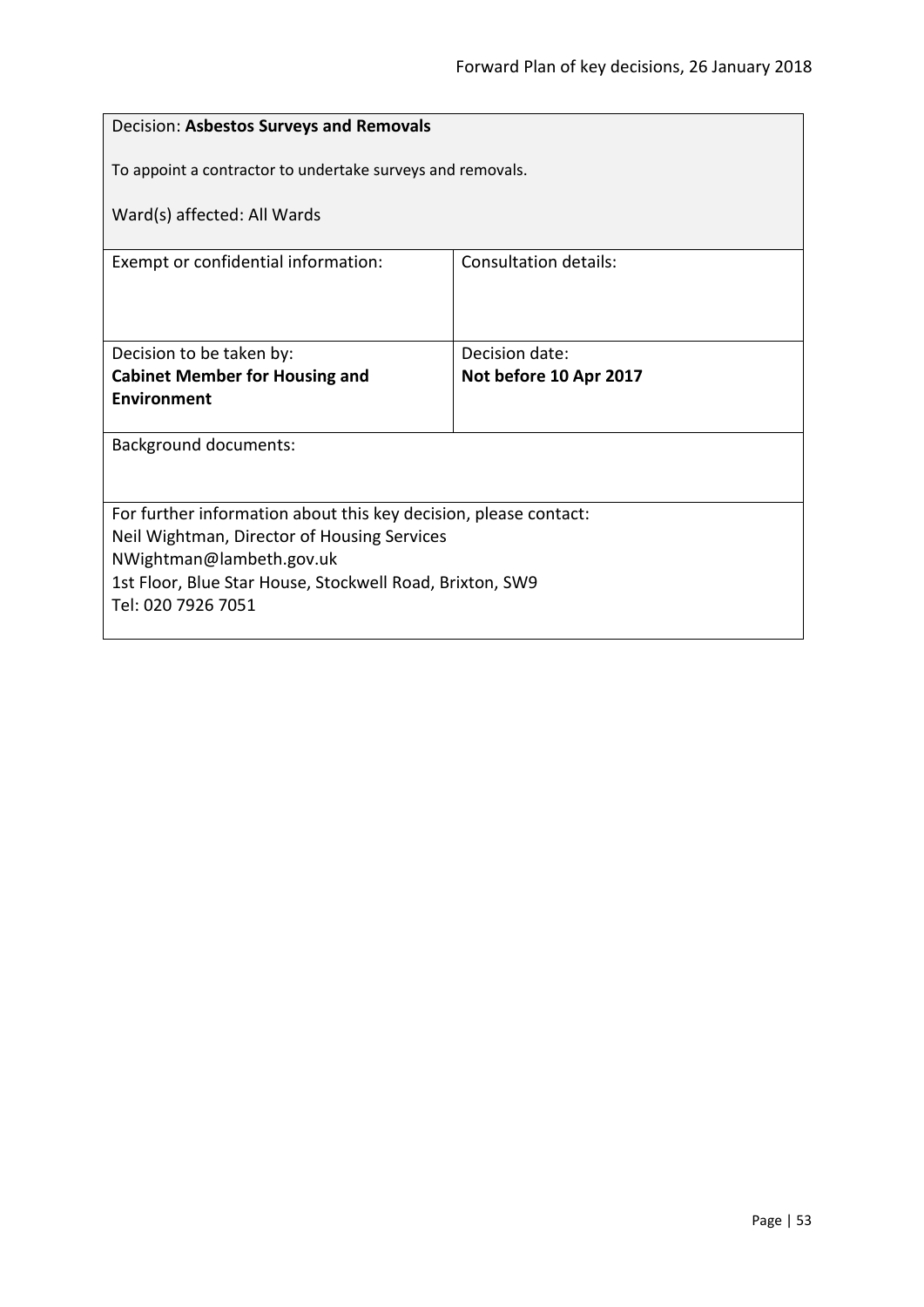| Decision: Floating car clubs                                                                                                                                           |                        |  |
|------------------------------------------------------------------------------------------------------------------------------------------------------------------------|------------------------|--|
| To establish a trial for the "floating" car club provision in the borough and the<br>appointment of a provider for the trial period.                                   |                        |  |
| Ward(s) affected: All Wards                                                                                                                                            |                        |  |
| Exempt or confidential information:                                                                                                                                    | Consultation details:  |  |
| Decision to be taken by:                                                                                                                                               | Decision date:         |  |
| <b>Cabinet Member for Housing and</b><br><b>Environment</b>                                                                                                            | Not before 12 Jun 2017 |  |
| <b>Background documents:</b>                                                                                                                                           |                        |  |
| For further information about this key decision, please contact:<br>Simon Phillips, Transport Manager - Planning, Transport & Development<br>SPhillips2@lambeth.gov.uk |                        |  |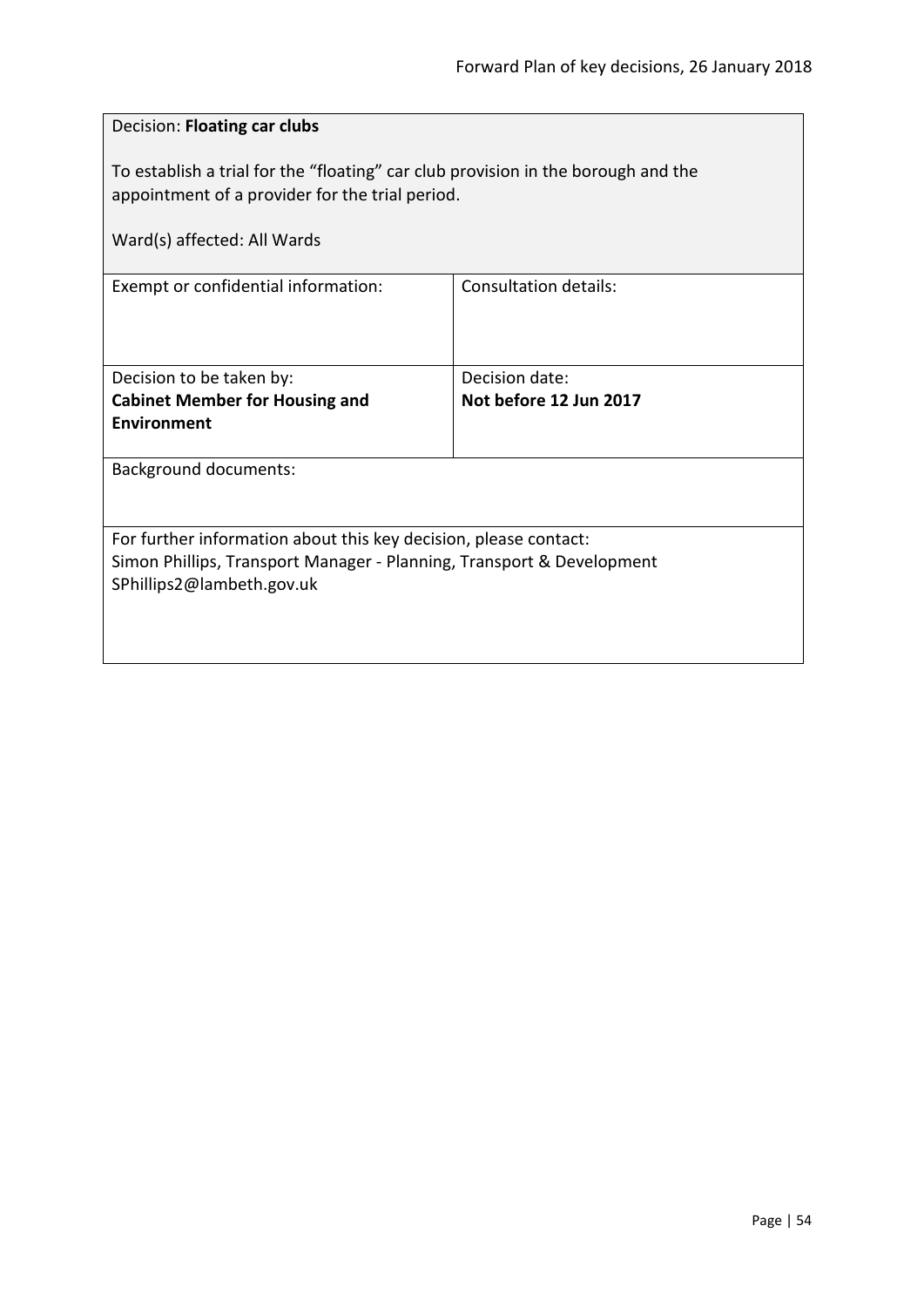| Decision: Hubert Grove Footbridge Refurbishment/Repair Works 2017-19                                      |                        |  |
|-----------------------------------------------------------------------------------------------------------|------------------------|--|
| To approve Community Infrastructure Levy (CIL) funding of £850,000 to replace Hubert Grove<br>Footbridge. |                        |  |
| Ward(s) affected: Ferndale; Larkhall                                                                      |                        |  |
| Exempt or confidential information:                                                                       | Consultation details:  |  |
|                                                                                                           |                        |  |
| Decision to be taken by:                                                                                  | Decision date:         |  |
| <b>Cabinet Member for Housing and</b>                                                                     | Not before 18 Sep 2017 |  |
| <b>Environment</b>                                                                                        |                        |  |
| <b>Background documents:</b>                                                                              |                        |  |
|                                                                                                           |                        |  |
| For further information about this key decision, please contact:                                          |                        |  |
| Raj Mistry, Director of Envrionment                                                                       |                        |  |
| rmistry@lambeth.gov.uk                                                                                    |                        |  |
| <b>Blue Star House</b>                                                                                    |                        |  |
| Tel: 020 7926 6263                                                                                        |                        |  |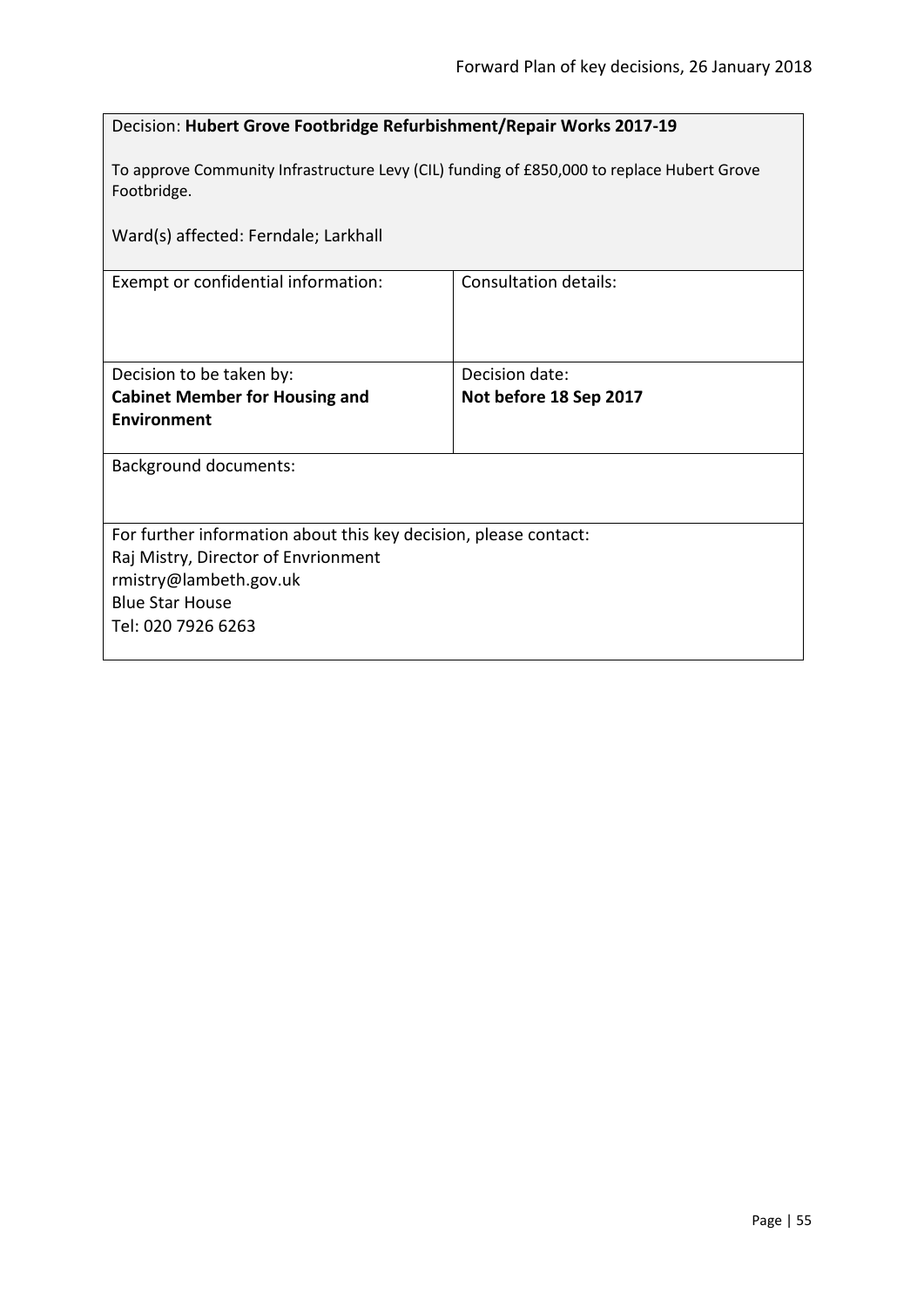| Decision: Commencement of formal consultation on the proposed transfer of Lambeth |
|-----------------------------------------------------------------------------------|
| HRA properties in the London Boroughs of Bromley, Croydon, Merton and Sutton      |

To seek resident consultation with residents of the properties on the transfer of their homes to a local housing association.

Ward(s) affected: All Wards

Exempt or confidential information: Consultation details:

| Decision to be taken by:              | Decision date:        |
|---------------------------------------|-----------------------|
| <b>Cabinet Member for Housing and</b> | Not before 9 Oct 2017 |
| Environment                           |                       |
|                                       |                       |

Background documents:

For further information about this key decision, please contact:

Mandy Green (Associate Director Commissioning), Assistant Director Accommodation & Property

mgreen3@lambeth.gov.uk

Tel: 02079267020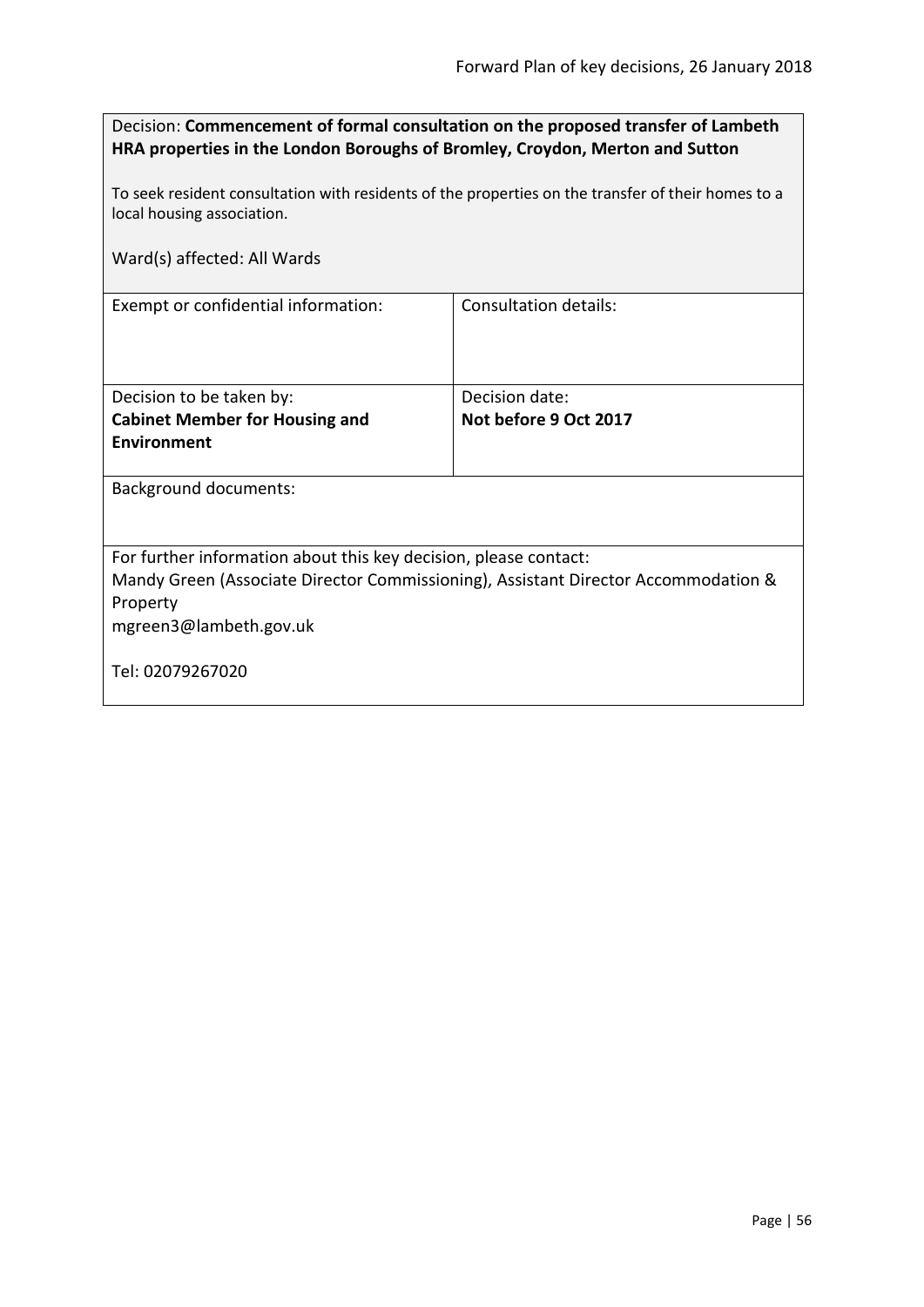| Decision: Regenter Myatts Field North Settlement Agreement                                                                       |                              |  |
|----------------------------------------------------------------------------------------------------------------------------------|------------------------------|--|
| Confirmation of settlement agreed in principle with Regenter in relation to Vacant Possession<br>claims and roads refurbishment. |                              |  |
| Ward(s) affected: Vassall                                                                                                        |                              |  |
| Exempt or confidential information:                                                                                              | <b>Consultation details:</b> |  |
|                                                                                                                                  |                              |  |
| Decision to be taken by:                                                                                                         | Decision date:               |  |
| <b>Cabinet Member for Housing and</b>                                                                                            | Not before 6 Nov 2017        |  |
| <b>Environment</b>                                                                                                               |                              |  |
| <b>Background documents:</b>                                                                                                     |                              |  |
|                                                                                                                                  |                              |  |
| For further information about this key decision, please contact:                                                                 |                              |  |
| Stephanie Hudson, PFI Client Manager                                                                                             |                              |  |
| SHudson2@lambeth.gov.uk                                                                                                          |                              |  |
| 3rd Floor, Hambrook House                                                                                                        |                              |  |
| Tel: 020 7926 3727                                                                                                               |                              |  |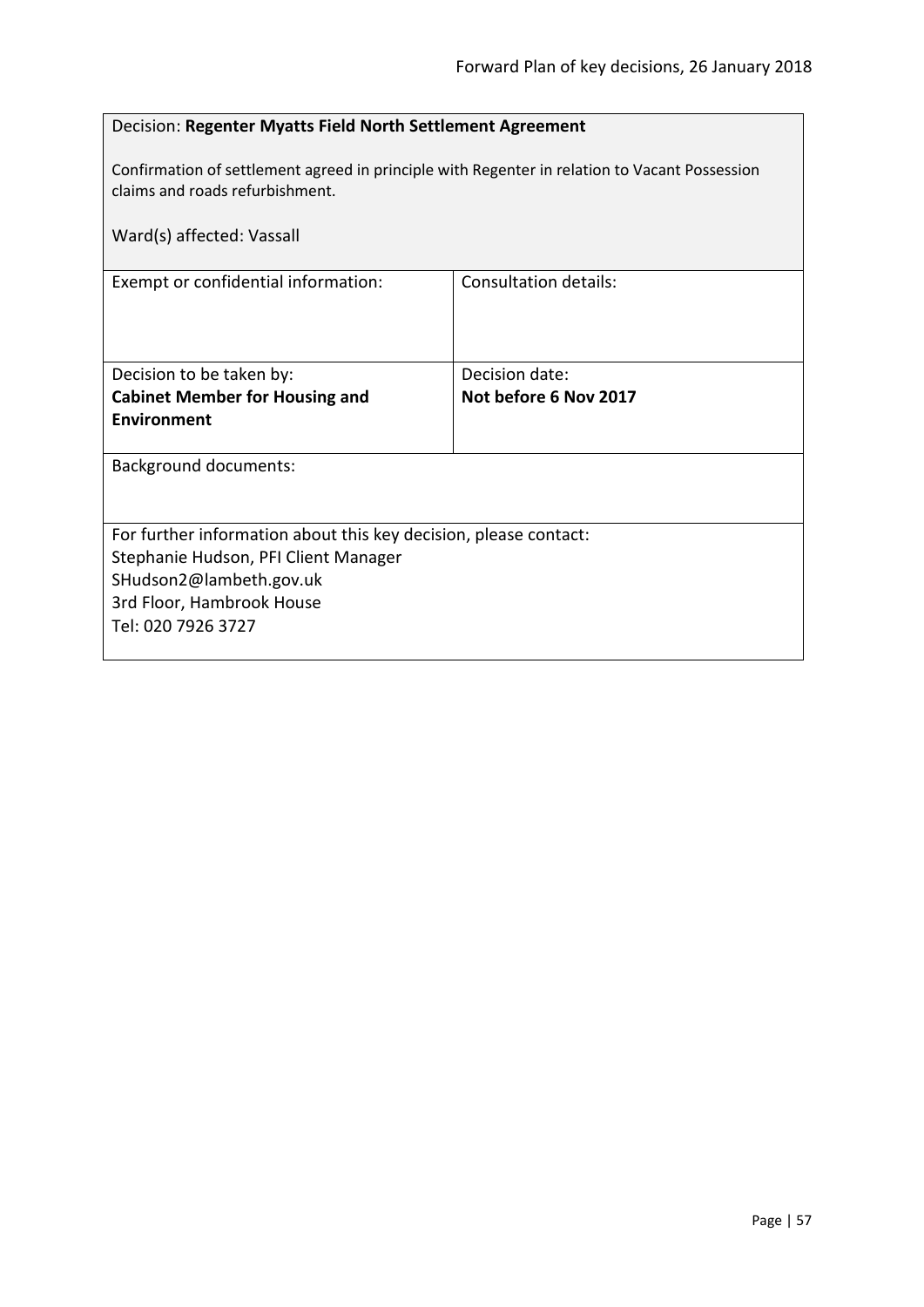| Decision: Consultancy Services for Lambeth                                                                                                                             |                        |  |
|------------------------------------------------------------------------------------------------------------------------------------------------------------------------|------------------------|--|
| To appoint consultants including structural engineers, project management, principal designer<br>and CDM-services to support the delivery of Lambeth Housing Standard. |                        |  |
| Ward(s) affected: All Wards                                                                                                                                            |                        |  |
| Consultation details:<br>Exempt or confidential information:                                                                                                           |                        |  |
|                                                                                                                                                                        |                        |  |
|                                                                                                                                                                        |                        |  |
| Decision to be taken by:                                                                                                                                               | Decision date:         |  |
| <b>Cabinet Member for Housing and</b>                                                                                                                                  | Not before 18 Dec 2017 |  |
| Environment                                                                                                                                                            |                        |  |
| <b>Background documents:</b>                                                                                                                                           |                        |  |
|                                                                                                                                                                        |                        |  |
| For further information about this key decision, please contact:                                                                                                       |                        |  |
| Sumitra Gomer, Interim AD Strategy and Regeneration                                                                                                                    |                        |  |
| SGomer@lambeth.gov.uk                                                                                                                                                  |                        |  |
| 3rd floor, Hambrook House                                                                                                                                              |                        |  |
| Tel: 02079263687                                                                                                                                                       |                        |  |
|                                                                                                                                                                        |                        |  |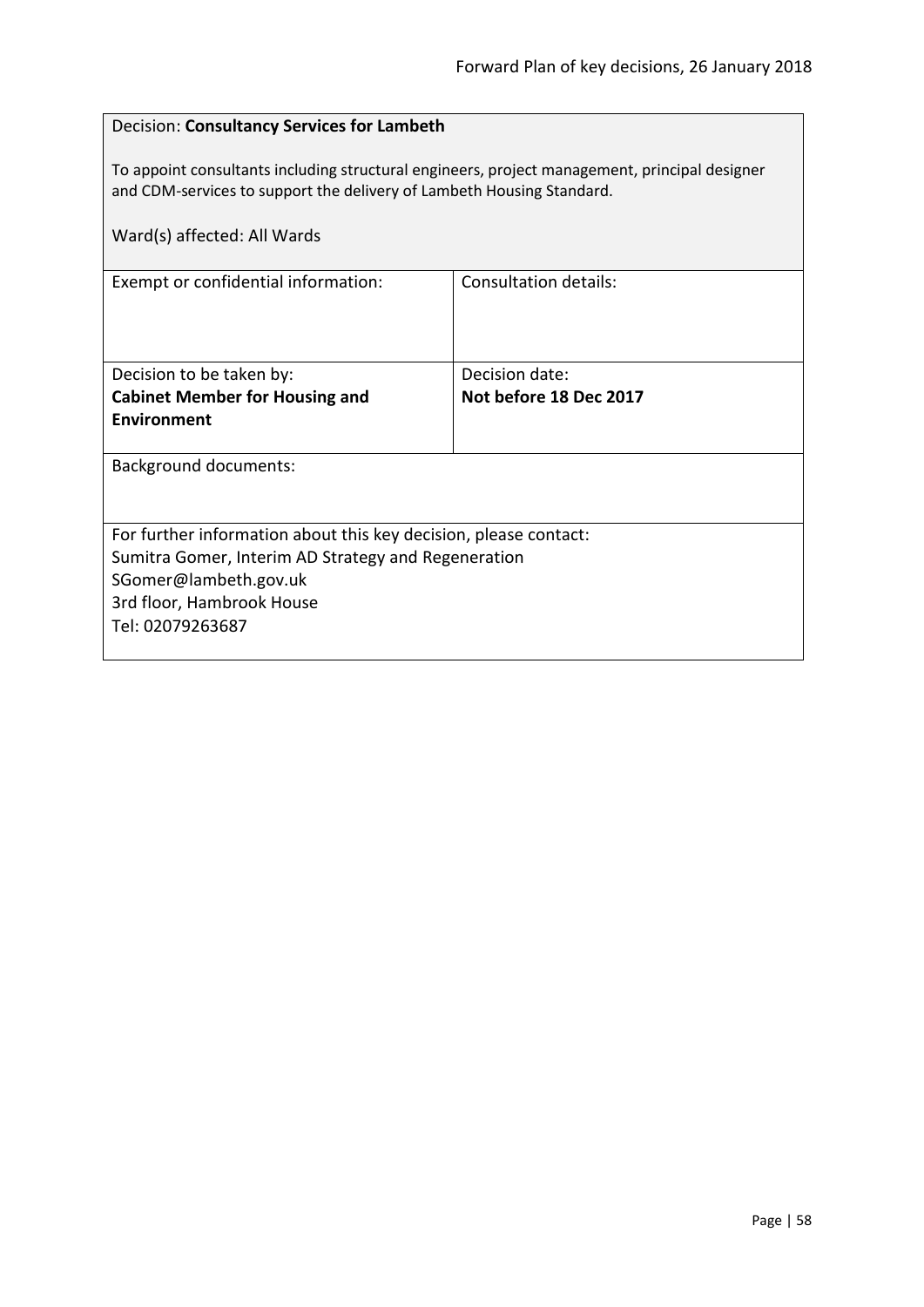## Decision: **Civil Enforcement Systems Procurement**

To award a new contract for Parking's IT system which manages the issuing and processing of Penalty Charge Notices (PCNs), as well as the issuance of resident, visitor and business parking permits. The council has an existing contract which is due to expire on 31 March 2018. The contract is critical for delivering all aspects of the Parking Service, including income collection.

| Exempt or confidential information:                              | Consultation details:  |
|------------------------------------------------------------------|------------------------|
|                                                                  |                        |
|                                                                  |                        |
|                                                                  |                        |
| Decision to be taken by:                                         | Decision date:         |
| <b>Cabinet Member for Housing and</b>                            | Not before 19 Feb 2018 |
| <b>Environment</b>                                               |                        |
|                                                                  |                        |
| <b>Background documents:</b>                                     |                        |
|                                                                  |                        |
|                                                                  |                        |
| For further information about this key decision, please contact: |                        |
| Raj Mistry, Director of Envrionment                              |                        |
| rmistry@lambeth.gov.uk                                           |                        |
| <b>Blue Star House</b>                                           |                        |
| Tel: 020 7926 6263                                               |                        |
|                                                                  |                        |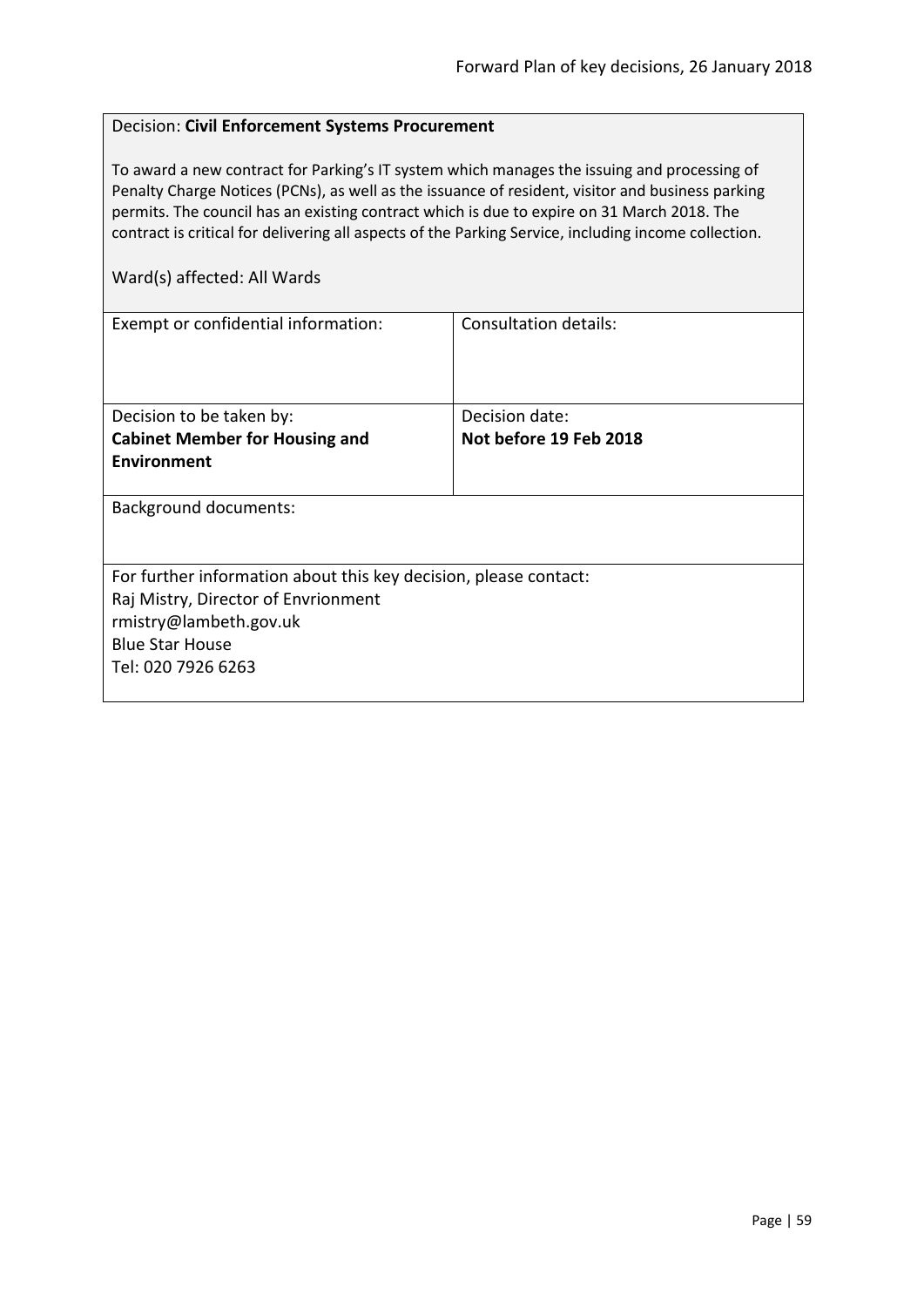| Decision: Mental Health Accommodation and Community Support contract.                                     |                        |  |
|-----------------------------------------------------------------------------------------------------------|------------------------|--|
| Extension of the Mental Health Accommodation and Community Support contract.                              |                        |  |
|                                                                                                           |                        |  |
| Ward(s) affected: All Wards                                                                               |                        |  |
| Exempt or confidential information:                                                                       | Consultation details:  |  |
|                                                                                                           |                        |  |
|                                                                                                           |                        |  |
| Decision to be taken by:                                                                                  | Decision date:         |  |
| <b>Cabinet Member for Healthier and</b>                                                                   | Not before 26 Jun 2015 |  |
| <b>Stronger Communities (job-share)</b>                                                                   |                        |  |
| <b>Background documents:</b>                                                                              |                        |  |
|                                                                                                           |                        |  |
| For further information about this key decision, please contact:                                          |                        |  |
| Denis O'Rourke, Assistant Director Integrated Commissioning - Adult Mental Health<br>denisorourke@nhs.net |                        |  |
|                                                                                                           |                        |  |
|                                                                                                           |                        |  |
|                                                                                                           |                        |  |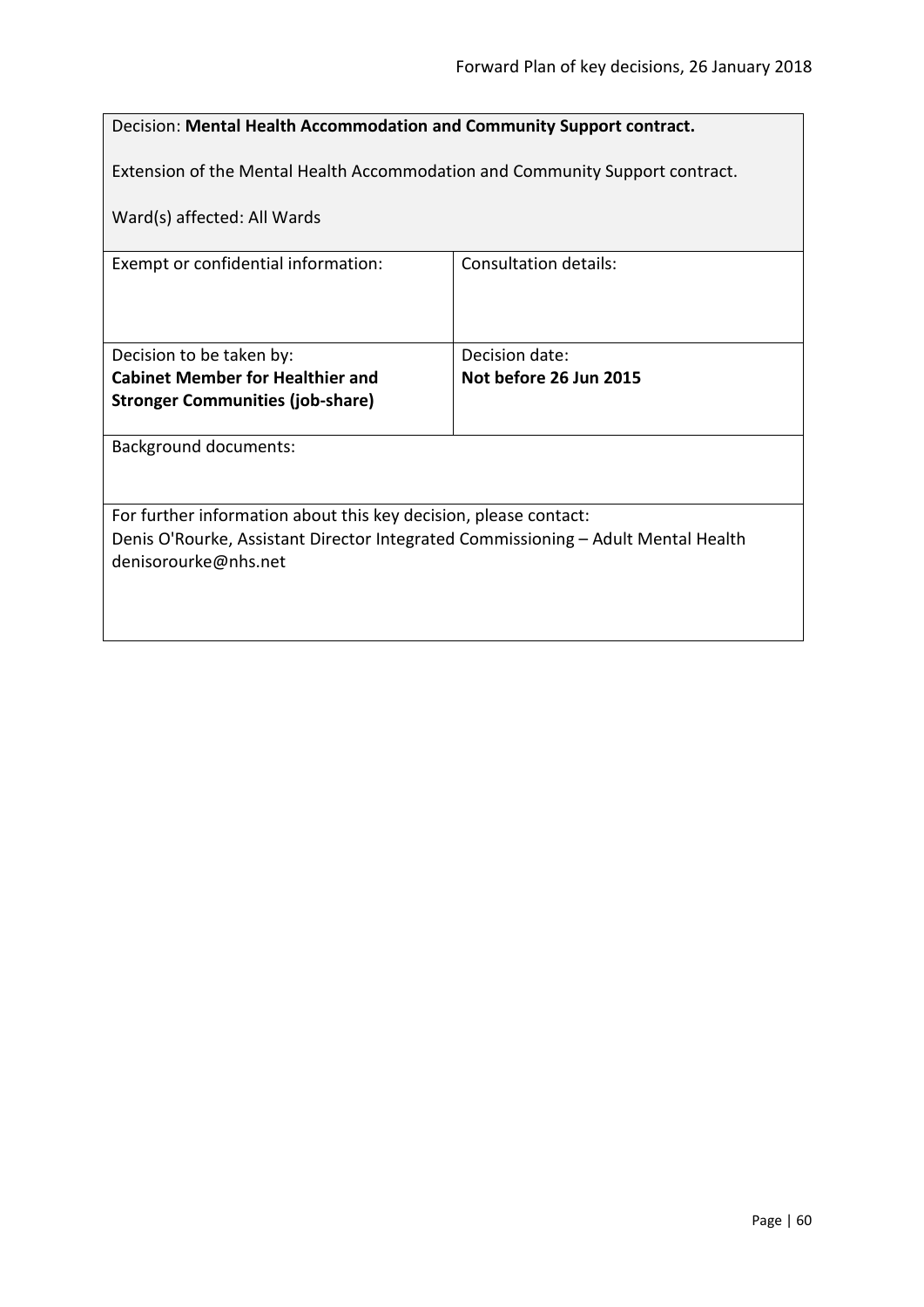Decision: **Extension to pilot level 3 specialist weight management service for children**

Decision to extend the above contract for 2 years. This contract is part of a healthy weight programme that was set up as a pilot following a tender that was carried out in 2011. The pilot will be evaluated over the next year and a tender will be carried out again in 2016 (for the full healthy weight programme) following analysis of the findings from the evaluation.

| Qualitative data is being captured through<br>the evaluation. Programme participants<br>provide feedback following their<br>involvement. Relevant professionals and<br>stakeholders will be consulted during the<br>evaluation and during the tender process<br>which will be carried out in 2016. |  |
|----------------------------------------------------------------------------------------------------------------------------------------------------------------------------------------------------------------------------------------------------------------------------------------------------|--|
| Decision date:                                                                                                                                                                                                                                                                                     |  |
| Not before 26 Jun 2015                                                                                                                                                                                                                                                                             |  |
|                                                                                                                                                                                                                                                                                                    |  |
| <b>Background documents:</b>                                                                                                                                                                                                                                                                       |  |
| For further information about this key decision, please contact:<br><b>Candice Clark</b><br>candiceclark@nhs.net                                                                                                                                                                                   |  |
|                                                                                                                                                                                                                                                                                                    |  |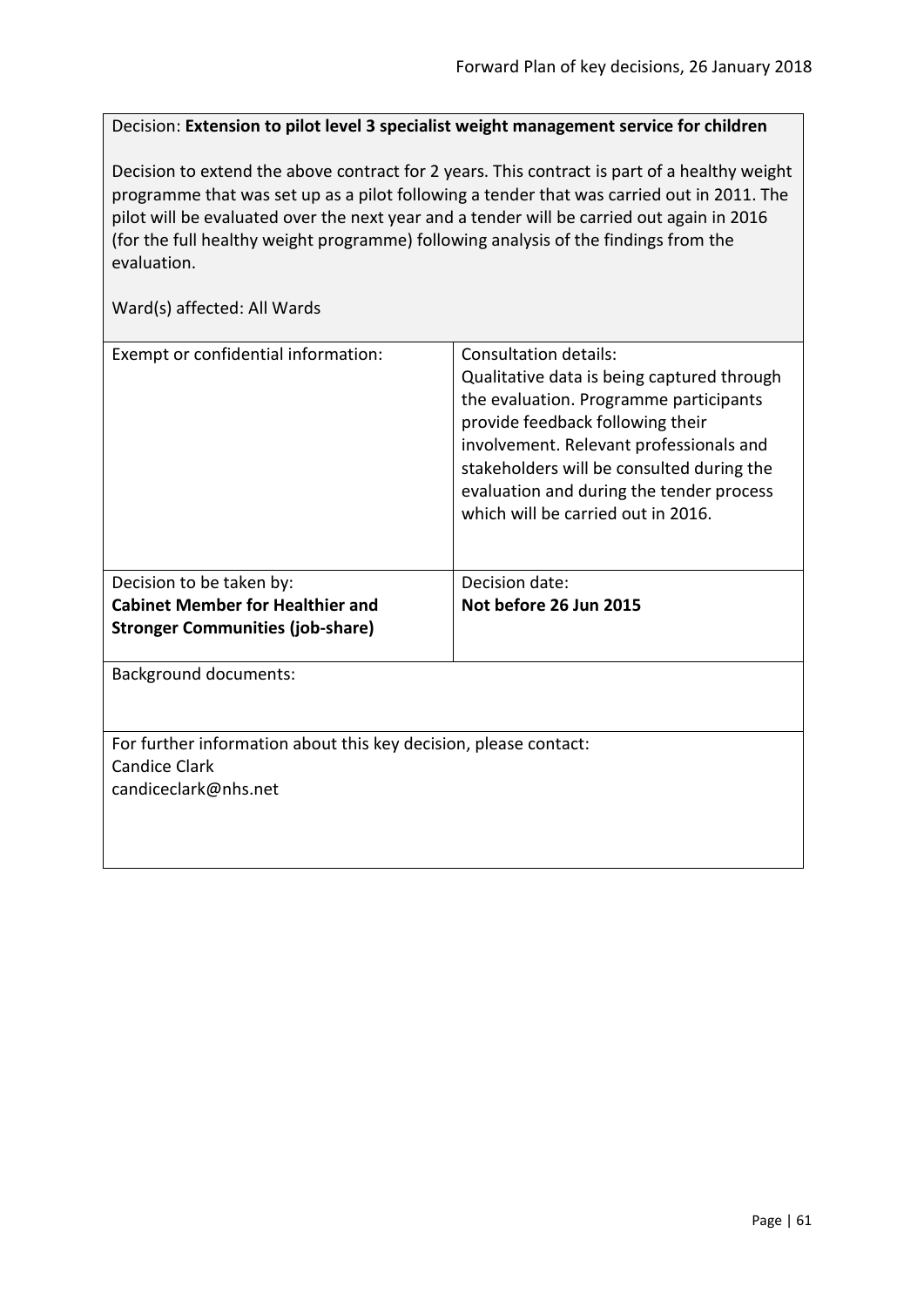## Decision: **Gateway Mental Health Support Service**

This proposed decision is for a one-year block contract with one-year extension option to be awarded to Look Ahead Housing and Support Ltd. The contract award will be made under waiver. Look Ahead have submitted proposals to develop a mental health supported housing service which will offer support to people with complex needs.

This provision will be developed to support move on from Lambeth rehabilitation wards and residential care homes as part of the Integrated Personalised Support Alliance (IPSA) initiative

| Exempt or confidential information:                              | Consultation details:  |
|------------------------------------------------------------------|------------------------|
|                                                                  |                        |
|                                                                  |                        |
|                                                                  |                        |
| Decision to be taken by:                                         | Decision date:         |
| <b>Cabinet Member for Healthier and</b>                          | Not before 22 Aug 2016 |
| <b>Stronger Communities (job-share)</b>                          |                        |
|                                                                  |                        |
| <b>Background documents:</b>                                     |                        |
|                                                                  |                        |
|                                                                  |                        |
| For further information about this key decision, please contact: |                        |
| Karen Clarke                                                     |                        |
| KClarke1@lambeth.gov.uk                                          |                        |
|                                                                  |                        |
|                                                                  |                        |
|                                                                  |                        |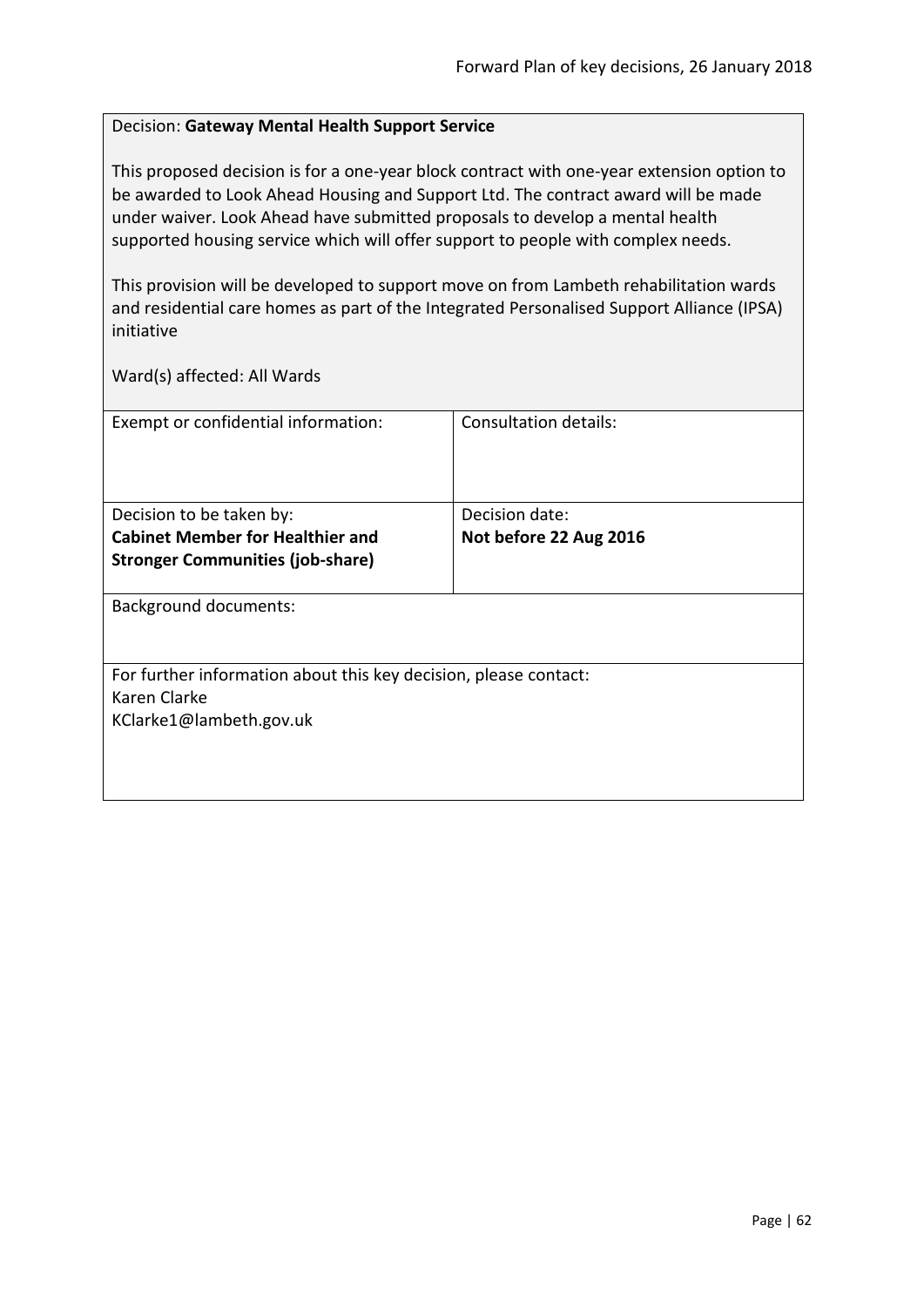|                                                                                                                                                                                          | Decision: Extension and Variation of s75 partnership agreement with NHS Lambeth CCG |  |
|------------------------------------------------------------------------------------------------------------------------------------------------------------------------------------------|-------------------------------------------------------------------------------------|--|
| Decision to extend s75 agreement for a year to the end of March 2018 and to enable the CCG to<br>contract on behalf of the council for children's services with Guy's & St Thomas' Trust |                                                                                     |  |
| Ward(s) affected: All Wards                                                                                                                                                              |                                                                                     |  |
| Exempt or confidential information:                                                                                                                                                      | Consultation details:                                                               |  |
|                                                                                                                                                                                          |                                                                                     |  |
| Decision to be taken by:                                                                                                                                                                 | Decision date:                                                                      |  |
| <b>Cabinet Member for Healthier and</b>                                                                                                                                                  | Not before 21 Aug 2017                                                              |  |
| <b>Stronger Communities (job-share)</b>                                                                                                                                                  |                                                                                     |  |
| <b>Background documents:</b>                                                                                                                                                             |                                                                                     |  |
|                                                                                                                                                                                          |                                                                                     |  |
| For further information about this key decision, please contact:                                                                                                                         |                                                                                     |  |
| Moira McGrath, Director of Strategy and Commissioning Adults                                                                                                                             |                                                                                     |  |
| moira.mcgrath@nhs.net                                                                                                                                                                    |                                                                                     |  |
| Tel: 0203 049 4481                                                                                                                                                                       |                                                                                     |  |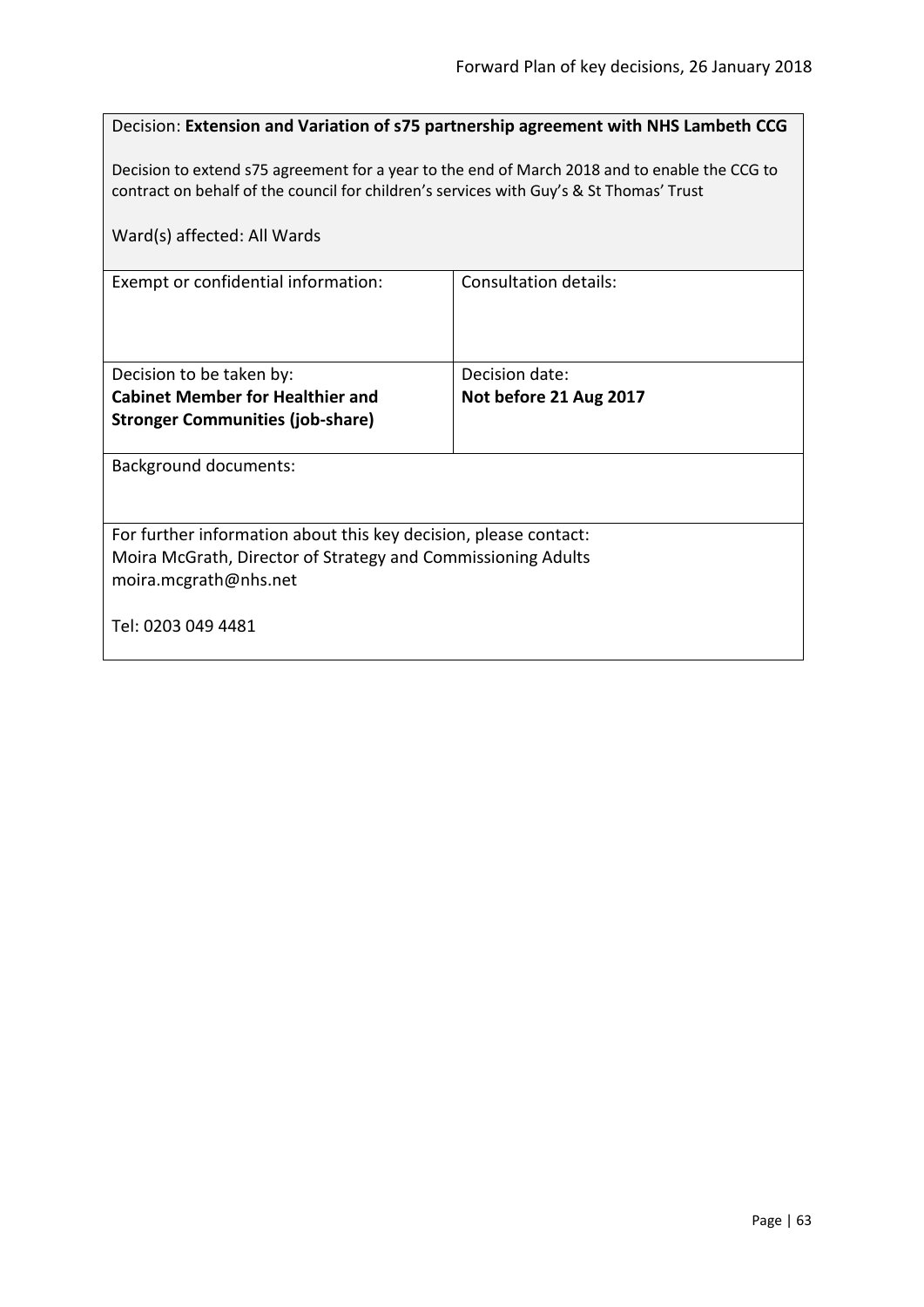## Decision: **Service to prevent and reduce offending**

Decision to procure a service to prevent and reduce offending by providing targeted support to prioritised offenders but also have a preventative focus by working with vulnerable young people at risk of gang involvement.

| Ward(s) affected: All Wards                                                                                                       |                                          |
|-----------------------------------------------------------------------------------------------------------------------------------|------------------------------------------|
| Exempt or confidential information:                                                                                               | <b>Consultation details:</b>             |
| Decision to be taken by:<br><b>Cabinet Member for Healthier and</b><br><b>Stronger Communities (job-share)</b>                    | Decision date:<br>Not before 18 Dec 2017 |
| <b>Background documents:</b>                                                                                                      |                                          |
| For further information about this key decision, please contact:<br>Jade Holvey, VAWG Programme Manager<br>JHolvey@lambeth.gov.uk |                                          |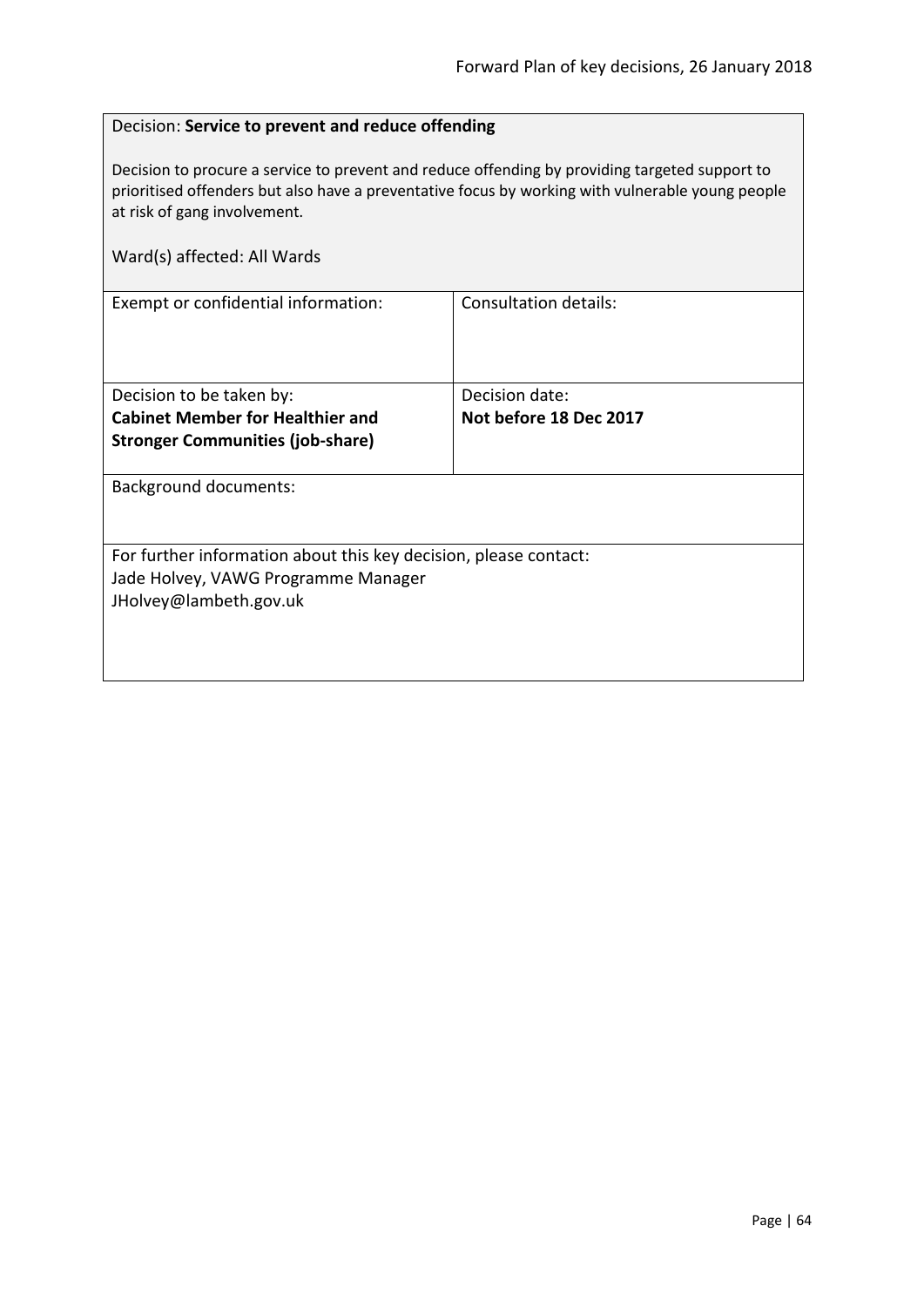| Decision: Welfare, Employment and Skills - S106 Budget Commitment 2017-20                                                                                             |                                          |  |
|-----------------------------------------------------------------------------------------------------------------------------------------------------------------------|------------------------------------------|--|
| To approve the allocation of employment and training and construction S106 funding to<br>the Welfare, Employment and Skills budget for the next three financial years |                                          |  |
| Ward(s) affected: All Wards                                                                                                                                           |                                          |  |
| Exempt or confidential information:                                                                                                                                   | <b>Consultation details:</b>             |  |
| Decision to be taken by:<br><b>Cabinet Member for Planning,</b>                                                                                                       | Decision date:<br>Not before 21 Nov 2016 |  |
| <b>Regeneration &amp; Jobs</b>                                                                                                                                        |                                          |  |
| <b>Background documents:</b>                                                                                                                                          |                                          |  |
| For further information about this key decision, please contact:                                                                                                      |                                          |  |
| Helen Payne<br>hpayne@lambeth.gov.uk                                                                                                                                  |                                          |  |
|                                                                                                                                                                       |                                          |  |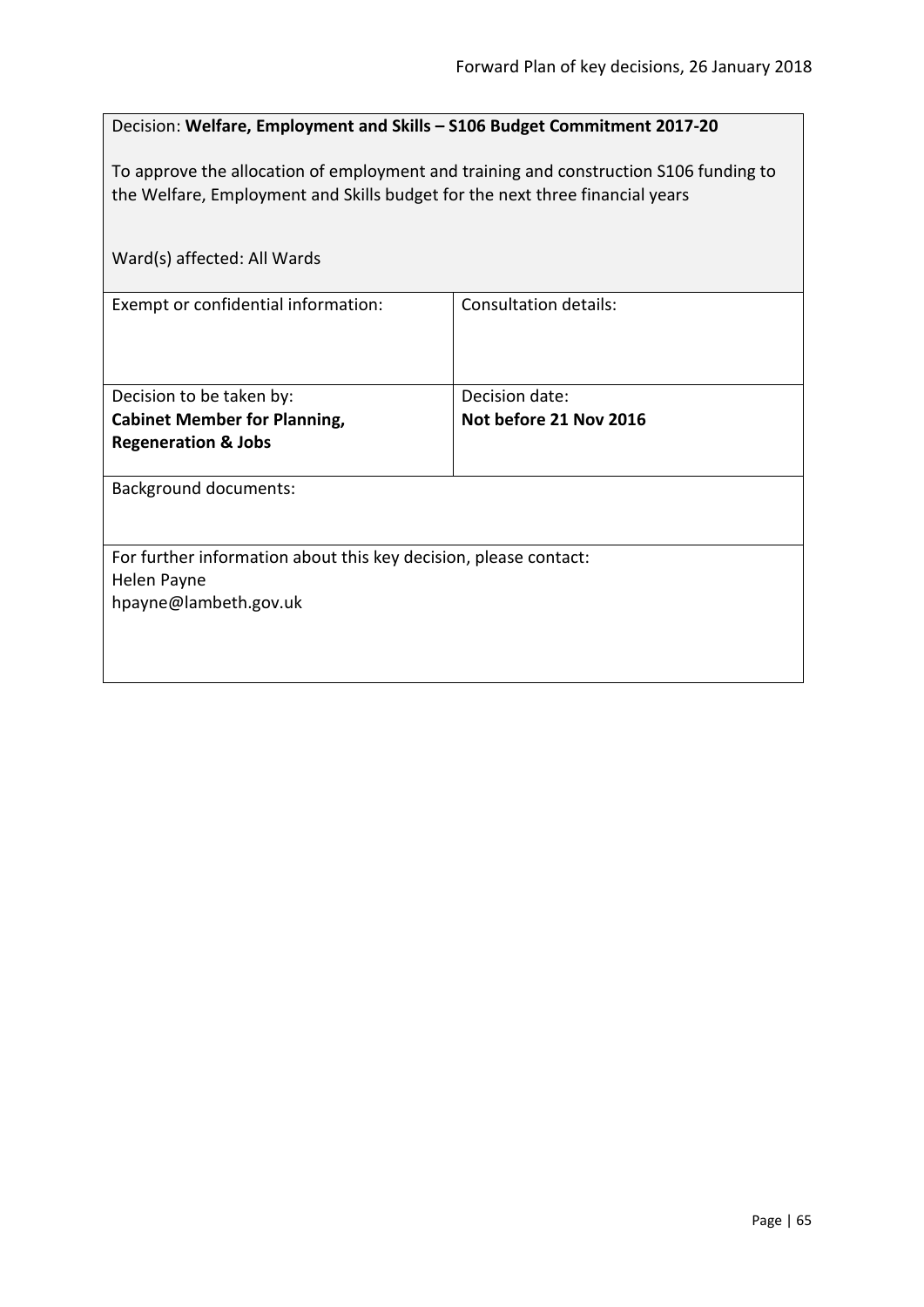Decision: **Recommended CIL Allocation for the Stockwell, Vassall, Larkhall Co-operative Local Investment Plan (CLIP)**

To agree allocation of the Community Infrastructure Levy (CIL) to support the delivery of priorities identified in the Co-operative Local Investment Plan (CLIP) for Stockwell, Vassall and Larkhall (SVL).

Priorities in the plan will delivered by relevant services leads subject to project and funding approval through the Council's usual decision making processes and schemes of delegation.

Ward(s) affected: Larkhall; Stockwell; Vassall

| Exempt or confidential information:                              | Consultation details:  |
|------------------------------------------------------------------|------------------------|
| Decision to be taken by:                                         | Decision date:         |
| <b>Cabinet Member for Planning,</b>                              | Not before 22 May 2017 |
| <b>Regeneration &amp; Jobs</b>                                   |                        |
| <b>Background documents:</b>                                     |                        |
| For further information about this key decision, please contact: |                        |
| Trisha Boland, Co-operative Council Implementation Lead          |                        |
| TBoland@lambeth.gov.uk                                           |                        |
| <b>Hambrook House</b>                                            |                        |
| Tel: 020 7926 3481                                               |                        |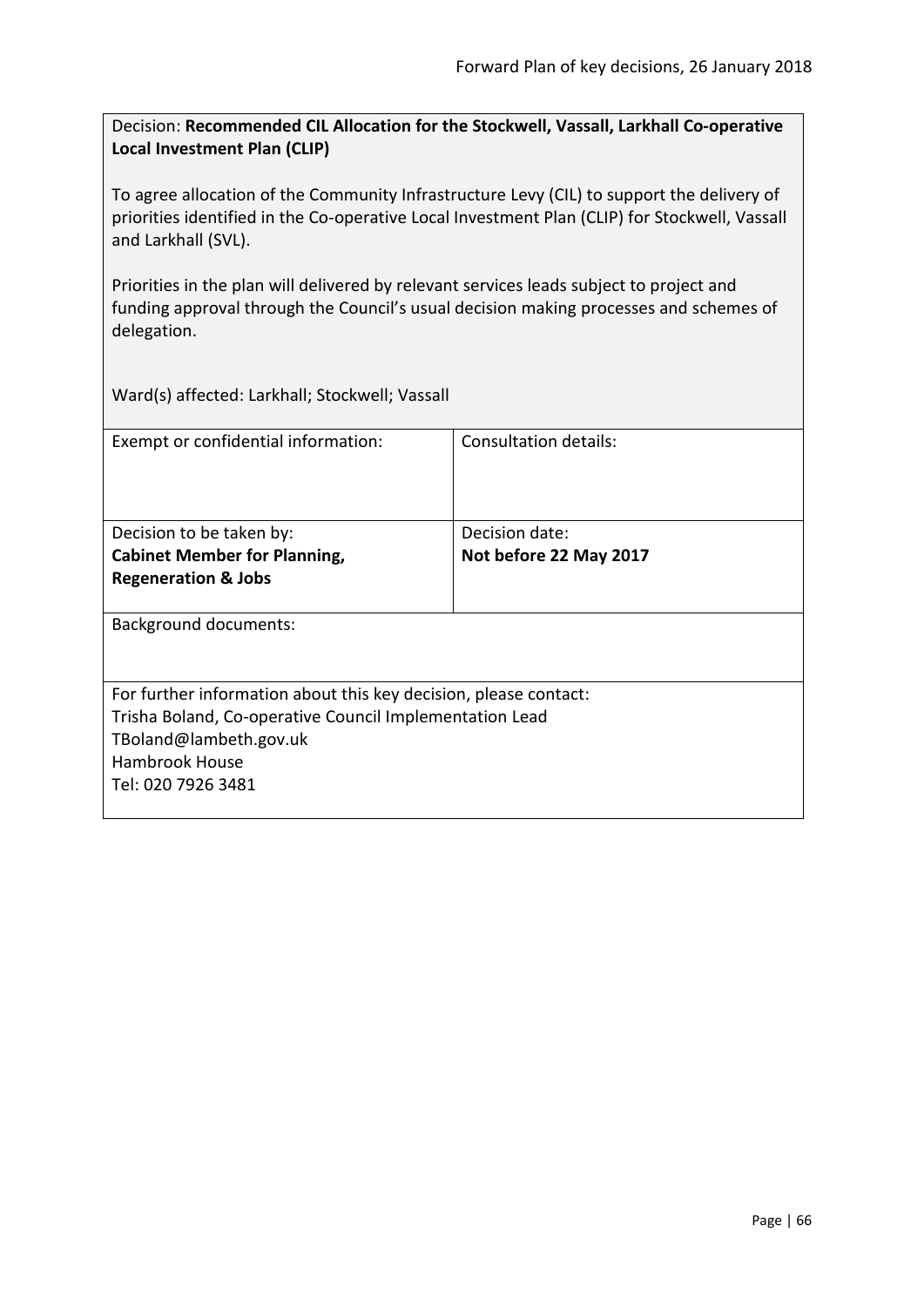# Decision: **Transforming Waterloo - The Waterloo City Hub**

Approval of a contribution from the Council of £2.5million from Section 106 and CIL collected in Bishops Ward towards the Transforming Waterloo Project.

| Ward(s) affected: Bishop's                                       |                        |
|------------------------------------------------------------------|------------------------|
| Exempt or confidential information:                              | Consultation details:  |
| Decision to be taken by:                                         | Decision date:         |
| <b>Cabinet Member for Planning,</b>                              | Not before 17 Jul 2017 |
| <b>Regeneration &amp; Jobs</b>                                   |                        |
| <b>Background documents:</b>                                     |                        |
| For further information about this key decision, please contact: |                        |
| Sandra Roebuck, Director - Growth, Planning and Employment       |                        |
| SRoebuck@lambeth.gov.uk                                          |                        |
| Blue Star House, London Borough of Lambeth                       |                        |
| Tel: 020 7926 2594                                               |                        |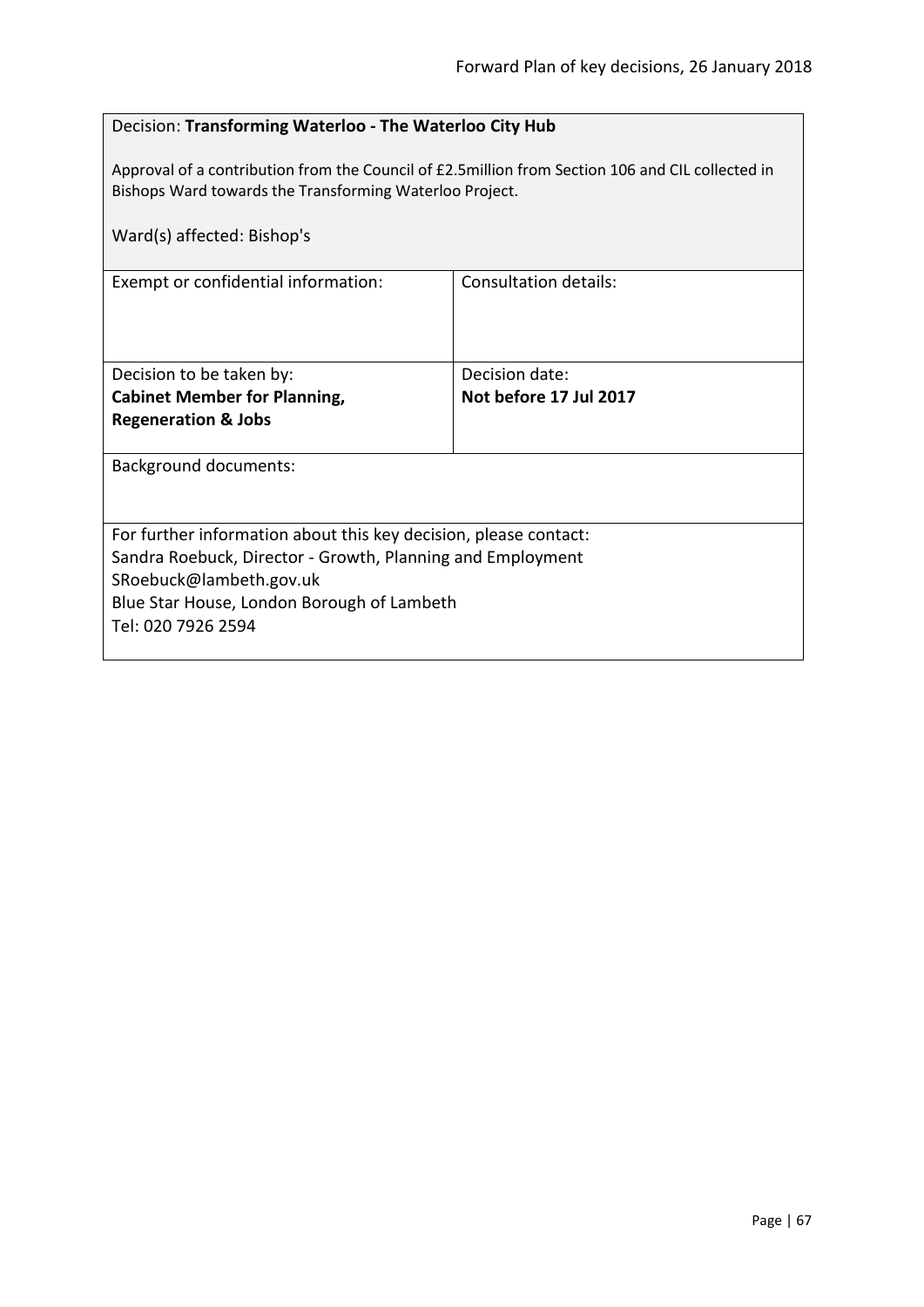| Decision: Redevelopment of 114 - 118 Lower Marsh                                                                                                                                                                              |                              |  |
|-------------------------------------------------------------------------------------------------------------------------------------------------------------------------------------------------------------------------------|------------------------------|--|
| to agreed that the Council owned site at $114 - 118$ Lower Marsh be redeveloped as a<br>mixed use retail and office led scheme.<br>Ward(s) affected: Bishop's                                                                 |                              |  |
| Exempt or confidential information:                                                                                                                                                                                           | <b>Consultation details:</b> |  |
| Decision to be taken by:                                                                                                                                                                                                      | Decision date:               |  |
| <b>Cabinet Member for Planning,</b><br><b>Regeneration &amp; Jobs</b>                                                                                                                                                         | Not before 26 Sep 2017       |  |
| <b>Background documents:</b>                                                                                                                                                                                                  |                              |  |
| For further information about this key decision, please contact:<br>Sandra Roebuck, Director - Growth, Planning and Employment<br>SRoebuck@lambeth.gov.uk<br>Blue Star House, London Borough of Lambeth<br>Tel: 020 7926 2594 |                              |  |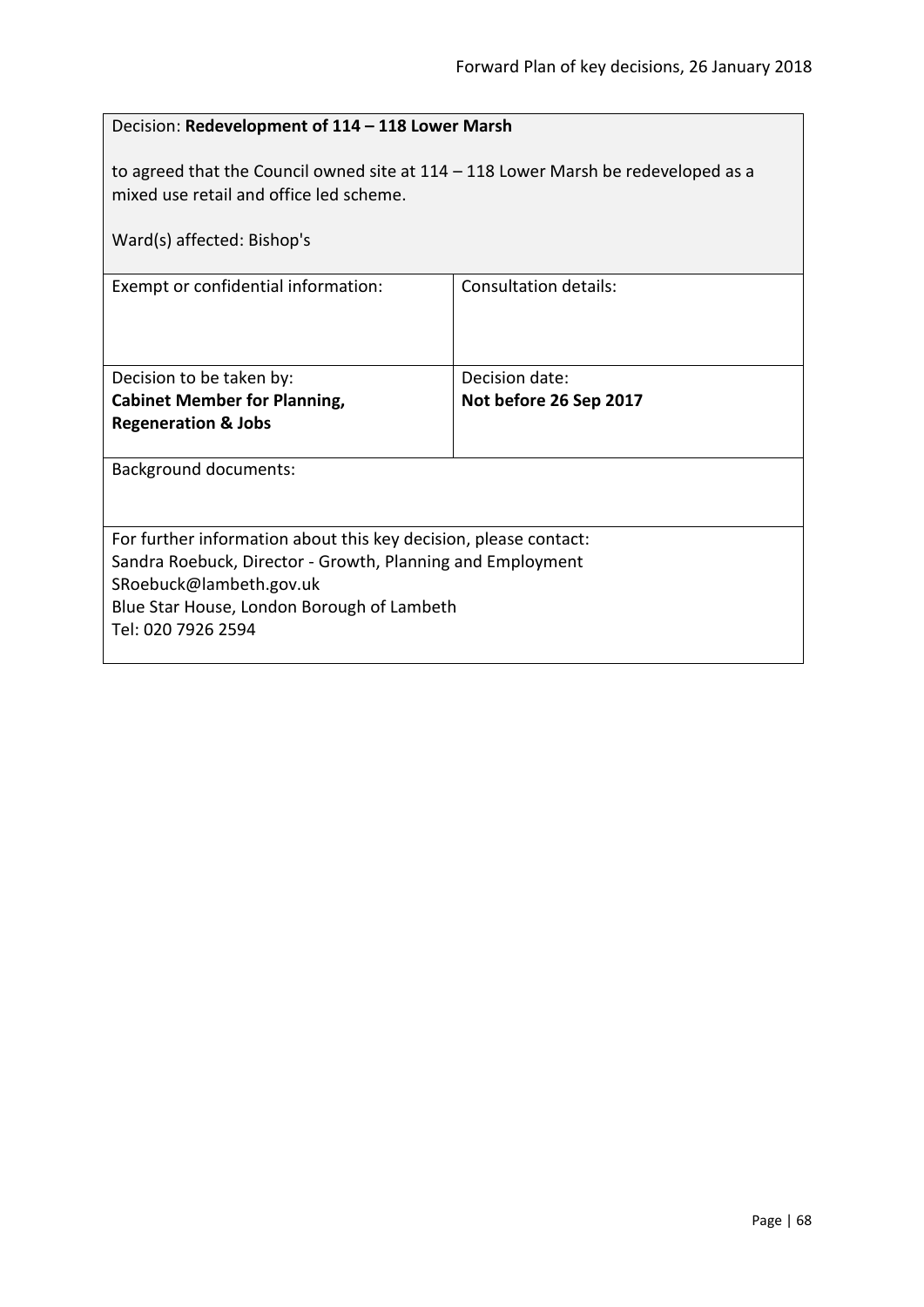## Decision: **Conversion of Brixton Recreation Centre storage space to work space**

To approve the reuse and letting of the storage space at Brixton Recreation Centre (off Beehive Place) and delegate authority to the Head of Strategic Property & Valuation Services to enter into an Agreement to Lease in the best interest of the council, subject to planning and listed building being grant for change of use and physical alterations.

### Ward(s) affected: Coldharbour

| Exempt or confidential information:                              | <b>Consultation details:</b> |
|------------------------------------------------------------------|------------------------------|
|                                                                  |                              |
|                                                                  |                              |
|                                                                  |                              |
| Decision to be taken by:                                         | Decision date:               |
| <b>Cabinet Member for Planning,</b>                              | Not before 9 Oct 2017        |
| <b>Regeneration &amp; Jobs</b>                                   |                              |
|                                                                  |                              |
| <b>Background documents:</b>                                     |                              |
|                                                                  |                              |
|                                                                  |                              |
| For further information about this key decision, please contact: |                              |
| Tom Bridgman                                                     |                              |
| tbridgman@lambeth.gov.uk                                         |                              |
|                                                                  |                              |
|                                                                  |                              |
|                                                                  |                              |
|                                                                  |                              |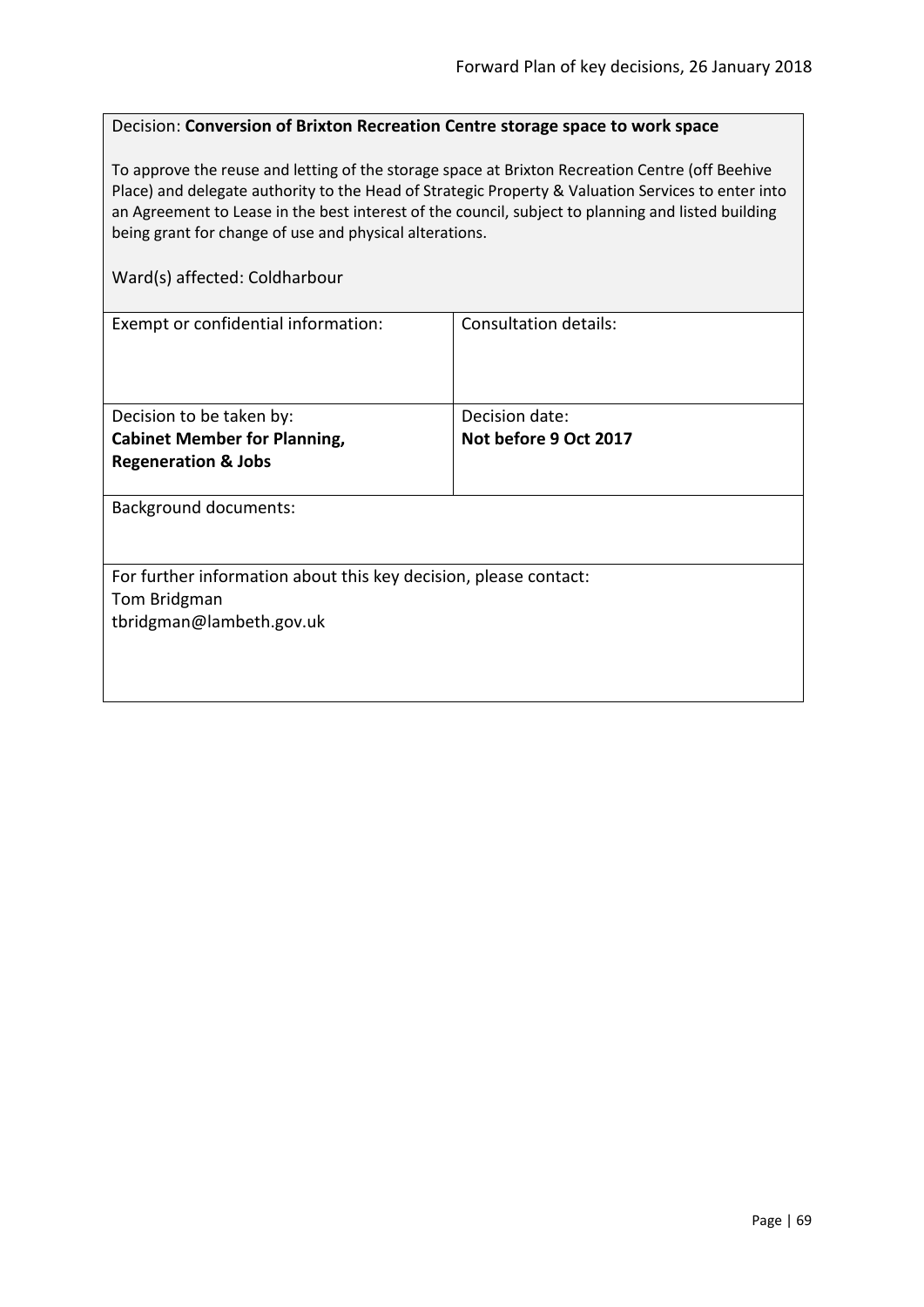| Decision: Oval and Prince's Co-operative Local Investment Plan |
|----------------------------------------------------------------|
|----------------------------------------------------------------|

To agree priorities for infrastructure investment in Oval and Prince's wards for the next five years. Priorities have been informed by public consultation from January to March 2017.

| Ward(s) affected: Oval; Prince's                                                                                                                                                                     |                                         |
|------------------------------------------------------------------------------------------------------------------------------------------------------------------------------------------------------|-----------------------------------------|
| Exempt or confidential information:                                                                                                                                                                  | Consultation details:                   |
| Decision to be taken by:<br><b>Cabinet Member for Planning,</b><br><b>Regeneration &amp; Jobs</b>                                                                                                    | Decision date:<br>Not before 9 Oct 2017 |
| <b>Background documents:</b>                                                                                                                                                                         |                                         |
| For further information about this key decision, please contact:<br>Trisha Boland, Co-operative Council Implementation Lead<br>TBoland@lambeth.gov.uk<br><b>Hambrook House</b><br>Tel: 020 7926 3481 |                                         |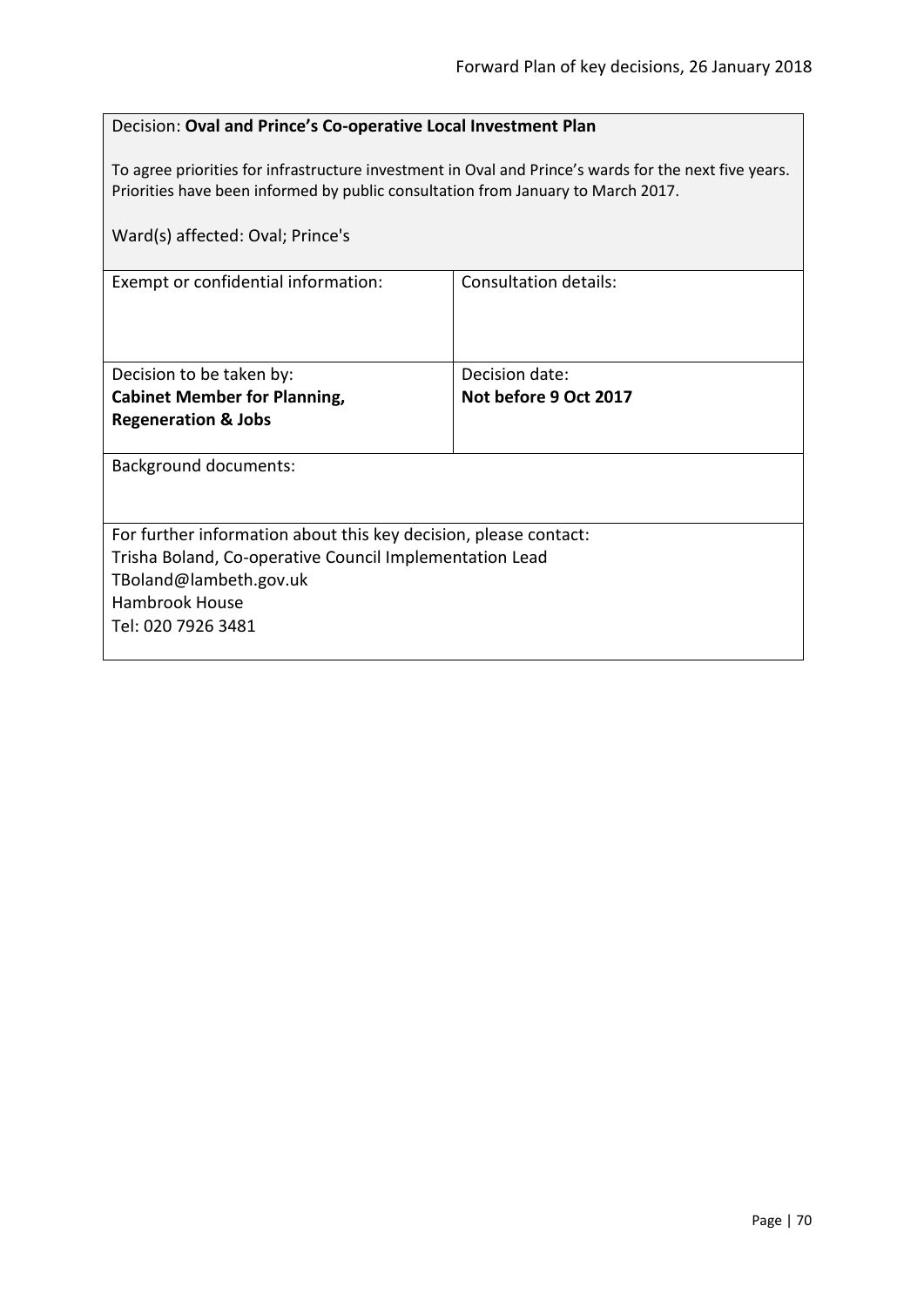Decision: **Gipsy Hill, Knight's Hill and Thurlow Park Co-operative Local Investment Plan (CLIP) 2018 to 2022**

To agree the priorities for infrastructure investment in Gipsy Hill, Knight's Hill and Thurlow Park wards for the next five years. Priorities have been informed by public consultation from November 2016 to February 2017.

Ward(s) affected: Gipsy Hill; Knight's Hill; Thurlow Park

| Consultation details:                                            |  |  |
|------------------------------------------------------------------|--|--|
|                                                                  |  |  |
|                                                                  |  |  |
|                                                                  |  |  |
|                                                                  |  |  |
| Decision date:                                                   |  |  |
| 19 Jan 2018                                                      |  |  |
|                                                                  |  |  |
|                                                                  |  |  |
|                                                                  |  |  |
| <b>Background documents:</b>                                     |  |  |
|                                                                  |  |  |
|                                                                  |  |  |
| For further information about this key decision, please contact: |  |  |
| Trisha Boland, Co-operative Council Implementation Lead          |  |  |
| TBoland@lambeth.gov.uk                                           |  |  |
|                                                                  |  |  |
| Hambrook House                                                   |  |  |
| Tel: 020 7926 3481                                               |  |  |
|                                                                  |  |  |
|                                                                  |  |  |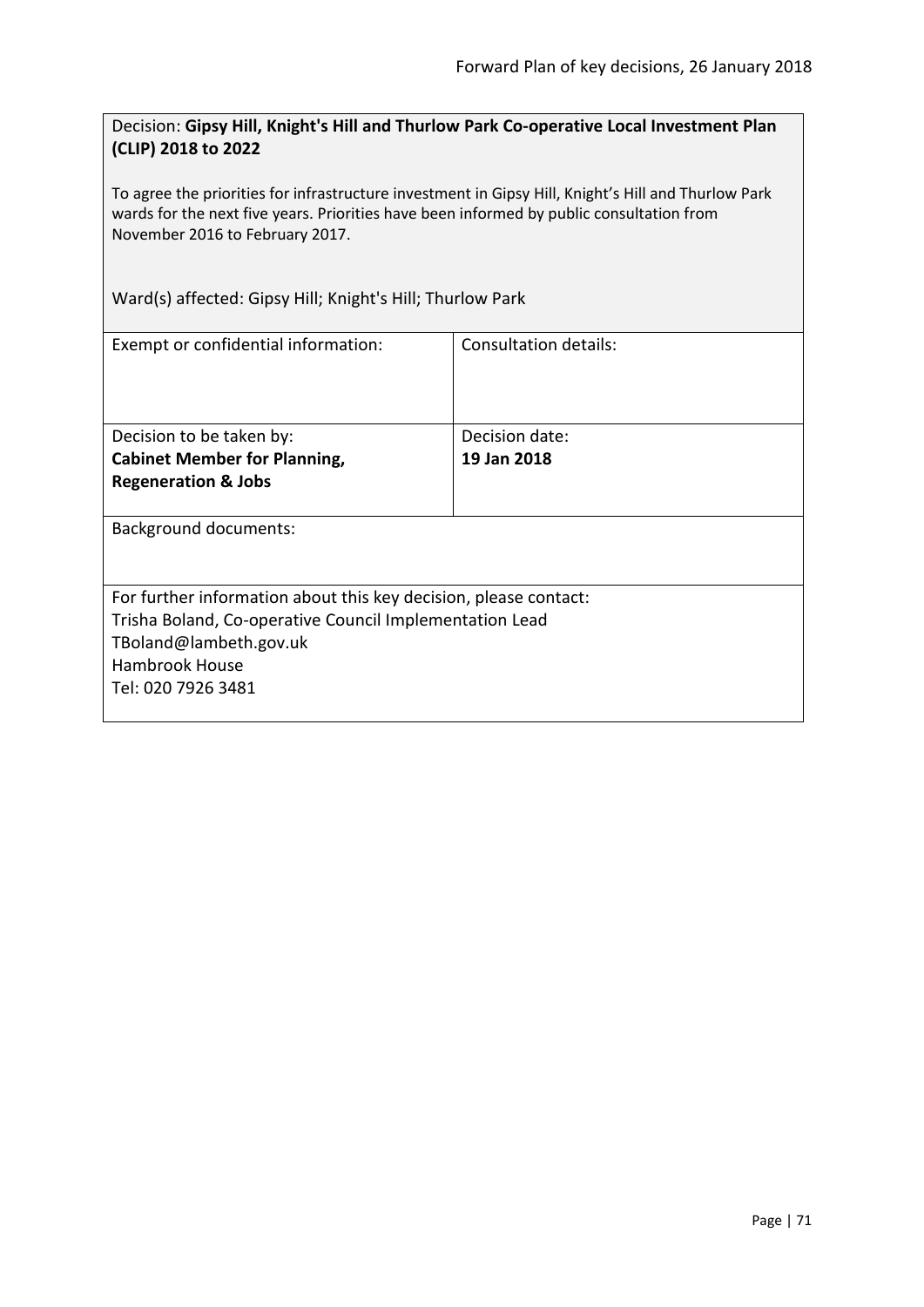| Decision: Future Use of International House                                                           |                              |  |
|-------------------------------------------------------------------------------------------------------|------------------------------|--|
| To consider the options and approve an approach to the future use of International House, SW9<br>7QE. |                              |  |
| Ward(s) affected: Coldharbour                                                                         |                              |  |
| Exempt or confidential information:                                                                   | <b>Consultation details:</b> |  |
| Decision to be taken by:                                                                              | Decision date:               |  |
| <b>Cabinet Member for Planning,</b>                                                                   | Not before 18 Dec 2017       |  |
| <b>Regeneration &amp; Jobs</b>                                                                        |                              |  |
| <b>Background documents:</b>                                                                          |                              |  |
| For further information about this key decision, please contact:                                      |                              |  |
| Tom Bridgman                                                                                          |                              |  |
| tbridgman@lambeth.gov.uk                                                                              |                              |  |
|                                                                                                       |                              |  |
|                                                                                                       |                              |  |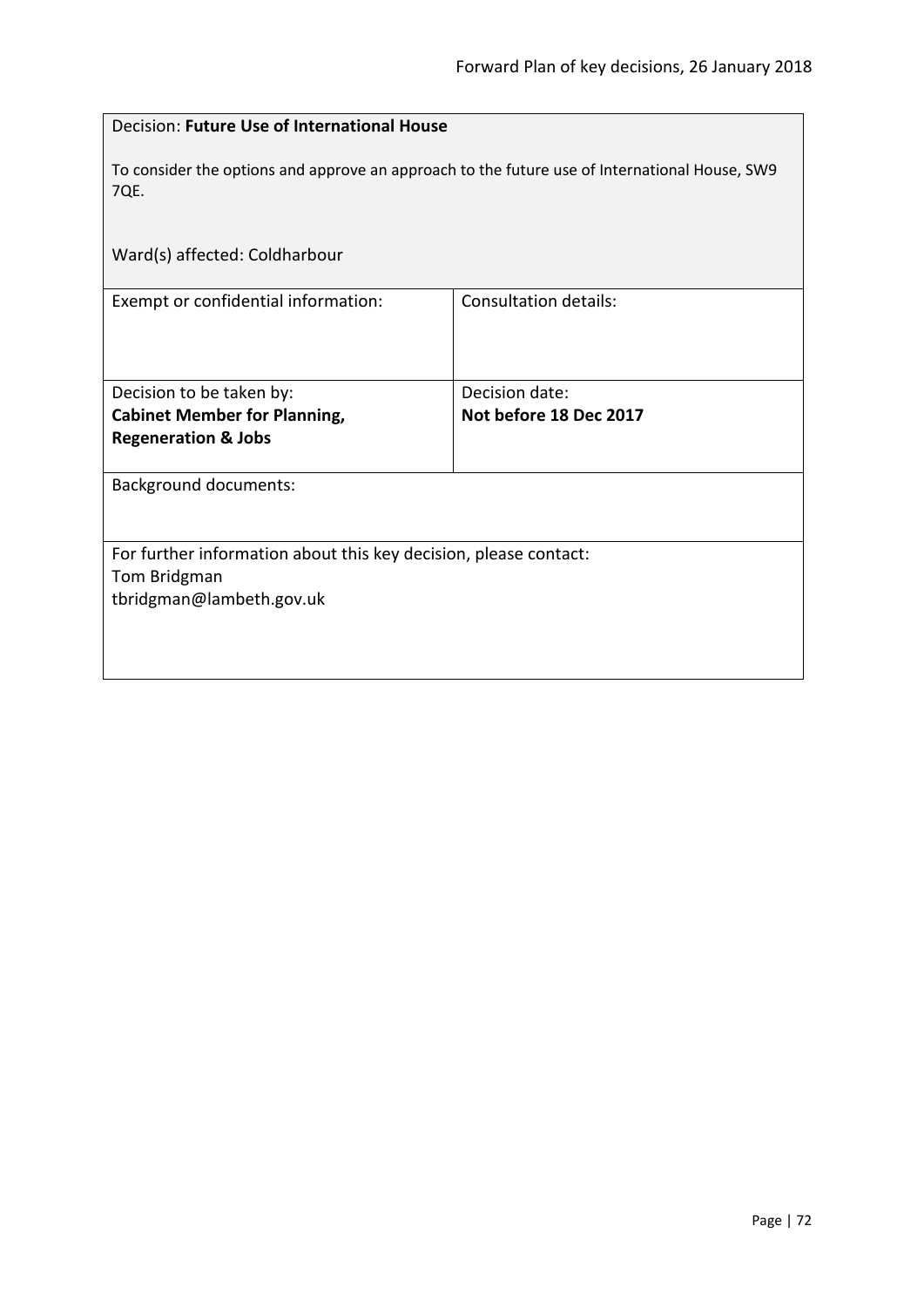| Decision: Article 4 Direction for change of use from office to residential - Central |  |
|--------------------------------------------------------------------------------------|--|
| <b>Activities Zone</b>                                                               |  |

To make a non-immediate Article 4 direction to remove permitted development rights for change of use from office to residential in the Central Activities Zone (as it relates to Lambeth).

|  | Ward(s) affected: All Wards |  |  |
|--|-----------------------------|--|--|
|--|-----------------------------|--|--|

| Exempt or confidential information:                               | Consultation details:  |  |
|-------------------------------------------------------------------|------------------------|--|
|                                                                   |                        |  |
|                                                                   |                        |  |
| Decision to be taken by:                                          | Decision date:         |  |
| <b>Cabinet Member for Planning,</b>                               | Not before 15 Jan 2018 |  |
| <b>Regeneration &amp; Jobs</b>                                    |                        |  |
|                                                                   |                        |  |
| Background documents:                                             |                        |  |
|                                                                   |                        |  |
|                                                                   |                        |  |
| For further information about this key decision, please contact:  |                        |  |
| Catherine Carpenter, Delivery Lead - Planning Strategy and Policy |                        |  |
| ccarpenter@lambeth.gov.uk                                         |                        |  |
| 1st Floor, Phoenix House, 10 Wandsworth Road                      |                        |  |
| Tel: 020 7926 1251                                                |                        |  |
|                                                                   |                        |  |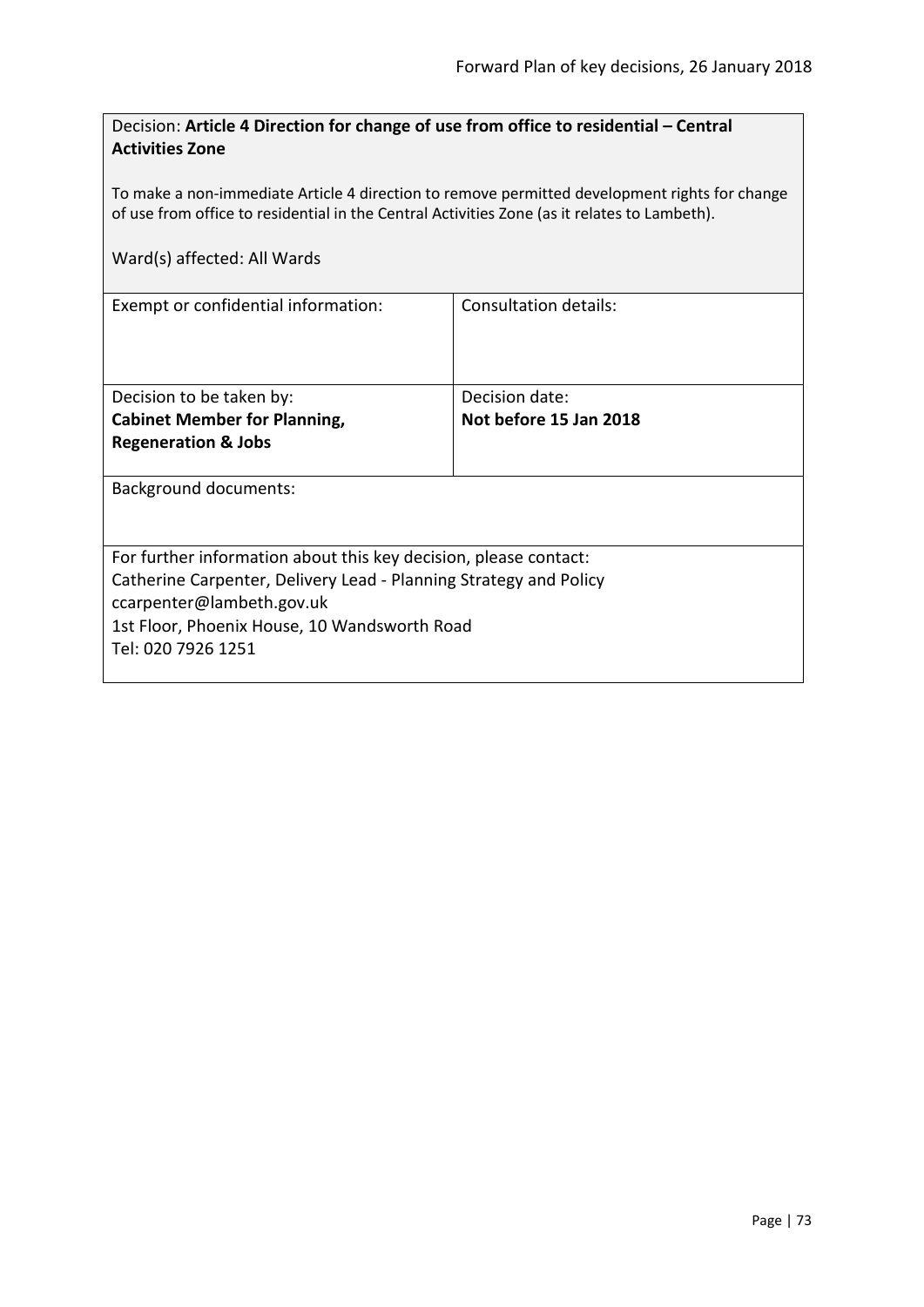#### Decision: **Former Canterbury Arms Public House, Canterbury Crescent, Brixton**

(a) To seek to acquire the former Canterbury Arms Public House site on the terms recommended within the decision report and

(b) to approve the procurement of additional commercial property and legal services to support the potential acquisition of the former Canterbury Arms Public House site; the future letting of International House; and the preparation of a Supplementary Planning Document for the Brixton Central sites as recommended within the decision report.

Ward(s) affected: Coldharbour

| Exempt or confidential information:                              | Consultation details:  |
|------------------------------------------------------------------|------------------------|
|                                                                  |                        |
|                                                                  |                        |
|                                                                  |                        |
|                                                                  |                        |
| Decision to be taken by:                                         | Decision date:         |
| <b>Cabinet Member for Planning,</b>                              | Not before 12 Feb 2018 |
| <b>Regeneration &amp; Jobs</b>                                   |                        |
|                                                                  |                        |
| Background documents:                                            |                        |
|                                                                  |                        |
|                                                                  |                        |
| For further information about this key decision, please contact: |                        |
|                                                                  |                        |
| Tom Bridgman                                                     |                        |
| tbridgman@lambeth.gov.uk                                         |                        |
|                                                                  |                        |
|                                                                  |                        |
|                                                                  |                        |
|                                                                  |                        |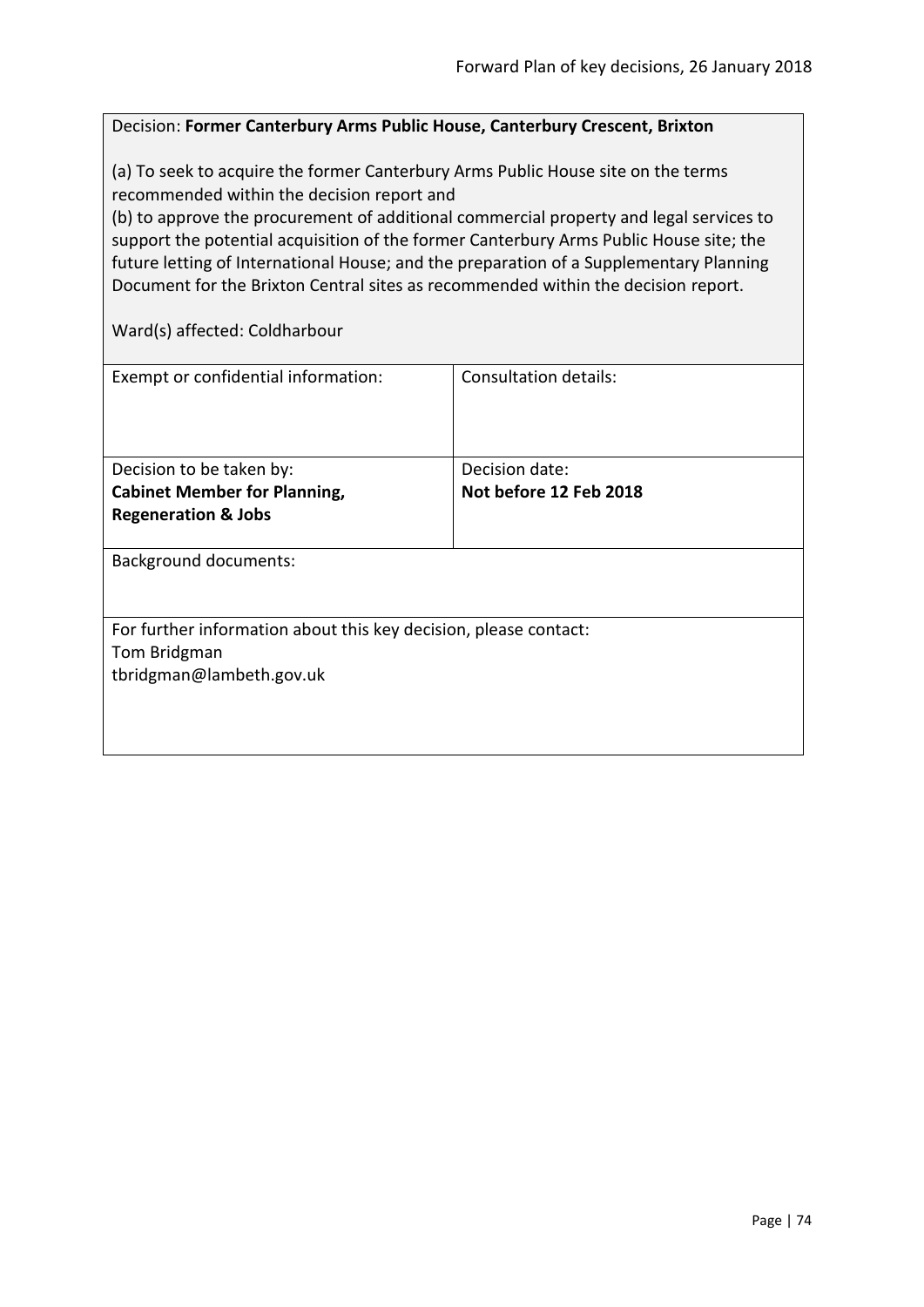| Decision: Keybridge House, Phase II Land, affordable housing subsidy                                                                                      |                              |  |
|-----------------------------------------------------------------------------------------------------------------------------------------------------------|------------------------------|--|
| 1) To approve an investment of £2,050,000 towards the delivery of 13 intermediate rented<br>homes with within a development at Keybridge House, Vauxhall. |                              |  |
| To agree the funding sources.<br>2)                                                                                                                       |                              |  |
| Ward(s) affected: Oval                                                                                                                                    |                              |  |
| Exempt or confidential information:                                                                                                                       | <b>Consultation details:</b> |  |
| Decision to be taken by:                                                                                                                                  | Decision date:               |  |
| <b>Cabinet Member for Planning,</b><br>Not before 19 Feb 2018<br><b>Regeneration &amp; Jobs</b>                                                           |                              |  |
|                                                                                                                                                           |                              |  |
| <b>Background documents:</b>                                                                                                                              |                              |  |
| For further information about this key decision, please contact:                                                                                          |                              |  |
| Conor McDonagh, Delivery Lead - Regeneration<br>cmcdonagh@lambeth.gov.uk                                                                                  |                              |  |
| 1st Floor, Phoenix House, 10 Wandsworth Road, London, SW8 2LL                                                                                             |                              |  |
| Tel: 020 7926 5980                                                                                                                                        |                              |  |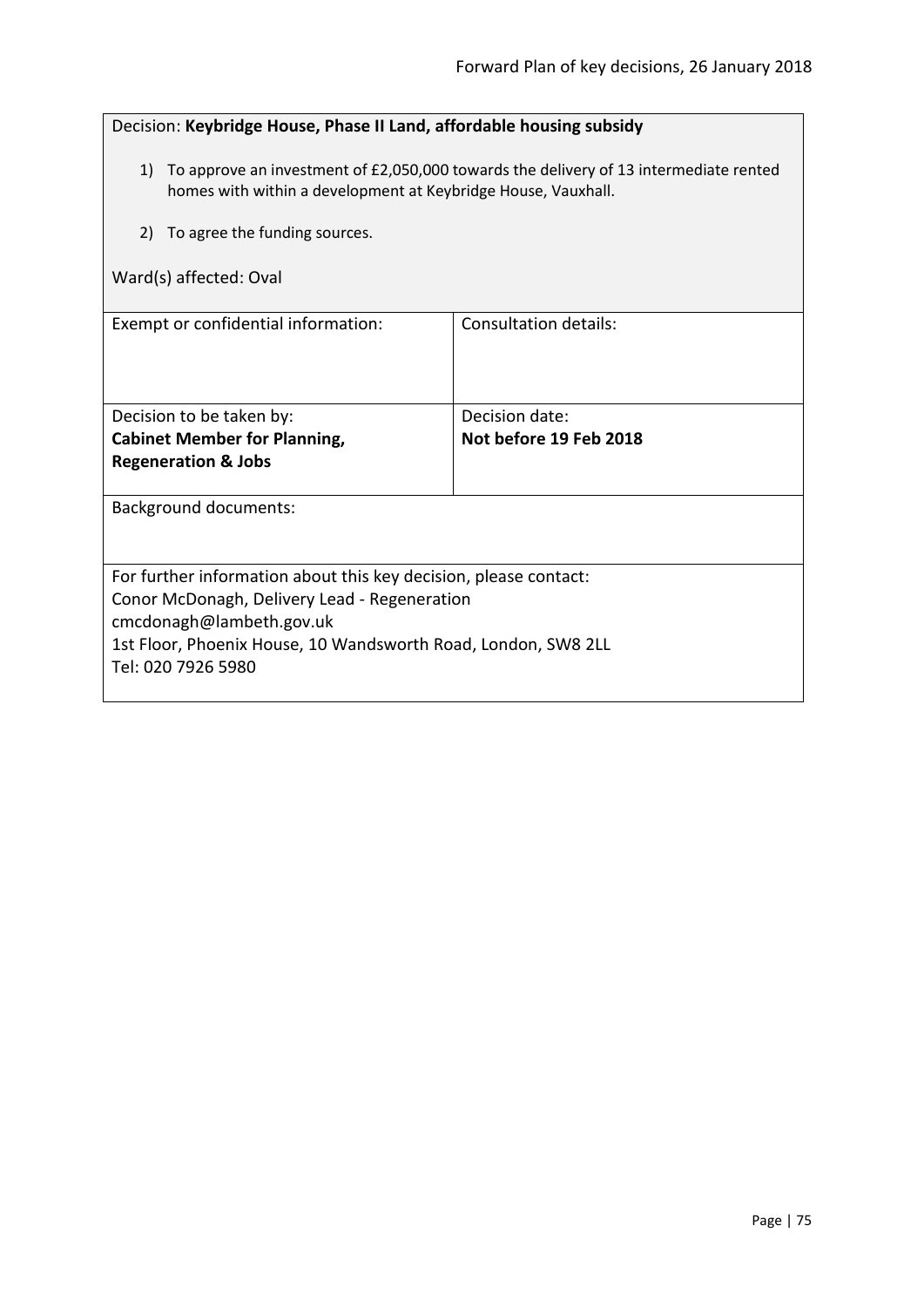| Decision: Norwood High Street site acquisition                                                                                                                                                                                      |                              |  |
|-------------------------------------------------------------------------------------------------------------------------------------------------------------------------------------------------------------------------------------|------------------------------|--|
| 1.<br>To seek to acquire a site in Norwood High Street on the terms recommended within the<br>decision report                                                                                                                       |                              |  |
| To approve the procurement of additional commercial property and legal services to<br>2.<br>support the potential acquisition of the site                                                                                           |                              |  |
| Ward(s) affected: Gipsy Hill                                                                                                                                                                                                        |                              |  |
| Exempt or confidential information:                                                                                                                                                                                                 | <b>Consultation details:</b> |  |
| Decision date:<br>Decision to be taken by:<br><b>Cabinet Member for Planning,</b><br>Not before 19 Feb 2018<br><b>Regeneration &amp; Jobs</b>                                                                                       |                              |  |
| <b>Background documents:</b>                                                                                                                                                                                                        |                              |  |
| For further information about this key decision, please contact:<br>Conor McDonagh, Delivery Lead - Regeneration<br>cmcdonagh@lambeth.gov.uk<br>1st Floor, Phoenix House, 10 Wandsworth Road, London, SW8 2LL<br>Tel: 020 7926 5980 |                              |  |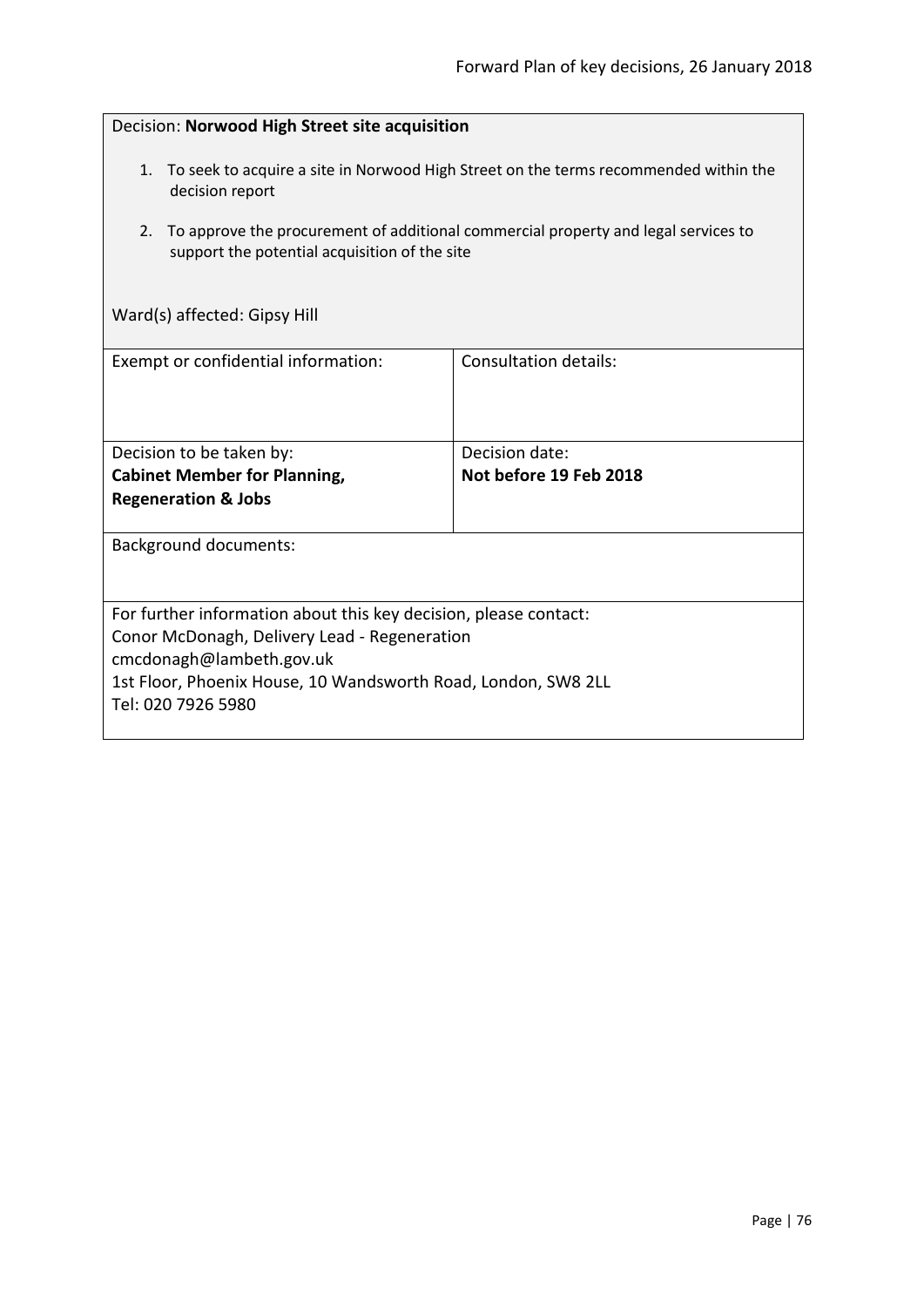#### Decision: **Contract for Mortuary Provision**

To approve the commencement of a full OJEU tender process for Lambeth's mortuary provision.

Local authorities are required to make provision for post-mortems and mortuary storage for bodies subject to investigation by the Coroner. On average 270 deaths in Lambeth per year are referred to the Coroner, at a cost of approximately £245,000.

Lambeth has used the Royal Borough of Greenwich's mortuary for several years, however there is no contract in place and a formal tendering exercise is necessary to ensure compliance with financial regulations and that best value is being obtained.

Ward(s) affected: All Wards

| Exempt or confidential information:                              | Consultation details:  |  |
|------------------------------------------------------------------|------------------------|--|
|                                                                  |                        |  |
|                                                                  |                        |  |
| Decision to be taken by:                                         | Decision date:         |  |
| <b>Cabinet Member for Equalities and Culture</b>                 | Not before 19 Jun 2017 |  |
|                                                                  |                        |  |
|                                                                  |                        |  |
| <b>Background documents:</b>                                     |                        |  |
|                                                                  |                        |  |
|                                                                  |                        |  |
| For further information about this key decision, please contact: |                        |  |
| Kevin Crook, Head of Neighbourhoods                              |                        |  |
| kcrook@lambeth.gov.uk                                            |                        |  |
| Blue Star House - 4th Floor                                      |                        |  |
| Tel: 020 7926 8973                                               |                        |  |
|                                                                  |                        |  |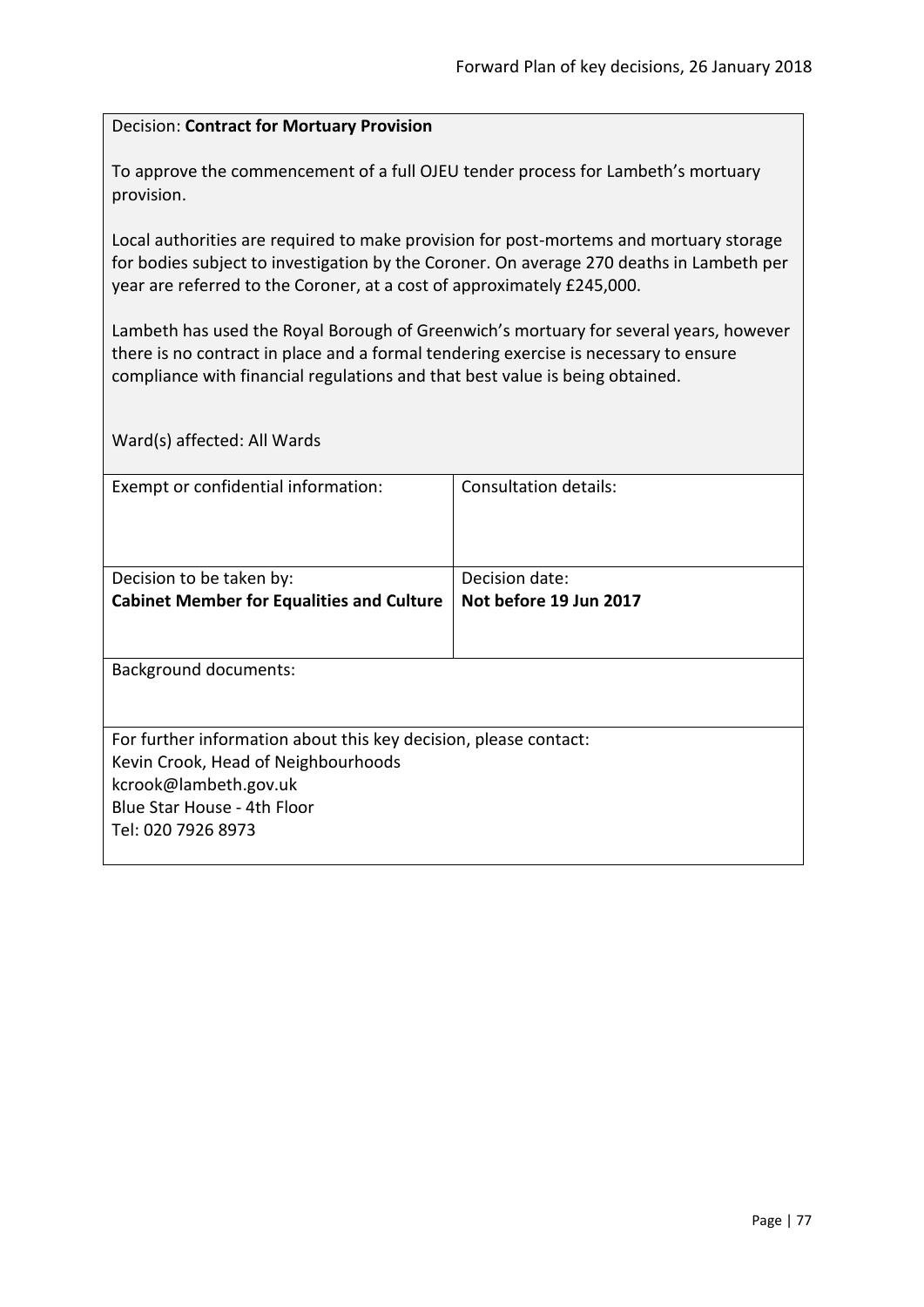# Decision: **Advertising / Sponsorship Trial** This report seeks approval for the Council to allow Community Partners to develop a concession agreement to explore income generation opportunities for the council from sponsorship of sites and structures in the borough. Ward(s) affected: All Wards Exempt or confidential information:  $\vert$  Consultation details: Decision to be taken by: **Cabinet Member for Equalities and Culture** Decision date: **Not before 16 Jan 2017** Background documents: For further information about this key decision, please contact: Jo Phillips, Head of Strategic Business Development JPhillips@lambeth.gov.uk Olive Morris House Tel: 020 7926 0473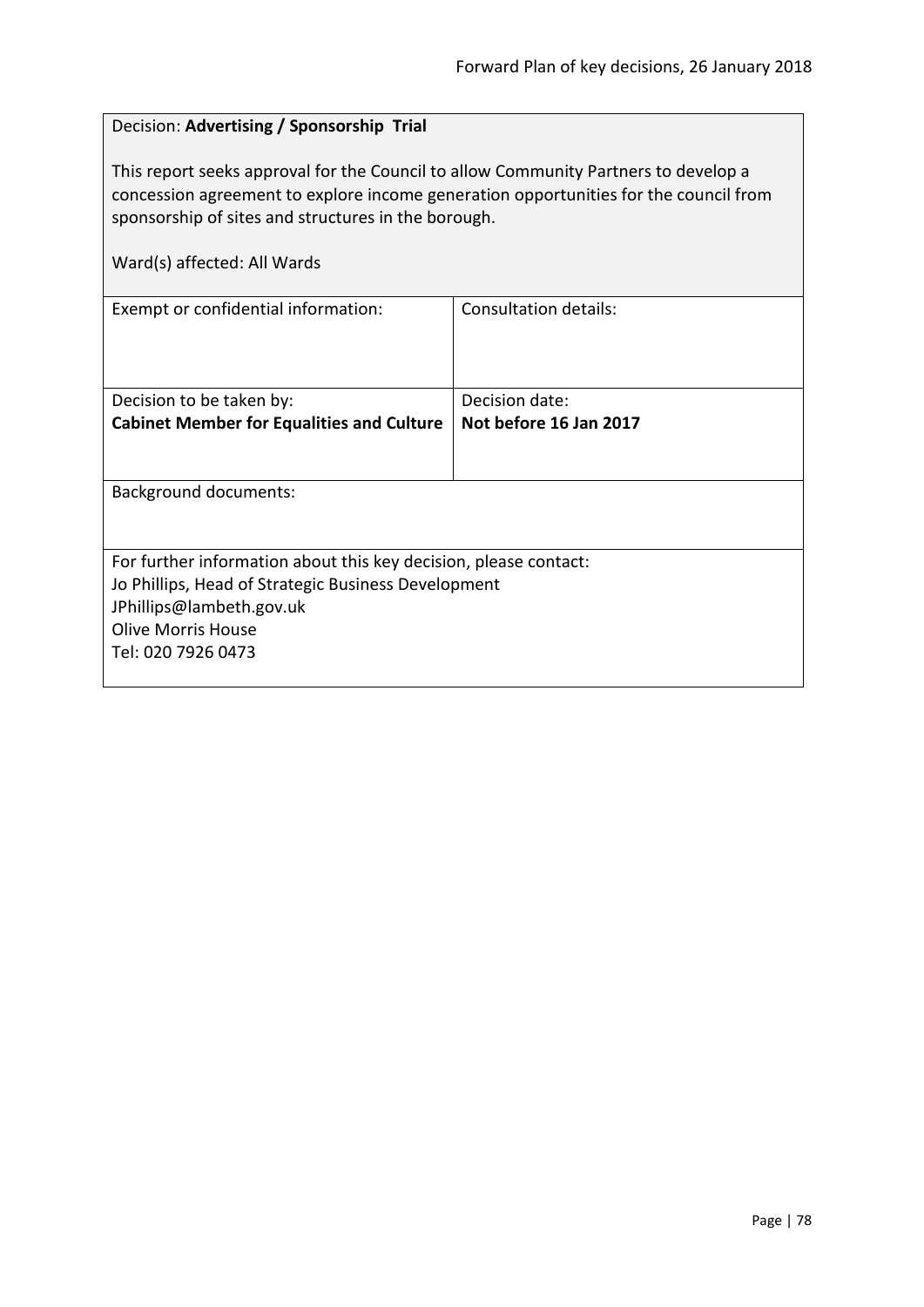# Decision: **Contract Award – Carnegie Building**

Provision of fit-out works at Carnegie building to create a library, healthy living centre and gym.

Ward(s) affected: Herne Hill

| Exempt or confidential information:                                       | Consultation details:  |  |
|---------------------------------------------------------------------------|------------------------|--|
|                                                                           |                        |  |
|                                                                           |                        |  |
|                                                                           |                        |  |
|                                                                           | Decision date:         |  |
| Decision to be taken by:                                                  |                        |  |
| <b>Cabinet Member for Equalities and Culture</b>                          | Not before 11 Dec 2017 |  |
|                                                                           |                        |  |
|                                                                           |                        |  |
| <b>Background documents:</b>                                              |                        |  |
|                                                                           |                        |  |
|                                                                           |                        |  |
|                                                                           |                        |  |
| For further information about this key decision, please contact:          |                        |  |
| Michael Munnelly                                                          |                        |  |
| MMunnelly@lambeth.gov.uk                                                  |                        |  |
|                                                                           |                        |  |
| 1st Floor, Service Team House, 185-205 Shakespeare Road, London, SE24 0PZ |                        |  |
|                                                                           |                        |  |
|                                                                           |                        |  |
|                                                                           |                        |  |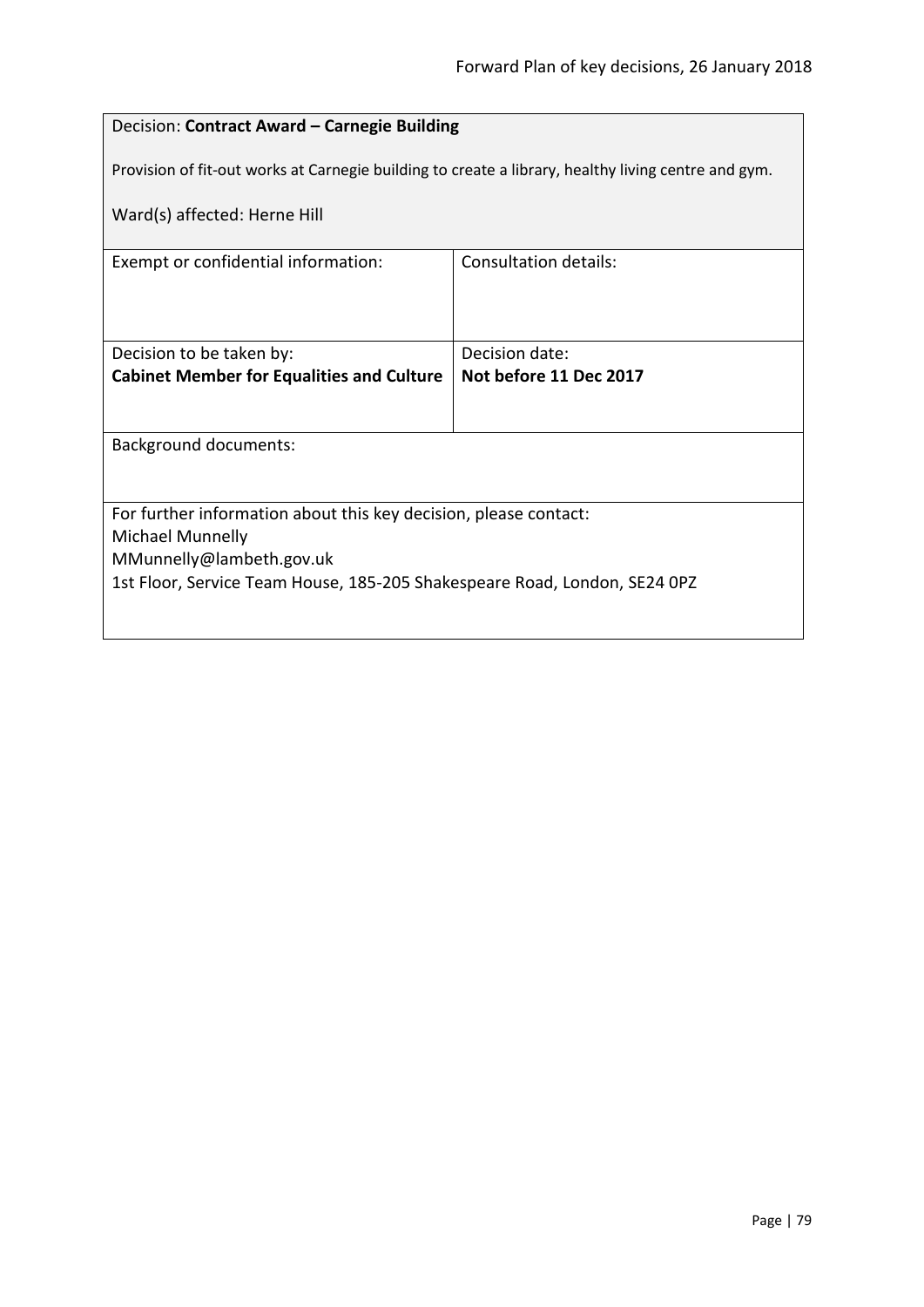#### Decision: **London Eye S106 Agreement**

Under the terms of a S106 agreement, the South Bank Employers Group (SBEG) provides specified operational and community initiatives in the South Bank area. These are financed by payments that the Council receives annually from the operator of the Coca-Cola London Eye. The Council makes payment to SBEG in arrears on the basis of goods provided and services rendered according to an agreed programme of work.

To approve the total budget of £847,998.00 and the remaining Q3 and Q4 payment of £388,380.00.

Ward(s) affected: Bishop's

| Exempt or confidential information:                                                                                                                                                                                                              | Consultation details:  |
|--------------------------------------------------------------------------------------------------------------------------------------------------------------------------------------------------------------------------------------------------|------------------------|
| Decision to be taken by:                                                                                                                                                                                                                         | Decision date:         |
| <b>Cabinet Member for Equalities and Culture</b>                                                                                                                                                                                                 | Not before 15 Jan 2018 |
|                                                                                                                                                                                                                                                  |                        |
| Background documents:                                                                                                                                                                                                                            |                        |
| For further information about this key decision, please contact:<br>Andrew Burton, Head of Capital Programmes and Highways<br>ABurton@lambeth.gov.uk<br>5th Floor Blue Star House, 234-244 Stockwell Road, London, SW9 9SP<br>Tel: 0207 926 6221 |                        |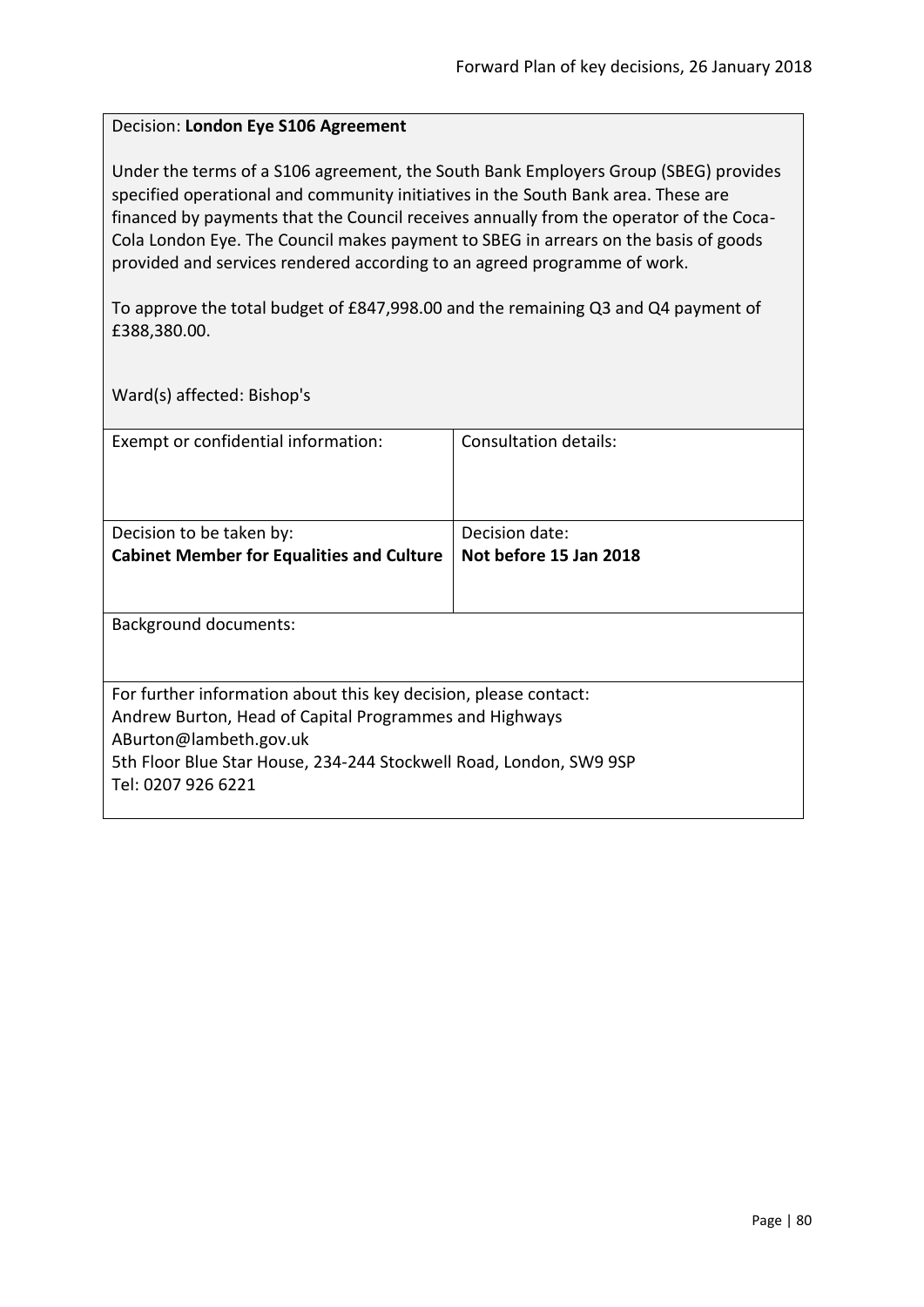| Decision: Vauxhall Park Development                                         |                       |  |
|-----------------------------------------------------------------------------|-----------------------|--|
| To approve funding for works to be undertaken to Vauxhall Park.             |                       |  |
| Ward(s) affected: Oval                                                      |                       |  |
| Exempt or confidential information:                                         | Consultation details: |  |
|                                                                             |                       |  |
| Decision to be taken by:                                                    | Decision date:        |  |
| <b>Cabinet Member for Equalities and Culture</b>                            | Not before 5 Feb 2018 |  |
|                                                                             |                       |  |
| <b>Background documents:</b>                                                |                       |  |
|                                                                             |                       |  |
| For further information about this key decision, please contact:            |                       |  |
| Dan Thomas, Environment Programme Manager - Neighbourhoods, Environment and |                       |  |
| Employment<br>dthomas4@lambeth.gov.uk                                       |                       |  |
|                                                                             |                       |  |
|                                                                             |                       |  |
|                                                                             |                       |  |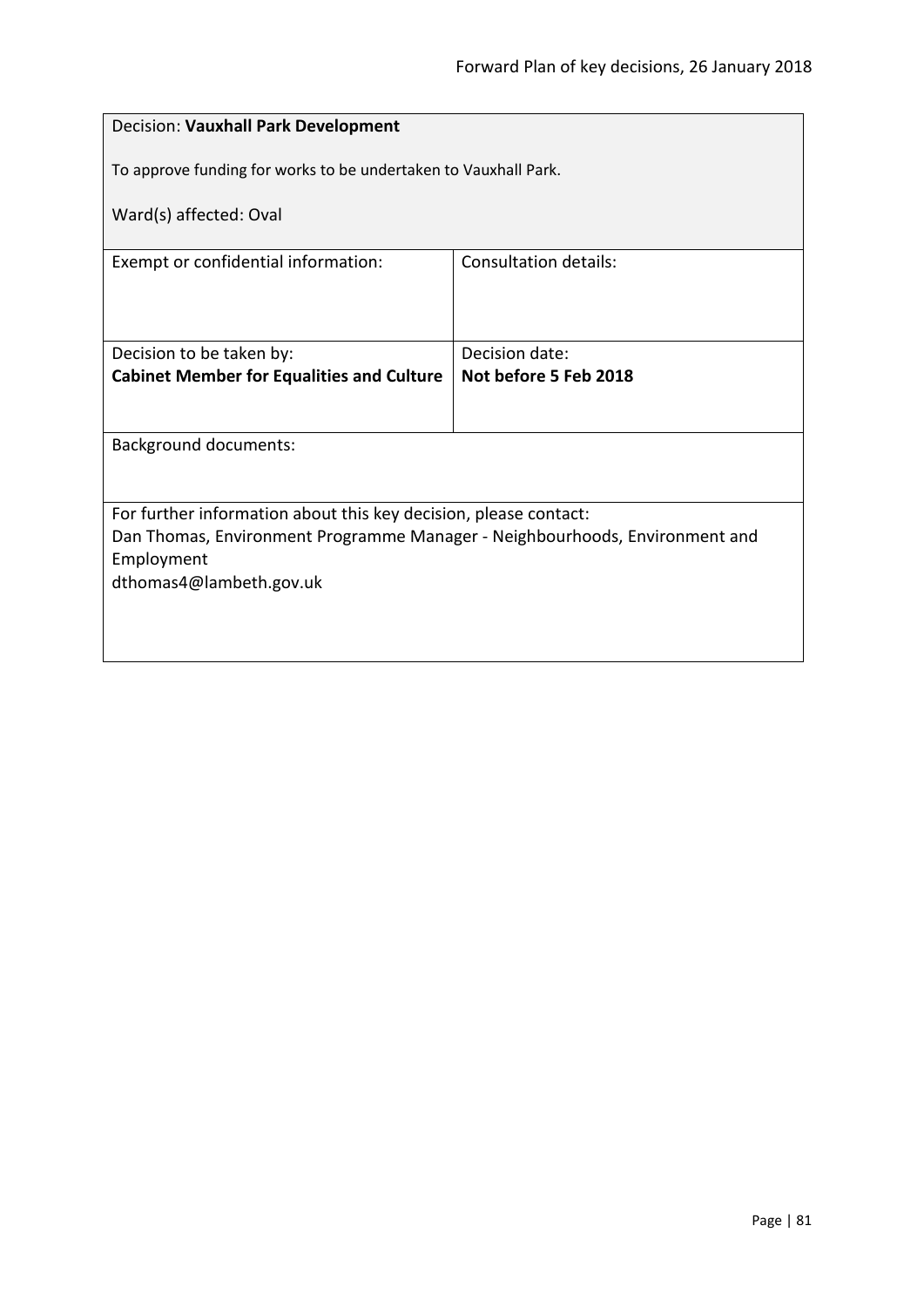## Decision: **Establishing an integrated gateway for homeless 16-21 year-olds**

This decision will enable the Council to implement an integrated gateway and assessment process for all young people aged 16-21 that are homeless or at risk of homelessness, run jointly by Housing and Children's Services.

| Ward(s) affected: All Wards                                                                                                                                                                                                      |                        |  |
|----------------------------------------------------------------------------------------------------------------------------------------------------------------------------------------------------------------------------------|------------------------|--|
| Exempt or confidential information:                                                                                                                                                                                              | Consultation details:  |  |
| Decision to be taken by:                                                                                                                                                                                                         | Decision date:         |  |
| <b>Cabinet Member for Children and Schools</b>                                                                                                                                                                                   | Not before 10 Jul 2016 |  |
| <b>Background documents:</b>                                                                                                                                                                                                     |                        |  |
| For further information about this key decision, please contact:<br>Emily Newell, Commissioning Officer, Strategy & Commissioning: Housing & Communities<br>ENewell@lambeth.gov.uk<br><b>Phoenix House</b><br>Tel: 0207 926 0973 |                        |  |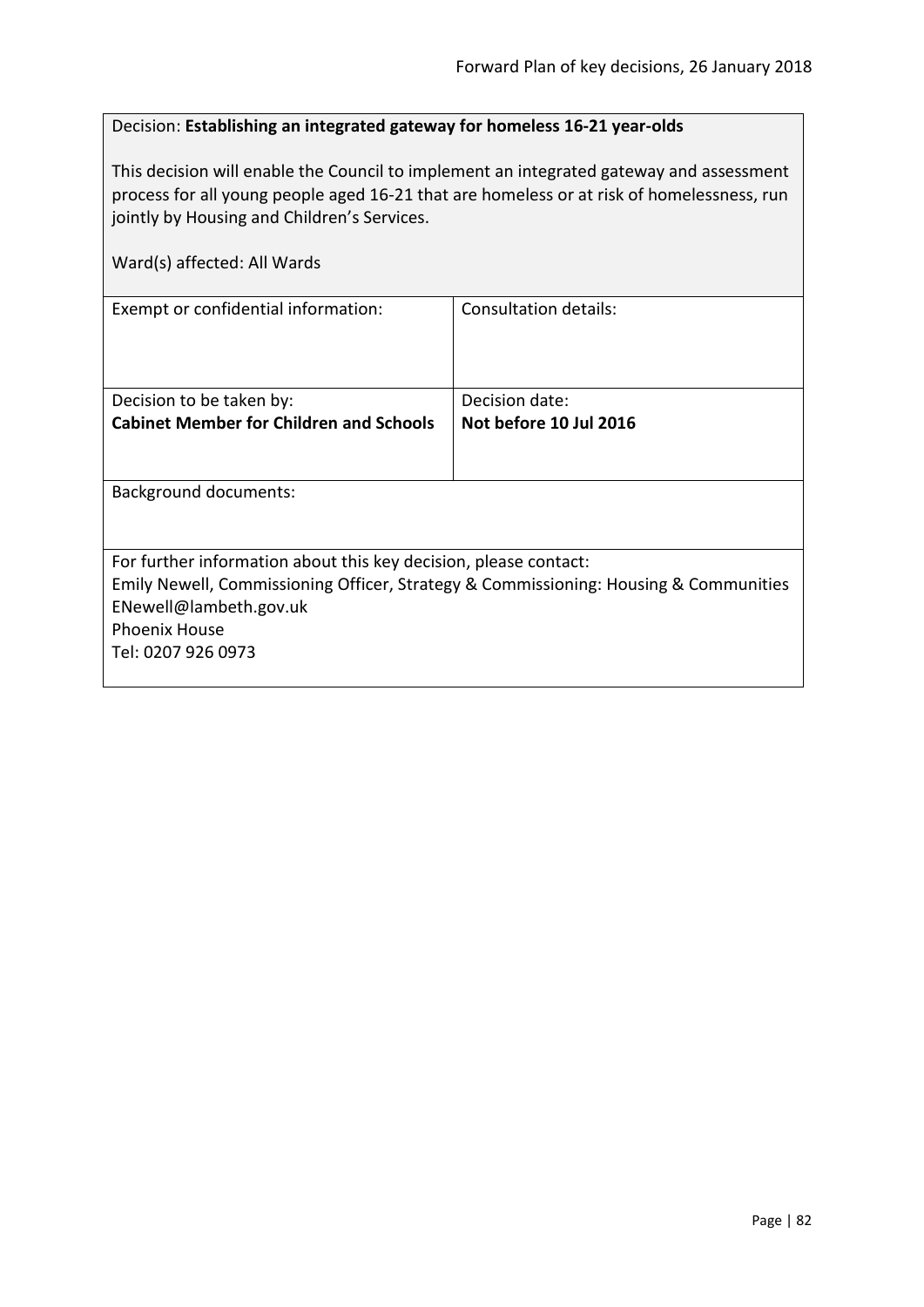| Decision: Supported housing for young people aged 16-21                                                                                                                                                                          |                        |  |
|----------------------------------------------------------------------------------------------------------------------------------------------------------------------------------------------------------------------------------|------------------------|--|
| Ward(s) affected: All Wards                                                                                                                                                                                                      |                        |  |
| Exempt or confidential information:                                                                                                                                                                                              | Consultation details:  |  |
| Decision to be taken by:                                                                                                                                                                                                         | Decision date:         |  |
| <b>Cabinet Member for Children and Schools</b>                                                                                                                                                                                   | Not before 17 Oct 2017 |  |
|                                                                                                                                                                                                                                  |                        |  |
| <b>Background documents:</b>                                                                                                                                                                                                     |                        |  |
| For further information about this key decision, please contact:<br>Emily Newell, Commissioning Officer, Strategy & Commissioning: Housing & Communities<br>ENewell@lambeth.gov.uk<br><b>Phoenix House</b><br>Tel: 0207 926 0973 |                        |  |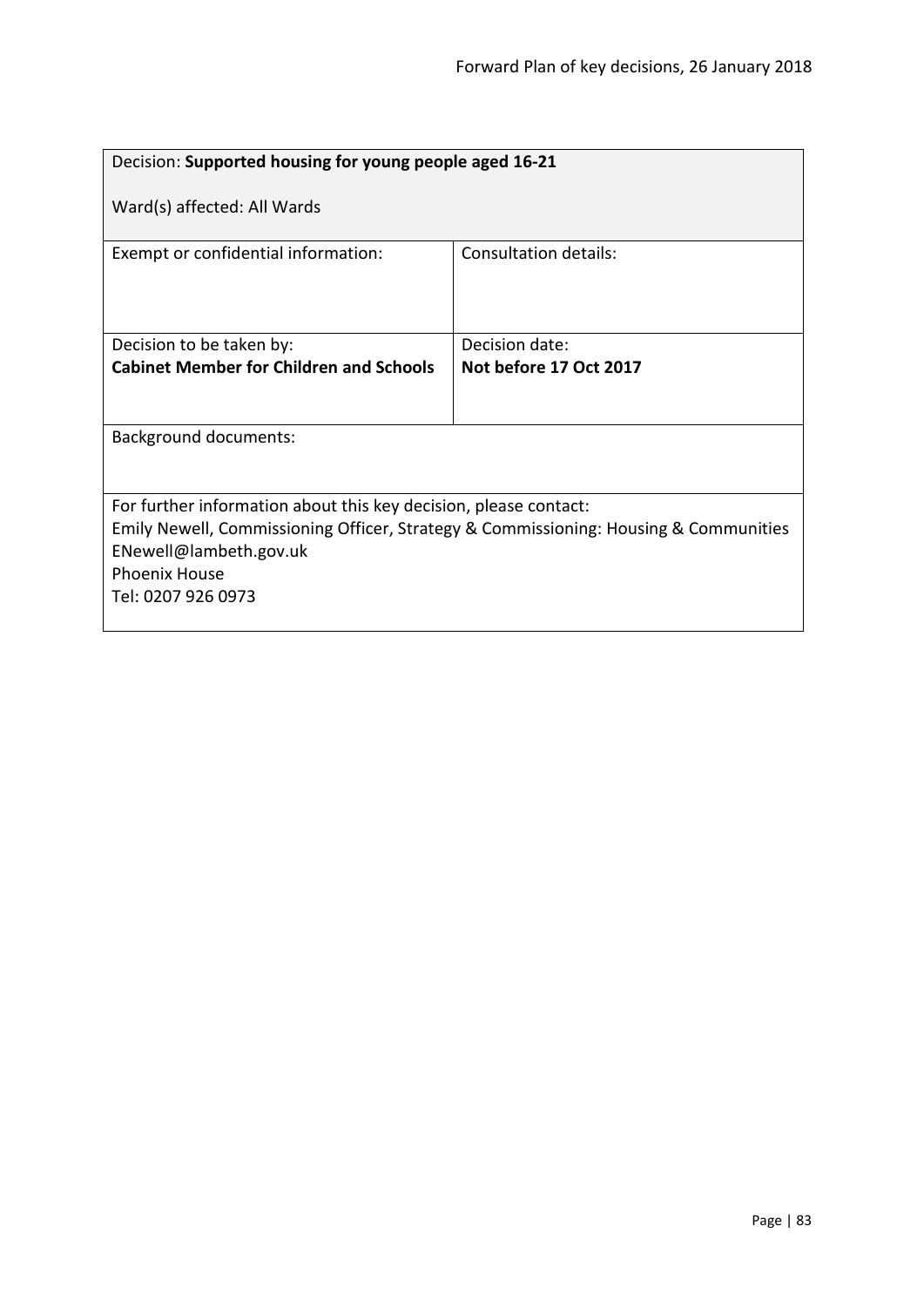# Decision: **Schools Broadband 1st Sept 2017 – 31st August 2020**

As part of Education, Learning and Skills traded services, the schools broadband and a range of online services are aggregated on behalf of schools and this has provided an annual income stream to Lambeth. The current agreement with the service provider London Grid for Learning (LGfL) and Lambeth expires on 31st August 2017.

Ward(s) affected: All Wards

| Exempt or confidential information:                                  | Consultation details:  |
|----------------------------------------------------------------------|------------------------|
| Decision to be taken by:                                             | Decision date:         |
| <b>Cabinet Member for Children and Schools</b>                       | Not before 23 Jan 2017 |
|                                                                      |                        |
| <b>Background documents:</b>                                         |                        |
|                                                                      |                        |
| For further information about this key decision, please contact:     |                        |
| Richard Charlton, Technical Manager, Building Schools for the Future |                        |
| rcharlton@lambeth.gov.uk                                             |                        |
| <b>International House</b>                                           |                        |
| Tel: 020 7926 9543                                                   |                        |
|                                                                      |                        |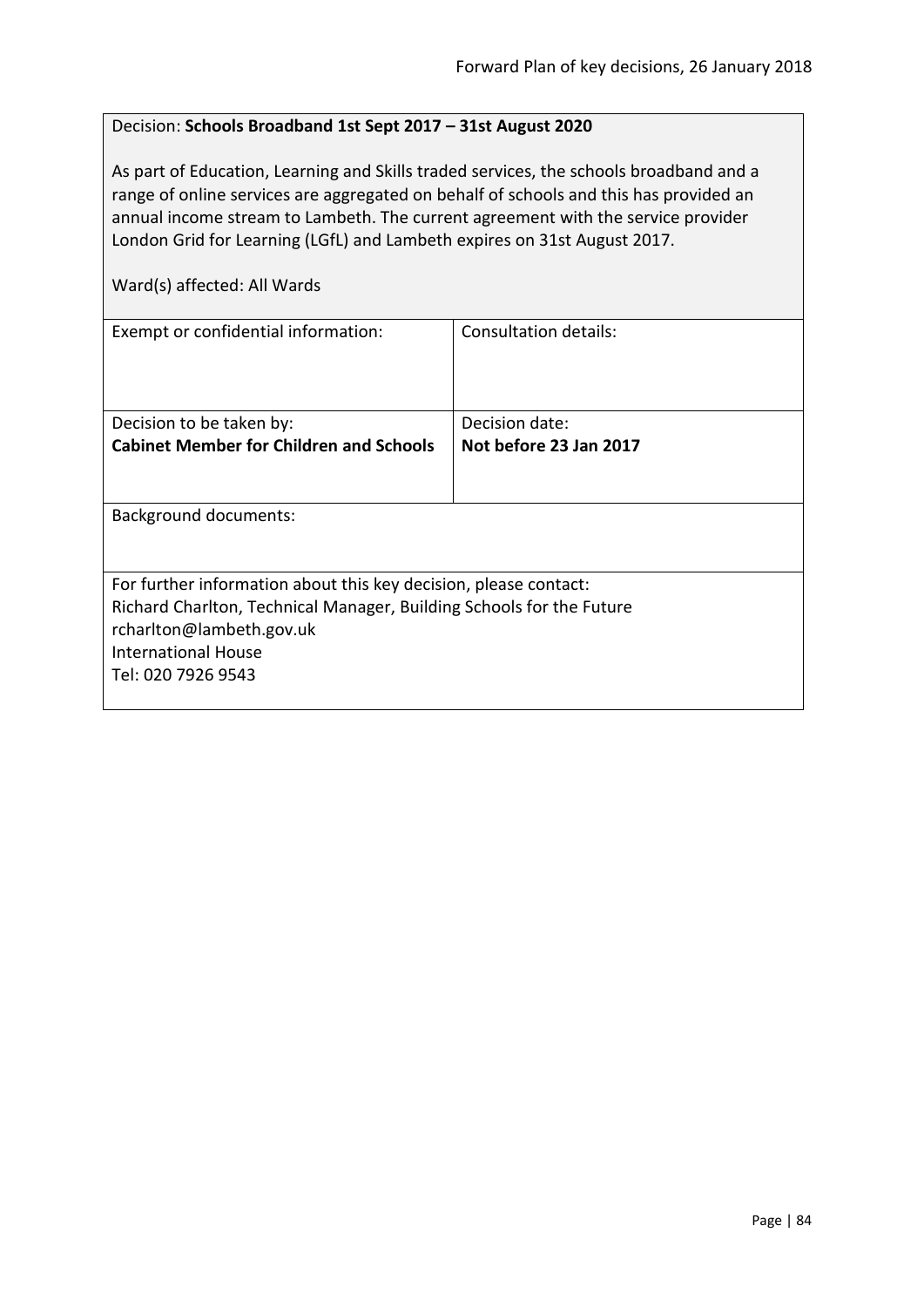| Decision: Construction of a SEND resource base at Archbishop Sumner Primary School                                                                                                                             |                        |  |
|----------------------------------------------------------------------------------------------------------------------------------------------------------------------------------------------------------------|------------------------|--|
| To award the sum of £800,000 to the Southwark Diocese Board of Education so that a SEND<br>resource base can be constructed for the benefit of the school and support 30 pupils.<br>Ward(s) affected: Prince's |                        |  |
| Exempt or confidential information:                                                                                                                                                                            | Consultation details:  |  |
|                                                                                                                                                                                                                |                        |  |
| Decision to be taken by:                                                                                                                                                                                       | Decision date:         |  |
| <b>Cabinet Member for Children and Schools</b>                                                                                                                                                                 | Not before 20 Mar 2017 |  |
| <b>Background documents:</b>                                                                                                                                                                                   |                        |  |
| For further information about this key decision, please contact:<br>Alan Westlake                                                                                                                              |                        |  |
| AWestlake@lambeth.gov.uk                                                                                                                                                                                       |                        |  |
|                                                                                                                                                                                                                |                        |  |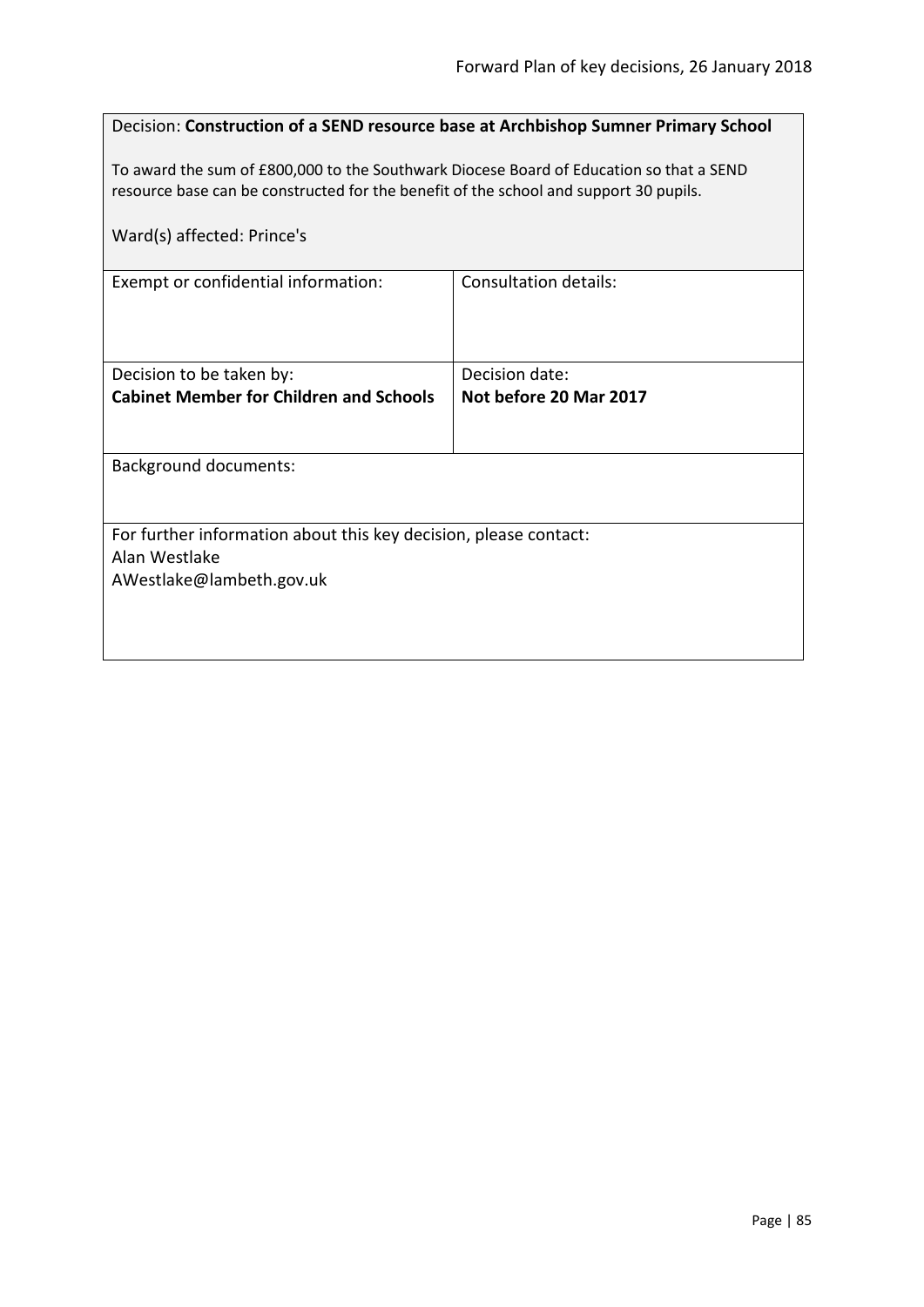Decision: **Woodmansterne Secondary Enabling Works and Minor Modifications to the Primary School.**

Willmott Dixon has been procured as the preferred bidder for the delivery of the new 5FE Secondary Department and 150 place Sixth From at Woodmansterne School.

The programme to deliver the new school is very challenging and in order to mitigate some of the delay, it is proposed to engage Willmott Dixon early in the process to undertake some enabling works, works deferred from the primary school project and to complete some of the external works and drainage.

Its also proposed to engage with Willmott Dixon earlier in the design process including progressing with surveys and detailed design development. This will enable an early start of the construction works in parallel with the Pre-Contract Agreement being signed and the award of the main contract to Willmott Dixon.

Willmott Dixon will be asked to provide 3 quotes for each package of works to be awarded (as per the terms of the SCF Framework Agreement).

Ward(s) affected: Streatham South

| Exempt or confidential information:                                                                      | Consultation details:                    |
|----------------------------------------------------------------------------------------------------------|------------------------------------------|
| Decision to be taken by:<br><b>Cabinet Member for Children and Schools</b>                               | Decision date:<br>Not before 20 Mar 2017 |
| <b>Background documents:</b>                                                                             |                                          |
| For further information about this key decision, please contact:<br>Peter Dawes<br>PDawes@lambeth.gov.uk |                                          |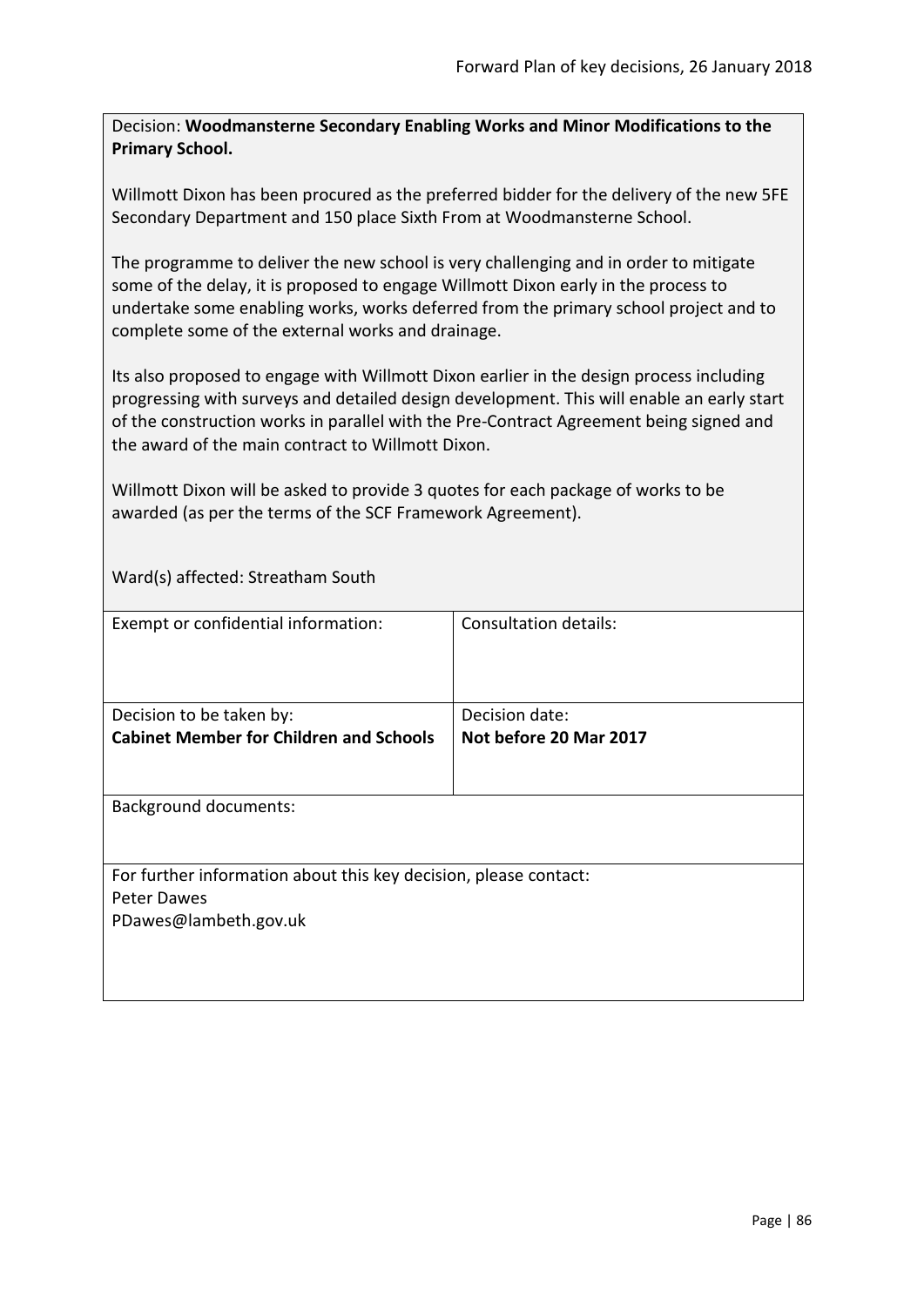| Decision: Telferscot SEN Resource Base works                                                                                                                      |                                          |  |
|-------------------------------------------------------------------------------------------------------------------------------------------------------------------|------------------------------------------|--|
| To appoint a construction contractor to undertake construction work on the for the<br>Telferscot SEN Resource base.                                               |                                          |  |
| Ward(s) affected: Thornton                                                                                                                                        |                                          |  |
| Exempt or confidential information:                                                                                                                               | <b>Consultation details:</b>             |  |
| Decision to be taken by:<br><b>Cabinet Member for Children and Schools</b>                                                                                        | Decision date:<br>Not before 13 Mar 2017 |  |
| <b>Background documents:</b>                                                                                                                                      |                                          |  |
| For further information about this key decision, please contact:<br>Rosemary Mann<br>rmann1@lambeth.gov.uk<br>6th Floor International House<br>Tel: 020 7926 3221 |                                          |  |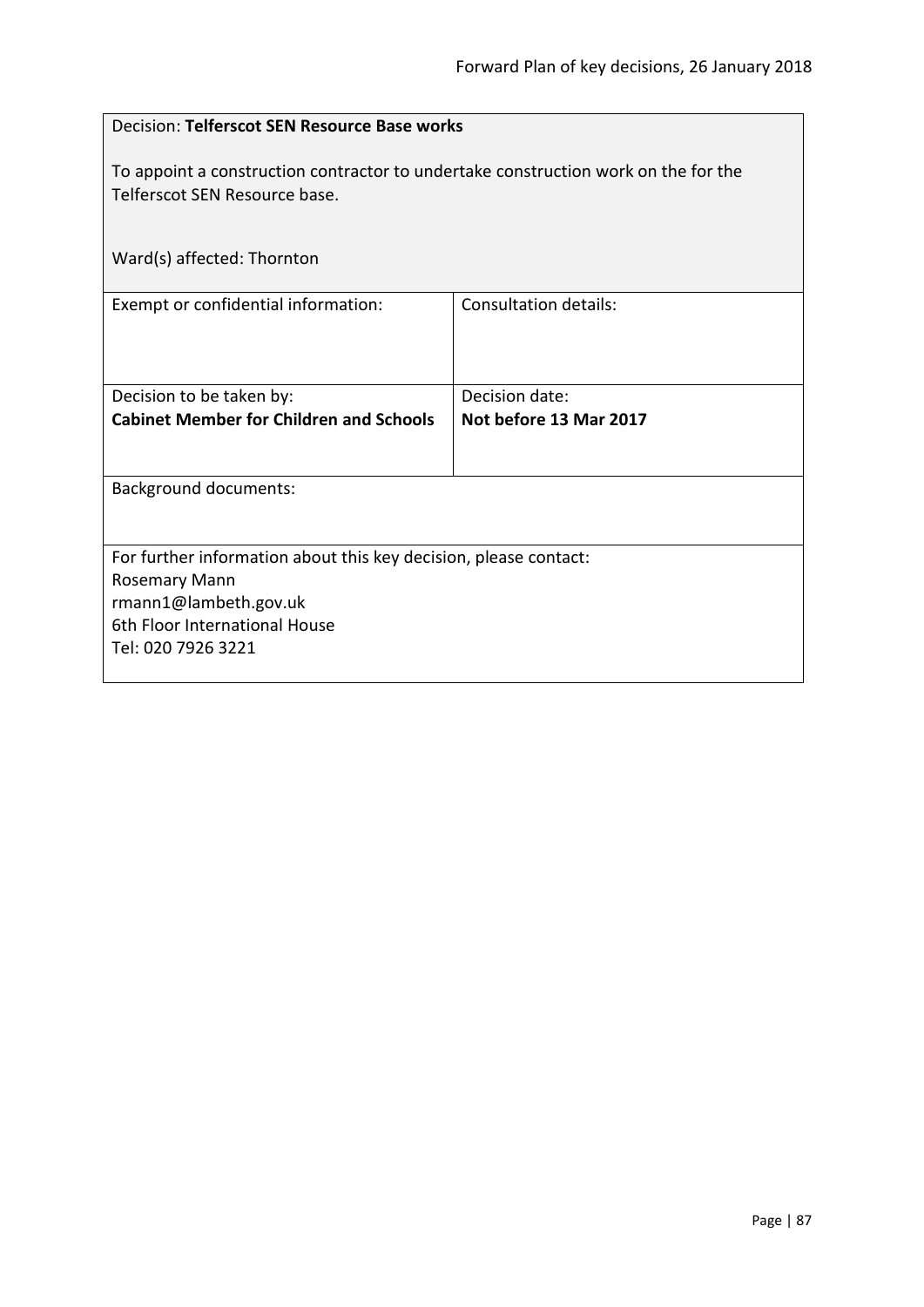| Decision: Adoption Support to include financial plan/or settlement for breach of                                                                                                                                                                         |                       |  |
|----------------------------------------------------------------------------------------------------------------------------------------------------------------------------------------------------------------------------------------------------------|-----------------------|--|
| confidentiality                                                                                                                                                                                                                                          |                       |  |
| To agree a financial offer to settle a claim in respect of an adoption application.                                                                                                                                                                      |                       |  |
| Ward(s) affected: All Wards                                                                                                                                                                                                                              |                       |  |
| Exempt or confidential information:<br>Part exempt<br>Information which is likely to reveal the<br>identity of an individual.<br>Information in respect of which a claim to<br>legal professional privilege could be<br>maintained in legal proceedings. | Consultation details: |  |
| Decision to be taken by:                                                                                                                                                                                                                                 | Decision date:        |  |
| <b>Cabinet Member for Children and Schools</b>                                                                                                                                                                                                           | Not before 5 Feb 2018 |  |
| <b>Background documents:</b>                                                                                                                                                                                                                             |                       |  |
| For further information about this key decision, please contact:<br>Mark Stancer, Director of Children's Social Care<br>mstancer@lambeth.gov.uk<br>International House, Canterbury Crescent, London, SW9                                                 |                       |  |